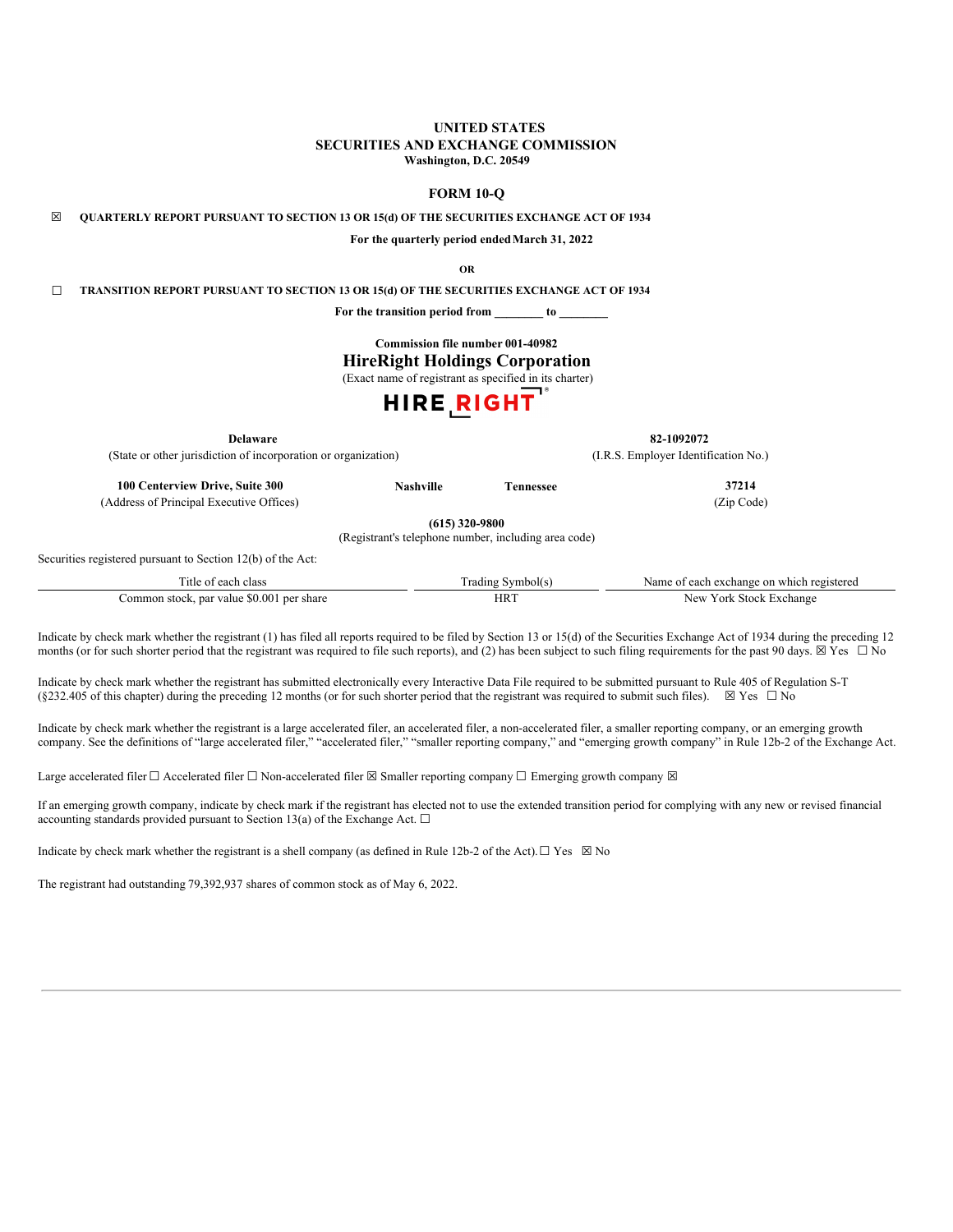## **EXPLANATORY NOTE**

As used in this Quarterly Report on Form 10-Q, unless the context otherwise requires, references to "we," "us," "our," the "Company," and similar references refer: (1) following the consummation of our conversion to a Delaware corporation on October 15, 2021 in connection with our initial public offering, to HireRight Holdings Corporation, and (2) prior to the completion of such conversion, to HireRight GIS Group Holdings, LLC. See "Part I, Item 1. Financial Statements (Unaudited) - Note  $1$  - Organization, *Basis of Presentation and Consolidation, and Significant Accounting Policies*" in this Quarterly Report on Form 10-Q for further information.

For convenience, we often refer to the individuals about whom we prepare screening reports as "applicants" because the majority of our screening reports are ordered by our customers to assist in their evaluation of applicants for employment or engagement as contractors. However, we also prepare screening reports on our customers' existing employees, vendor personnel, volunteers, and others, and our references to "applicants" refer to all subjects of our screening reports.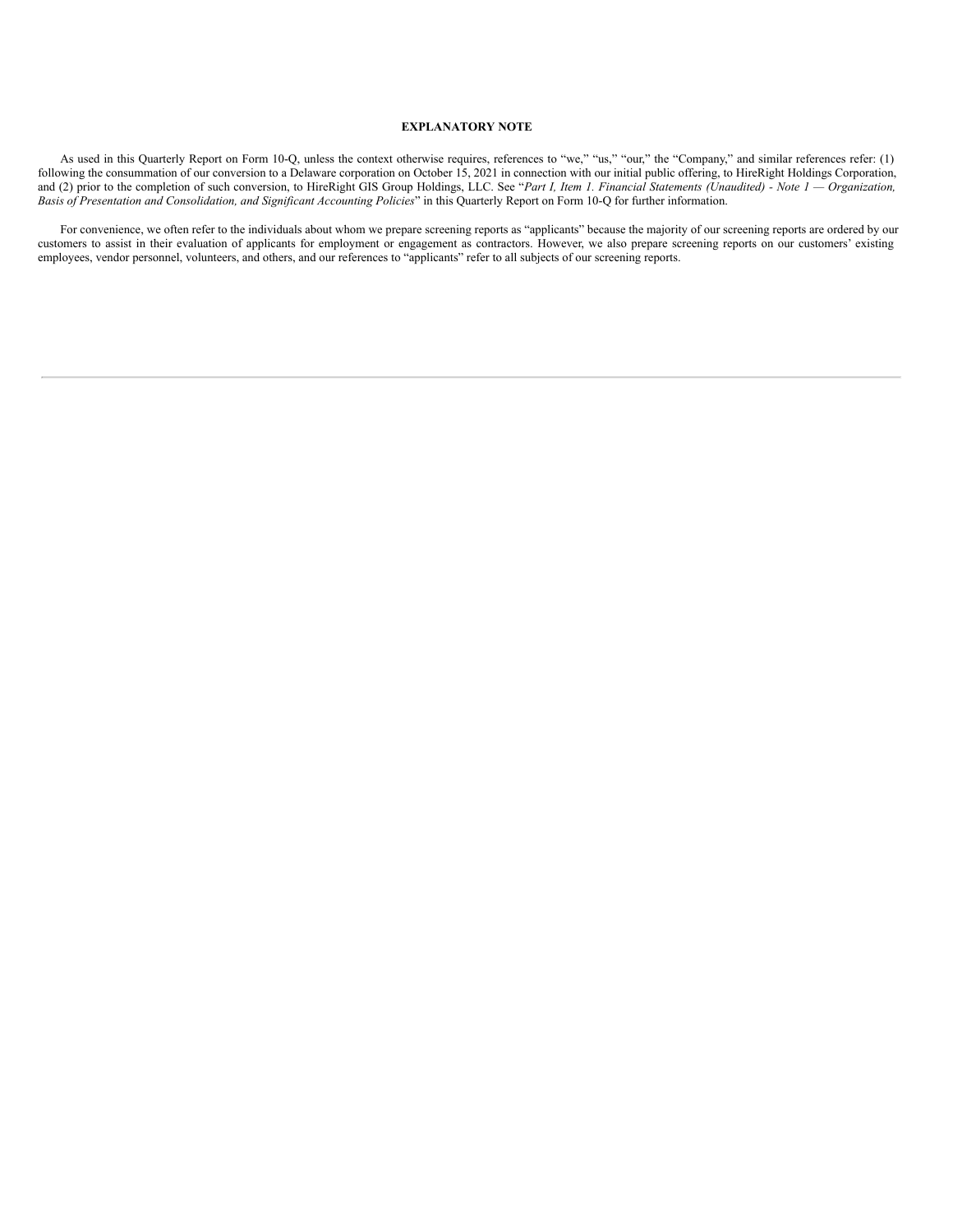# **PART I. FINANCIAL INFORMATION**

# **Item 1. Financial Statements (Unaudited)**

|                                                                         | rag |
|-------------------------------------------------------------------------|-----|
| <b>Condensed Consolidated Balance Sheets</b>                            |     |
| <b>Condensed Consolidated Statements of Operations</b>                  |     |
| <b>Condensed Consolidated Statements of Comprehensive Income (Loss)</b> |     |
| Condensed Consolidated Statements of Stockholders' Equity               |     |
| <b>Condensed Consolidated Statements of Cash Flows</b>                  |     |
| Notes to Condensed Consolidated Financial Statements                    |     |
|                                                                         |     |

**Item 2. [Management's](#page-25-0) Discussion and Analysis of Financial Condition and Results of Operations**

# **Item 3. [Quantitative](#page-35-0) and Qualitative Disclosures about Market Risk**

**Item 4. Controls and [Procedures](#page-36-0)**

**PART II. OTHER [INFORMATION](#page-38-0)**

**Item 1. Legal [Proceedings](#page-39-0)**

**Item 1A. Risk [Factors](#page-39-1)**

**Item 6. [Exhibits](#page-39-2)**

<span id="page-2-0"></span>**[Signatures](#page-39-3)**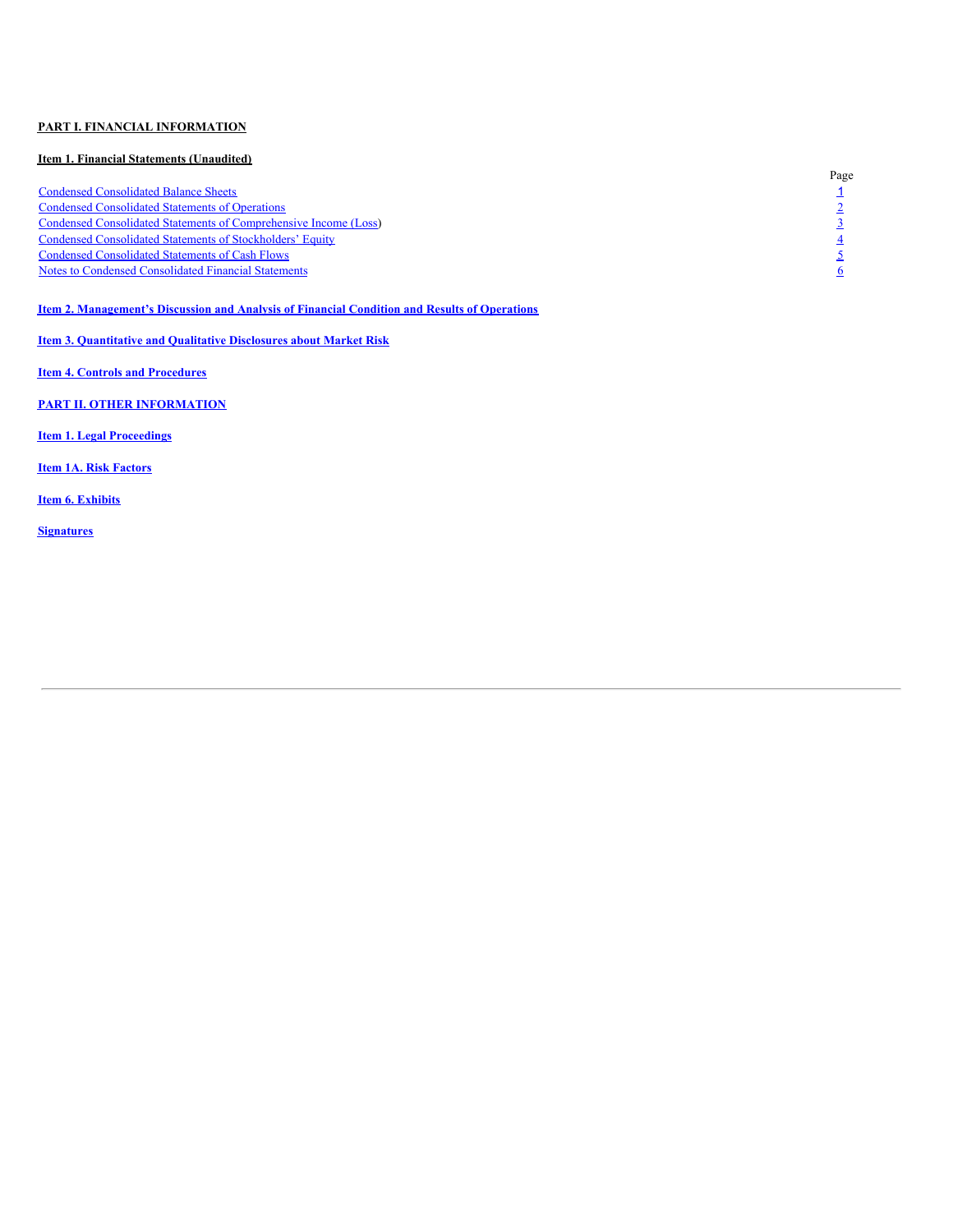# **Part I - FINANCIAL INFORMATION**

#### **Item 1. Financial Statements HireRight Holdings Corporation Condensed Consolidated Balance Sheets (Unaudited)**

|                                                                                                                                                          | March 31,<br>2022                               |            |              | December 31,<br>2021 |
|----------------------------------------------------------------------------------------------------------------------------------------------------------|-------------------------------------------------|------------|--------------|----------------------|
|                                                                                                                                                          | (in thousands, except share and per share data) |            |              |                      |
| <b>Assets</b>                                                                                                                                            |                                                 |            |              |                      |
| Current assets                                                                                                                                           |                                                 |            |              |                      |
| Cash and cash equivalents                                                                                                                                | $\mathbb{S}$                                    | 87,615 \$  |              | 111.032              |
| Restricted cash                                                                                                                                          |                                                 | 1,102      |              | 5,182                |
| Accounts receivable, net of allowance for doubtful accounts of \$4,583 and \$4,284 at March 31, 2022 and December 31,<br>2021, respectively              |                                                 | 171,999    |              | 142,473              |
| Prepaid expenses and other current assets                                                                                                                |                                                 | 14,468     |              | 18,583               |
| Total current assets                                                                                                                                     |                                                 | 275,184    |              | 277,270              |
| Property and equipment, net                                                                                                                              |                                                 | 10,421     |              | 11,127               |
| Right-of-use assets, net                                                                                                                                 |                                                 | 9,759      |              |                      |
| Intangible assets, net                                                                                                                                   |                                                 | 374,565    |              | 389,483              |
| Goodwill                                                                                                                                                 |                                                 | 816,982    |              | 819,538              |
| Other non-current assets                                                                                                                                 |                                                 | 34,930     |              | 26,344               |
| <b>Total</b> assets                                                                                                                                      | $\mathsf{\$}$                                   | 1,521,841  | $\mathbf{s}$ | 1,523,762            |
| <b>Liabilities and Stockholders' Equity</b>                                                                                                              |                                                 |            |              |                      |
| <b>Current liabilities</b>                                                                                                                               |                                                 |            |              |                      |
| Accounts payable                                                                                                                                         | \$                                              | 9,510 \$   |              | 13,688               |
| Accrued expenses and other current liabilities                                                                                                           |                                                 | 88,381     |              | 75,294               |
| Accrued salaries and payroll                                                                                                                             |                                                 | 23,041     |              | 29,280               |
| Derivative instruments, short-term                                                                                                                       |                                                 |            |              | 16,662               |
| Debt, current portion                                                                                                                                    |                                                 | 8,350      |              | 8,350                |
| Total current liabilities                                                                                                                                |                                                 | 129,282    |              | 143,274              |
| Debt, long-term portion                                                                                                                                  |                                                 | 687,304    |              | 688,683              |
| Derivative instruments, long-term                                                                                                                        |                                                 |            |              | 11,444               |
| Tax receivable agreement liability                                                                                                                       |                                                 | 210,639    |              | 210,639              |
| Deferred taxes                                                                                                                                           |                                                 | 14,800     |              | 14,765               |
| Operating lease liabilities, long-term                                                                                                                   |                                                 | 13,633     |              |                      |
| Other non-current liabilities                                                                                                                            |                                                 | 2,422      |              | 9,240                |
| <b>Total liabilities</b>                                                                                                                                 |                                                 | 1,058,080  |              | 1,078,045            |
| Commitments and contingent liabilities (Note 12)                                                                                                         |                                                 |            |              |                      |
| Preferred stock, \$0.001 par value, authorized 100,000,000 shares; none issued and outstanding as of March 31, 2022 and<br>December 31, 2021             |                                                 |            |              |                      |
| Common stock, \$0.001 par value, authorized 1,000,000,000 shares; 79,392,937 shares issued and outstanding as of March<br>31, 2022 and December 31, 2021 |                                                 | 79         |              | 79                   |
| Additional paid-in capital                                                                                                                               |                                                 | 796,176    |              | 793,382              |
| Accumulated deficit                                                                                                                                      |                                                 | (348, 800) |              | (360, 364)           |
| Accumulated other comprehensive income                                                                                                                   |                                                 | 16,306     |              | 12,620               |
| Total stockholders' equity                                                                                                                               |                                                 | 463,761    |              | 445,717              |
| Total liabilities and stockholders' equity                                                                                                               | \$                                              | 1,521,841  | $\mathbb{S}$ | 1,523,762            |

<span id="page-3-0"></span>The accompanying notes are an integral part of these unaudited condensed consolidated financial statements.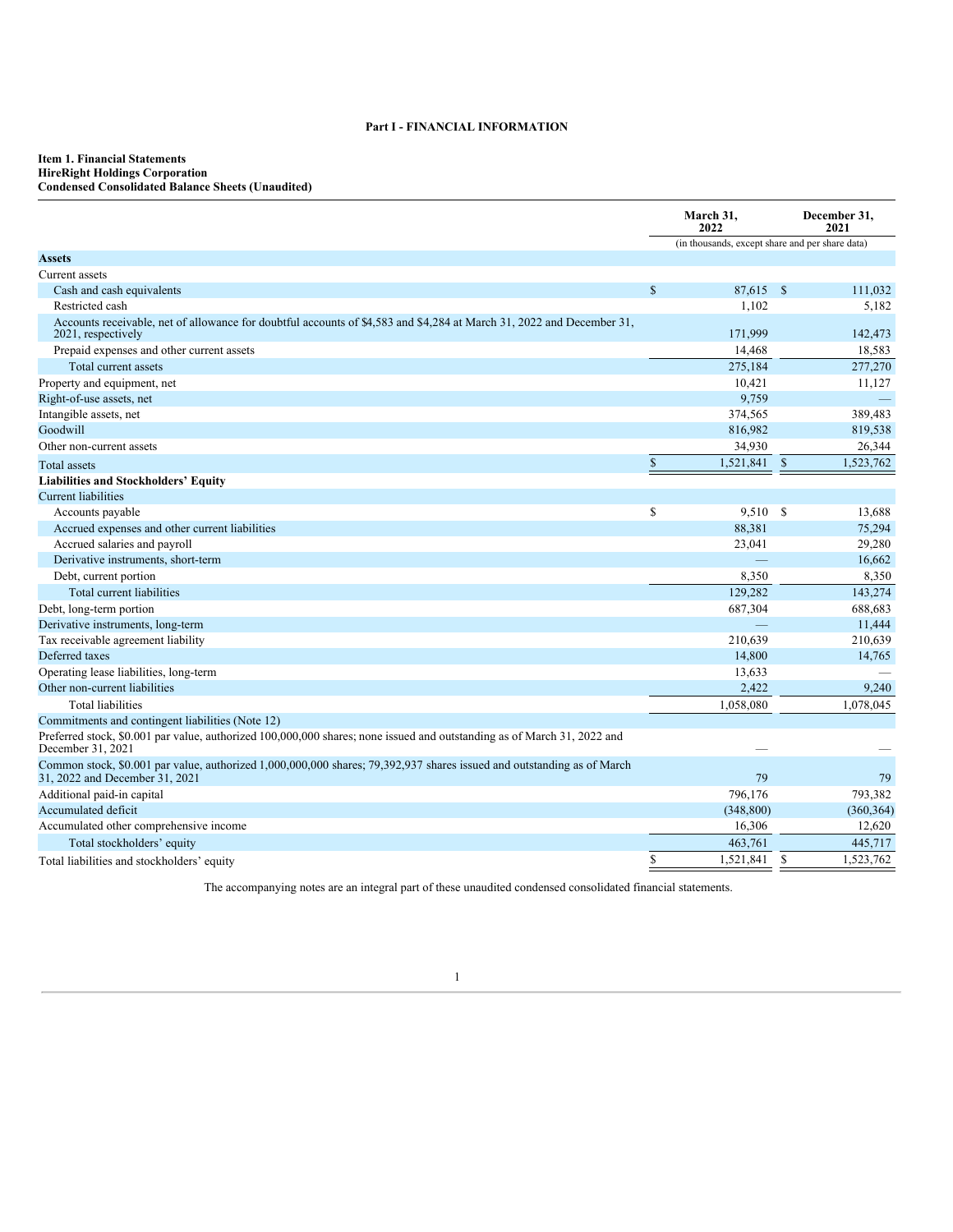## **HireRight Holdings Corporation Condensed Consolidated Statements of Operations (Unaudited)**

|                                                                     |              | <b>Three Months Ended</b><br>March 31,          |               |            |  |
|---------------------------------------------------------------------|--------------|-------------------------------------------------|---------------|------------|--|
|                                                                     |              | 2022                                            |               | 2021       |  |
|                                                                     |              | (in thousands, except share and per share data) |               |            |  |
| <b>Revenues</b>                                                     | $\mathbb{S}$ | 198,711 \$                                      |               | 149,557    |  |
|                                                                     |              |                                                 |               |            |  |
| <b>Expenses</b>                                                     |              |                                                 |               |            |  |
| Cost of services (exclusive of depreciation and amortization below) |              | 112,403                                         |               | 86,187     |  |
| Selling, general and administrative                                 |              | 48,267                                          |               | 39,394     |  |
| Depreciation and amortization                                       |              | 18,061                                          |               | 18,243     |  |
| Total expenses                                                      |              | 178,731                                         |               | 143,824    |  |
| Operating income                                                    |              | 19,980                                          |               | 5,733      |  |
|                                                                     |              |                                                 |               |            |  |
| Other expenses                                                      |              |                                                 |               |            |  |
| Interest expense                                                    |              | 7,557                                           |               | 17,949     |  |
| Other expense (income), net                                         |              | 41                                              |               | (809)      |  |
| Total other expenses, net                                           |              | 7,598                                           |               | 17,140     |  |
| Income (loss) before income taxes                                   |              | 12,382                                          |               | (11, 407)  |  |
| Income tax expense                                                  |              | 818                                             |               | 572        |  |
| Net income (loss)                                                   |              | 11,564                                          | \$            | (11, 979)  |  |
|                                                                     |              |                                                 |               |            |  |
| Net income (loss) per share:                                        |              |                                                 |               |            |  |
| <b>Basic</b>                                                        | $\mathbb S$  | 0.15                                            | <sup>\$</sup> | (0.21)     |  |
| Diluted                                                             | S            | 0.15                                            | <sup>\$</sup> | (0.21)     |  |
| Weighted average shares outstanding:                                |              |                                                 |               |            |  |
| Basic                                                               |              | 79,392,937                                      |               | 57,168,291 |  |
| Diluted                                                             |              | 79,392,937                                      |               | 57,168,291 |  |

<span id="page-4-0"></span>The accompanying notes are an integral part of these unaudited condensed consolidated financial statements.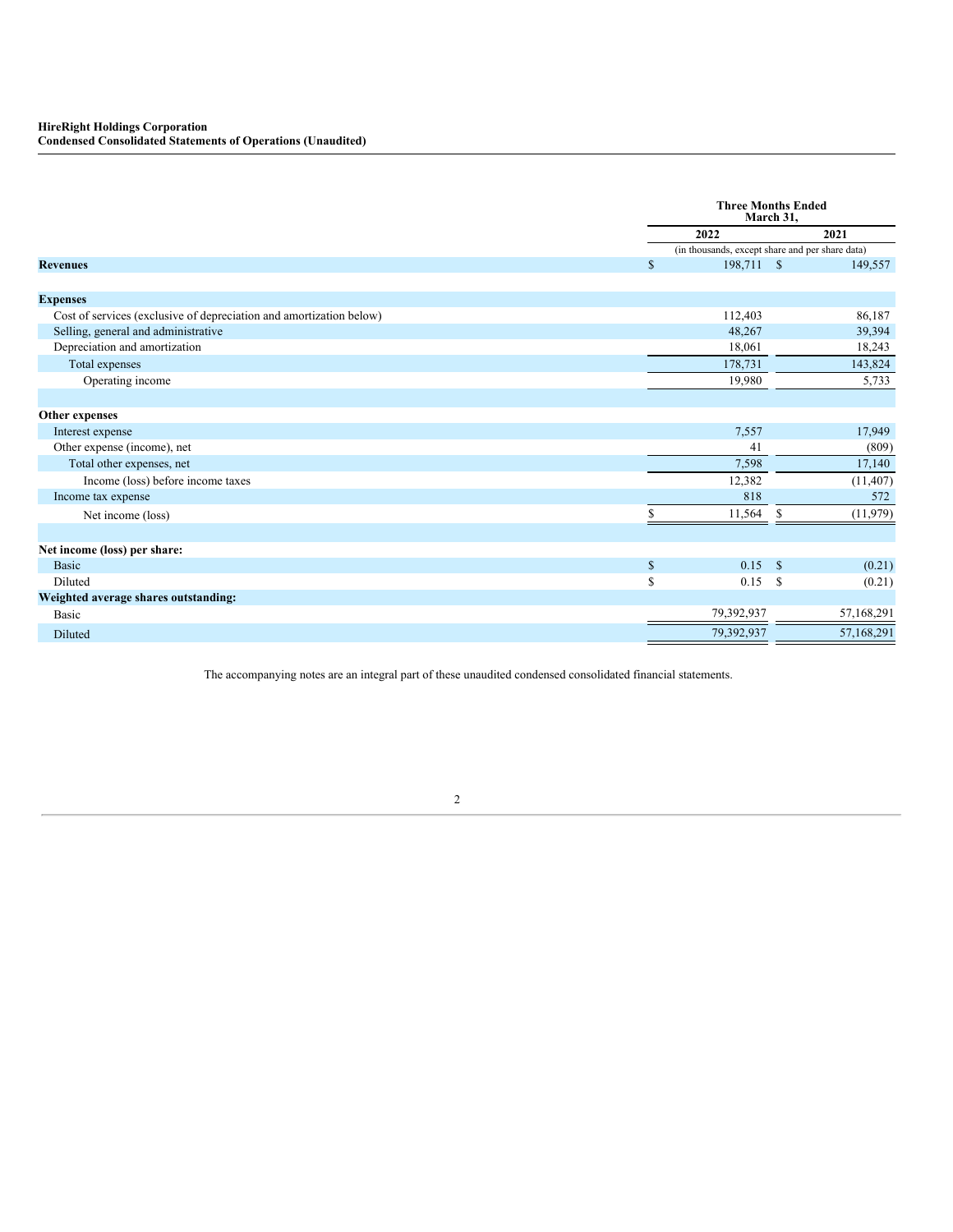**Condensed Consolidated Statements of Comprehensive Income (Loss) (Unaudited)**

|                                                                                                                                                       |    | <b>Three Months Ended</b><br>March 31. |  |          |  |
|-------------------------------------------------------------------------------------------------------------------------------------------------------|----|----------------------------------------|--|----------|--|
|                                                                                                                                                       |    | 2022                                   |  | 2021     |  |
|                                                                                                                                                       |    | (in thousands)                         |  |          |  |
| Net income (loss)                                                                                                                                     | S. | $11,564$ \$                            |  | (11,979) |  |
|                                                                                                                                                       |    |                                        |  |          |  |
| Other comprehensive income (loss), net of tax                                                                                                         |    |                                        |  |          |  |
| Unrealized gain on derivatives qualified for hedge accounting:                                                                                        |    |                                        |  |          |  |
| Unrealized gain on interest rate swaps                                                                                                                |    | 7,981                                  |  | 2,573    |  |
| Reclassification adjustments included in earnings $(1)$                                                                                               |    | (502)                                  |  | 4,811    |  |
| Total unrealized gain                                                                                                                                 |    | 7,479                                  |  | 7,384    |  |
| Currency translation adjustment, net of tax benefit (expense) of \$(63) and \$12 for the three months ended March 31, 2022<br>and 2021, respectively. |    | (3,793)                                |  | (21)     |  |
| Other comprehensive income                                                                                                                            |    | 3,686                                  |  | 7,363    |  |
| Comprehensive income (loss)                                                                                                                           |    | 15,250                                 |  | (4,616)  |  |

<span id="page-5-0"></span>Represents the reclassification of the effective portion of the gain on the Company's interest rate swaps into interest expense. Includes reclassification to earnings as a reduction to interest expense of unrealized gains included in accumulated other comprehensive income related to the interest rate swap agreements terminated on February 18, 2022. (1)

The accompanying notes are an integral part of these unaudited condensed consolidated financial statements.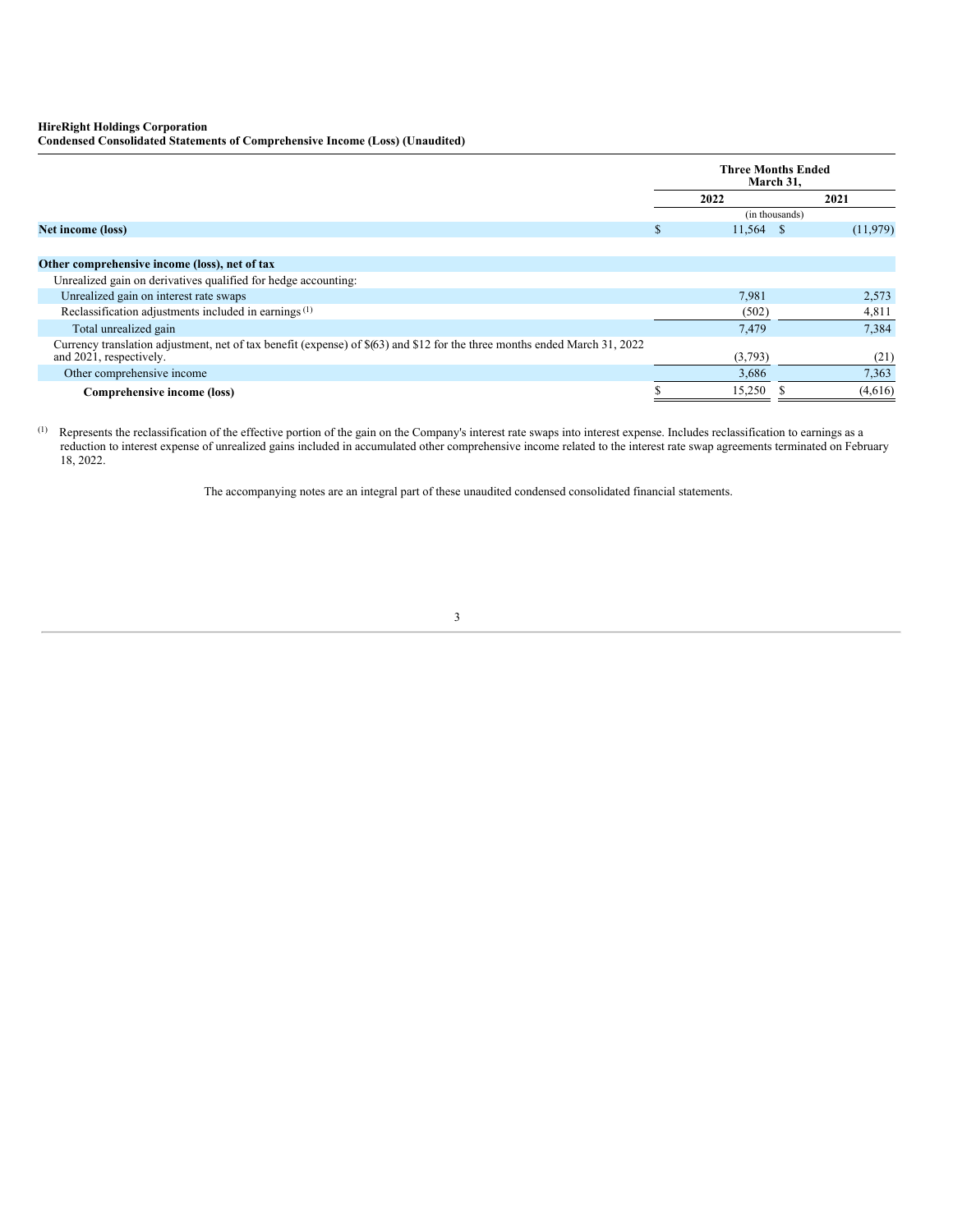**Condensed Consolidated Statements of Stockholders' Equity (Unaudited)**

|                                      |               |        |    | Three Months Ended March 31, 2022    |                            |                                                     |   |                                             |
|--------------------------------------|---------------|--------|----|--------------------------------------|----------------------------|-----------------------------------------------------|---|---------------------------------------------|
|                                      | Common Stock  |        |    |                                      |                            |                                                     |   |                                             |
|                                      | <b>Shares</b> | Amount |    | <b>Additional Paid in</b><br>Capital | <b>Accumulated Deficit</b> | <b>Accumulated Other</b><br>Comprehensive<br>Income |   | <b>Total Stockholders'</b><br><b>Equity</b> |
|                                      |               |        |    | (in thousands, except share data)    |                            |                                                     |   |                                             |
| <b>Balances at December 31, 2021</b> | 79,392,937 \$ | 79     | -S | 793,382 \$                           | $(360, 364)$ \$            | 12.620                                              | S | 445,717                                     |
| Net income                           |               |        |    |                                      | 11.564                     |                                                     |   | 11,564                                      |
| Stock-based compensation             |               |        |    | 2,794                                |                            |                                                     |   | 2,794                                       |
| Other comprehensive income           |               |        |    |                                      |                            | 3,686                                               |   | 3,686                                       |
| <b>Balances at March 31, 2022</b>    | 79,392,937    | 79     | S  | 796,176 \$                           | (348, 800)                 | 16,306                                              |   | 463,761                                     |

|                                      | Three Months Ended March 31, 2021 |  |         |    |                                      |      |                            |  |                                                            |                                      |
|--------------------------------------|-----------------------------------|--|---------|----|--------------------------------------|------|----------------------------|--|------------------------------------------------------------|--------------------------------------|
|                                      | <b>Class A Member Units</b>       |  |         |    |                                      |      |                            |  |                                                            |                                      |
|                                      | <b>Units</b>                      |  | Amount  |    | <b>Additional Paid in</b><br>Capital |      | <b>Accumulated Deficit</b> |  | <b>Accumulated Other</b><br>Comprehensive<br>Income (Loss) | <b>Total Stockholders'</b><br>Equity |
|                                      |                                   |  |         |    | (in thousands, except unit data)     |      |                            |  |                                                            |                                      |
| <b>Balances at December 31, 2020</b> | 57,168,291                        |  | 590,711 | -S | 15,360                               | - \$ | $(339,061)$ \$             |  | $(10,123)$ \$                                              | 256,887                              |
| Net loss                             |                                   |  |         |    |                                      |      | (11, 979)                  |  | $-$                                                        | (11, 979)                            |
| Stock-based compensation             | _                                 |  | _       |    | 823                                  |      | $\overline{\phantom{a}}$   |  | $-$                                                        | 823                                  |
| Other comprehensive income           |                                   |  | _       |    | $\sim$                               |      | $\sim$                     |  | 7.363                                                      | 7,363                                |
| <b>Balances at March 31, 2021</b>    | 57,168,291                        |  | 590,711 | -S | 16.183                               |      | $(351,040)$ \$             |  | $(2,760)$ \$                                               | 253,094                              |

<span id="page-6-0"></span>The accompanying notes are an integral part of these unaudited condensed consolidated financial statements.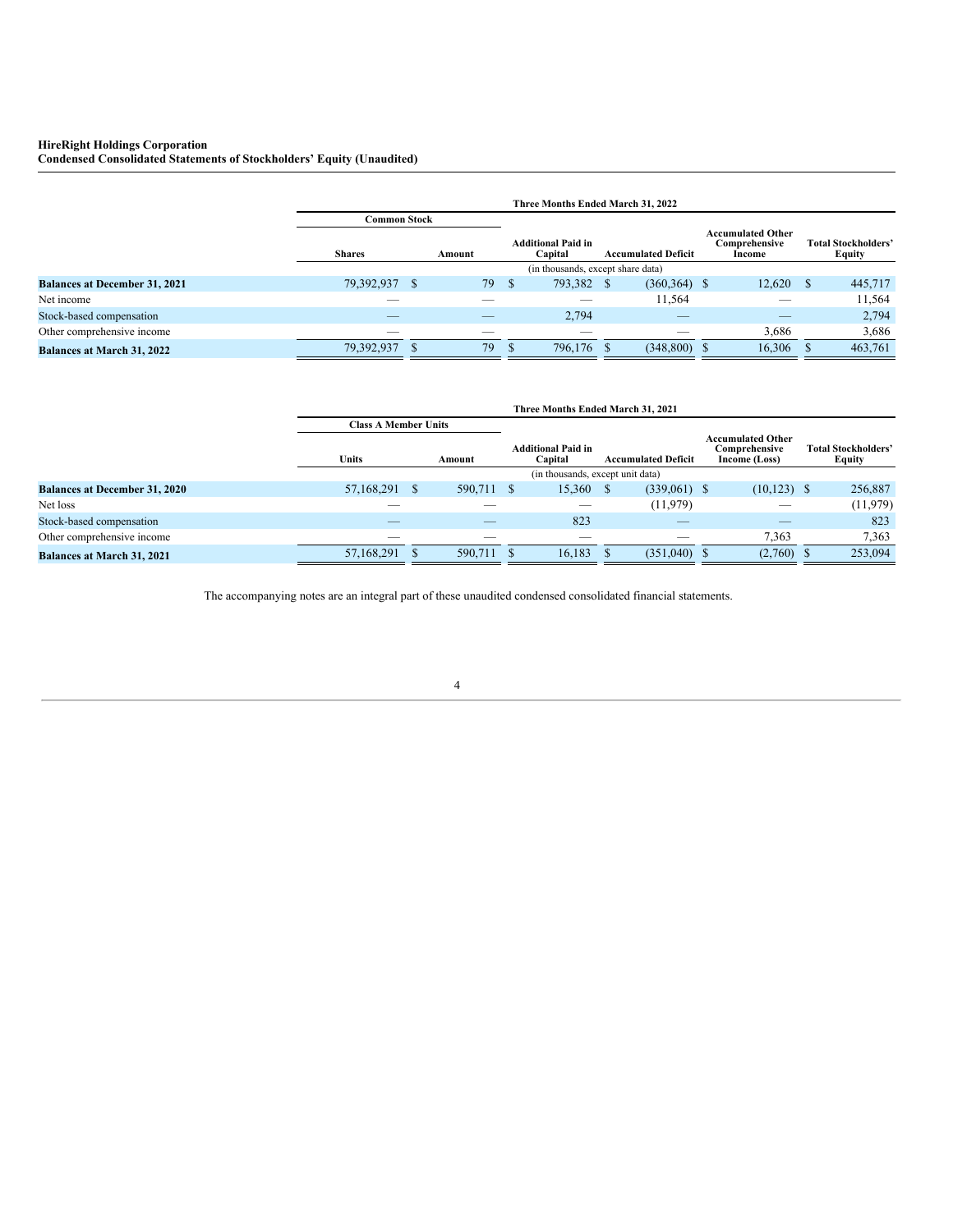**Condensed Consolidated Statements of Cash Flows (Unaudited)**

|                                                                                          |              | <b>Three Months Ended</b><br>March 31, |                          |  |
|------------------------------------------------------------------------------------------|--------------|----------------------------------------|--------------------------|--|
|                                                                                          | 2022         |                                        | 2021                     |  |
|                                                                                          |              | (in thousands)                         |                          |  |
| Cash flows from operating activities                                                     |              |                                        |                          |  |
| Net income (loss)                                                                        | $\mathbb{S}$ | 11,564<br><sup>\$</sup>                | (11, 979)                |  |
| Adjustments to reconcile net income (loss) to net cash provided by operating activities: |              |                                        |                          |  |
| Depreciation and amortization                                                            |              | 18,061                                 | 18,243                   |  |
| Deferred income taxes                                                                    |              | 205                                    | 335                      |  |
| Amortization of debt issuance costs                                                      |              | 821                                    | 1,035                    |  |
| Amortization of contract assets                                                          |              | 1,091                                  | 882                      |  |
| Amortization of right-of-use assets                                                      |              | 686                                    |                          |  |
| Amortization of unrealized gains on terminated interest rate swap agreements             |              | (2,181)                                |                          |  |
| Amortization of cloud-based software implementation costs                                |              | 151                                    | $\overline{\phantom{m}}$ |  |
| Stock-based compensation                                                                 |              | 2,794                                  | 823                      |  |
| Other non-cash charges, net                                                              |              | 496                                    | (460)                    |  |
| Changes in operating assets and liabilities:                                             |              |                                        |                          |  |
| Accounts receivable                                                                      |              | (29, 852)                              | (2,585)                  |  |
| Prepaid expenses and other current assets                                                |              | 4,115                                  | (824)                    |  |
| Cloud-based software implementation costs                                                |              | (8, 548)                               | (660)                    |  |
| Other non-current assets                                                                 |              | (1, 411)                               | (1, 872)                 |  |
| Accounts payable                                                                         |              | (7,095)                                | (13,093)                 |  |
| Accrued expenses and other current liabilities                                           |              | 14,920                                 | 7,170                    |  |
| Accrued salaries and payroll                                                             |              | (6,240)                                | 6,128                    |  |
| Operating lease liabilities, net                                                         |              | (1,068)                                |                          |  |
| Other non-current liabilities                                                            |              | (524)                                  | 49                       |  |
| Net cash (used in) provided by operating activities                                      |              | (2,015)                                | 3,192                    |  |
| Cash flows from investing activities                                                     |              |                                        |                          |  |
| Purchases of property and equipment                                                      |              | (1, 867)                               | (1, 345)                 |  |
| Capitalized software development                                                         |              | (2,662)                                | (1, 330)                 |  |
| Net cash used in investing activities                                                    |              | (4, 529)                               | (2,675)                  |  |
| <b>Cash flows from financing activities</b>                                              |              |                                        |                          |  |
| Repayments of debt                                                                       |              | (2,088)                                | (2,088)                  |  |
| Payments for termination of interest rate swap agreements                                |              | (18, 445)                              |                          |  |
| Net cash used in financing activities                                                    |              | (20, 533)                              | (2,088)                  |  |
| Net decrease in cash, cash equivalents and restricted cash                               |              | (27,077)                               | (1, 571)                 |  |
| Effect of exchange rates                                                                 |              | (420)                                  | (270)                    |  |
| Cash, cash equivalents and restricted cash                                               |              |                                        |                          |  |
| Beginning of period                                                                      |              | 116,214                                | 24,059                   |  |
| End of period                                                                            | $\mathbb{S}$ | $\mathbb{S}$<br>88,717                 | 22,218                   |  |
| Cash paid for                                                                            |              |                                        |                          |  |
| Interest                                                                                 | $\mathbb{S}$ | 8,772<br><sup>\$</sup>                 | 16,908                   |  |
| Income taxes paid (refund)                                                               |              | 902                                    | (137)                    |  |
| Supplemental schedule of non-cash investing and financing activities                     |              |                                        |                          |  |
| Unpaid property and equipment and capitalized software purchases                         | $\mathbb{S}$ | \$<br>561                              | 1,410                    |  |

The accompanying notes are an integral part of these unaudited condensed consolidated financial statements.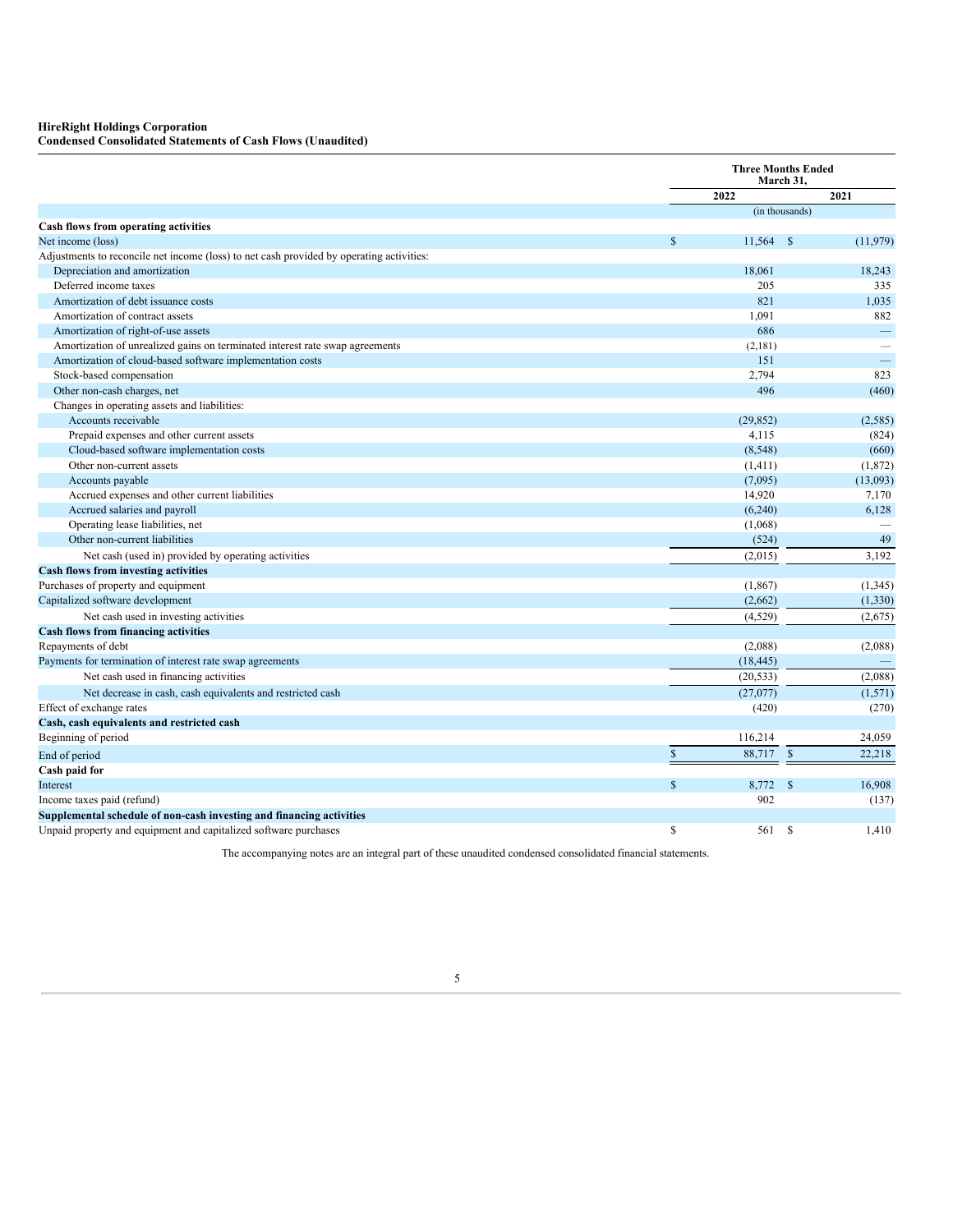## <span id="page-8-0"></span>**1. Organization, Basis of Presentation and Consolidation, and Significant Accounting Policies**

## *Organization*

HireRight GIS Group Holdings LLC ("HGGH"), was formed in July 2018 in connection with the combination of two groups of companies: the HireRight Group and the General Information Services ("GIS") Group, each of which includes a number of wholly-owned subsidiaries that conduct the Company's business in the United States, as well as other countries. Since July 2018, the combined group of companies and their subsidiaries have operated as a unified operating company providing screening and compliance services, predominantly under the HireRight brand.

#### *Corporate Conversion and Stock Split*

On October 15, 2021, HGGH converted into a Delaware corporation and changed its name to HireRight Holdings Corporation ("HireRight" or the "Company"). In conjunction with the conversion, all of HGGH's outstanding equity interests were converted into shares of common stock of HireRight Holdings Corporation. The conversion and related transactions are referred to herein as the "Corporate Conversion". The Corporate Conversion did not affect the assets and liabilities of HGGH, which became the assets and liabilities of HireRight Holdings Corporation.

On October 18, 2021, HireRight Holdings Corporation effected a one-for-15.969236 reverse stock split (the "Stock Split"). All shares of the Company's common stock, stock-based instruments, and per-share data included in the condensed consolidated financial statements give retroactive effect to the Stock Split.

#### *Initial Public Of ering*

On November 2, 2021, the Company completed its initial public offering ("IPO"), in which the Company issued22,222,222 shares of its common stock. The shares began trading on the New York Stock Exchange on October 29, 2021 under the symbol "HRT". The shares were sold at an IPO price of \$ 19.00 per share for net proceeds of \$393.5 million, after deducting underwriting discounts and commissions of \$23.2 million and other offering costs payable by the Company of \$5.5 million. On November 30, 2021, the Company issued an additional 2,424 shares pursuant to the partial exercise of the underwriters' option to purchase additional shares for net proceeds of an immaterial amount.

#### *Income Tax Receivable Agreement*

In connection with the Company's IPO, the Company entered into an income tax receivable agreement (the "TRA"), which provides for the payment by the Company over a period of approximately 12 years to pre-IPO equityholders or their permitted transferees of 85% of the benefits, if any, that the Company and its subsidiaries realize, or are deemed to realize (calculated using certain assumptions) in U.S. federal, state, and local income tax savings as a result of the utilization (or deemed utilization) of certain existing tax attributes. As of March 31, 2022 and December 31, 2021, the Company recorded a total liability of \$210.6 million in connection with the projected obligations under the TRA on its condensed consolidated balance sheets.

#### *Basis of Presentation and Principles of Consolidation*

The unaudited condensed consolidated financial statements include the Company's accounts and those of its wholly-owned subsidiaries. The unaudited condensed consolidated financial statements are presented in accordance with generally accepted accounting principles in the United States of America ("GAAP") and applicable rules and regulations of the Securities and Exchange Commission ("SEC") regarding interim financial reporting.

Certain information and note disclosures normally included in the consolidated financial statements prepared in accordance with GAAP have been condensed or omitted. Therefore, these condensed consolidated financial

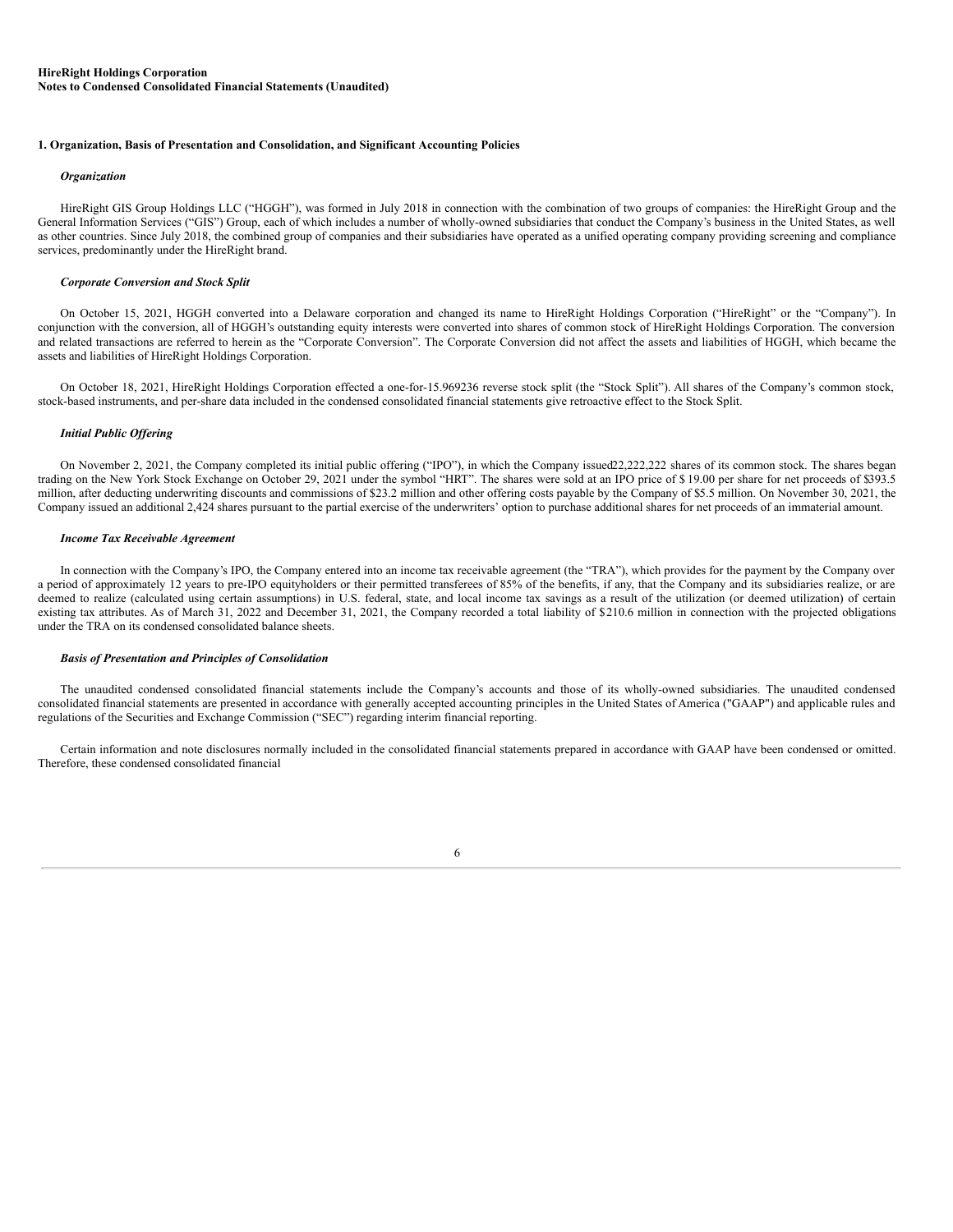## **Notes to Condensed Consolidated Financial Statements (Unaudited)**

statements should be read in conjunction with the audited consolidated financial statements included in the Company's Annual Report on Form 10-K for the year ended December 31, 2021, as filed with the SEC on March 21, 2022 (the "Annual Report"). The December 31, 2021 condensed consolidated balance sheet data included herein was derived from audited financial statements but does not include all disclosures required by GAAP.

In the opinion of management, all adjustments, consisting of normal recurring items, necessary for the fair statement of the condensed consolidated financial statements have been included. All intercompany balances and transactions have been eliminated in consolidation. These unaudited condensed consolidated financial statements have been prepared on a consistent basis with the accounting policies described in Note 1 of the notes to the audited consolidated financial statements for the year ended December 31, 2021, included in the Annual Report. Certain reclassifications have been made to prior year presentation to conform to current year presentation.

#### *Significant Accounting Policies*

The Company's significant accounting policies are discussed in "Note 1—Organization, Basis of Presentation and Consolidation, and Significant Accounting Policies" of the notes to the audited consolidated financial statements for the year ended December 31, 2021, included in the Annual Report. Except as noted in Note 2 — *Recently Issued Accounting Pronouncements* regarding leases, there have been no significant changes to these policies which have had a material impact on the Company's unaudited condensed consolidated financial statements during the three months ended March 31, 2022.

#### *Use of Estimates*

Preparation of the Company's unaudited condensed consolidated financial statements in conformity with GAAP requires the Company to make estimates, judgments and assumptions that affect the amounts reported and disclosed in the financial statements. The Company believes that the estimates, judgments, and assumptions used to determine certain amounts that affect the financial statements are reasonable based upon information available at the time they are made. The Company uses such estimates, judgments and assumptions when accounting for items and matters such as, but not limited to, the allowance for doubtful accounts, customer rebates, impairment assessments and charges, recoverability of long-lived assets, deferred tax assets, lease accounting, uncertain tax positions, income tax expense, liabilities under the TRA, derivative instruments, fair value of debt, stock-based compensation expense, useful lives assigned to long-lived assets, and the stand-alone selling price of performance obligations for revenue recognition purposes. Results and outcomes could differ materially from these estimates, judgments and assumptions due to risks and uncertainties.

## **2. Recently Issued Accounting Pronouncements**

#### *Recently Issued Accounting Pronouncements Adopted*

## *Accounting Pronouncements Adopted in 2022*

In February 2016, the Financial Accounting Standards Board ("FASB") issued Accounting Standards Update ("ASU") 2016-02, "*Leases (Topic 842)*" ("Topic 842") to increase transparency and comparability among organizations related to their leasing arrangements. The update requires lessees to recognize most leases, with the exception of short-term leases if a policy election is made, on their balance sheets as a right-of-use ("ROU") asset representing the right to use an underlying asset and a lease liability representing the obligation to make lease payments over the lease term, measured on a discounted basis, while recognizing lease expense on their income statements in a manner similar to current GAAP. The guidance also requires an entity to disclose key quantitative and qualitative information about its leasing arrangements.

The Company leases office facilities under operating lease agreements. All of the Company's leases are operating leases. The Company adopted Topic 842 on January 1, 2022 using the modified retrospective transition approach. Under this transition provision, results for the reporting period beginning on January 1, 2022 are presented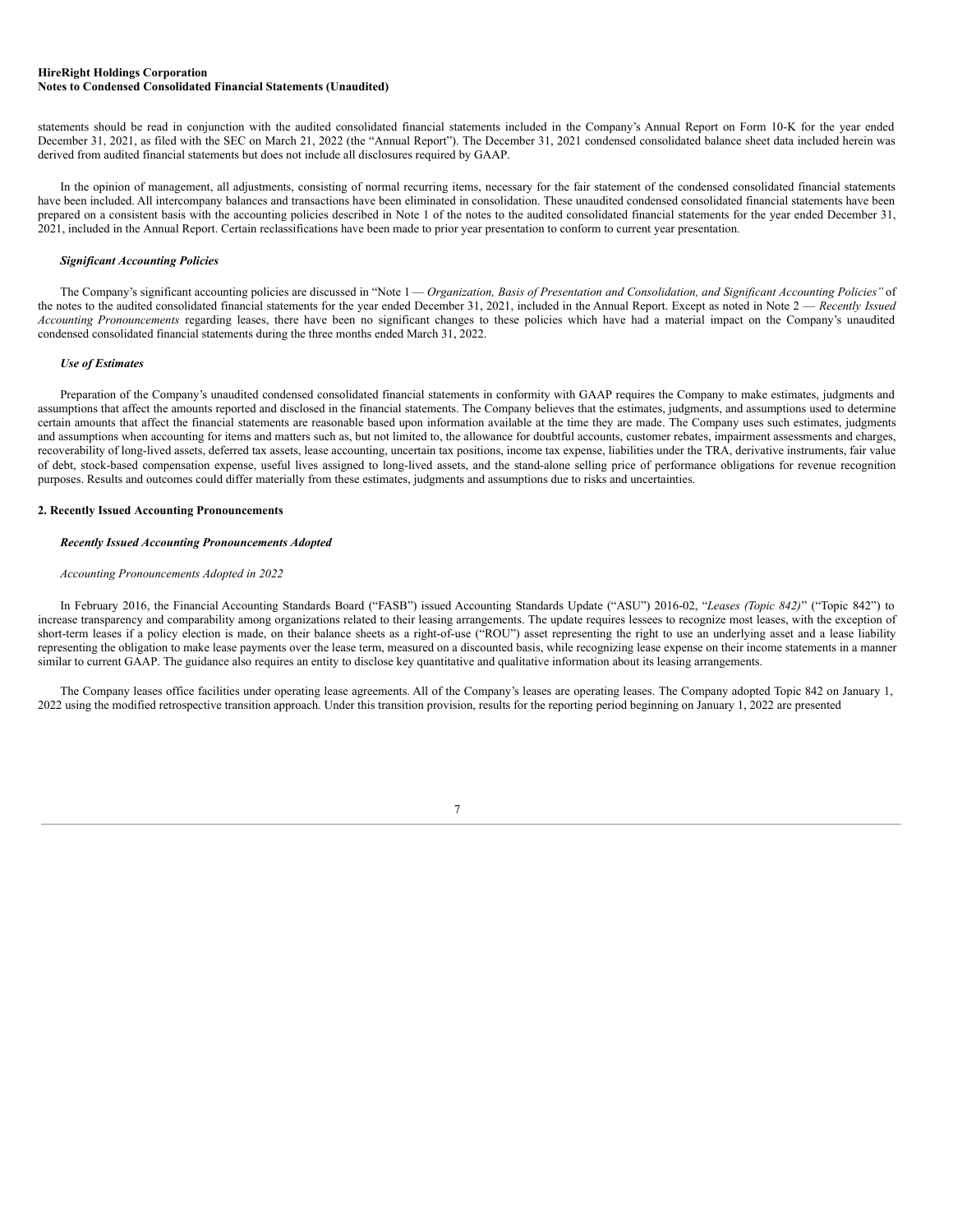## **Notes to Condensed Consolidated Financial Statements (Unaudited)**

under Topic 842 while prior period amounts continue to be reported and disclosed in accordance with the Company's historical accounting treatment under ASC Topic 840, *Leases*.

The Company elected the "package of practical expedients" permitted under the transition guidance, which among other things, does not require reassessment of whether contracts entered into prior to adoption are or contain leases, and allows carryforward of the historical lease classification for existing leases. The Company did not elect the "hindsight" practical expedient, and therefore measured the ROU asset and lease liability using the remaining portion of the lease term at adoption on January 1, 2022.

The Company made an accounting policy election not to recognize ROU assets and lease liabilities for leases with a term of twelve months or less. For all other leases, the Company recognizes ROU assets and lease liabilities based on the present value of lease payments over the lease term at the commencement date of the lease (or January 1, 2022 for existing leases upon the adoption of Topic 842). Lease payments may include fixed rent escalation clauses or payments that depend on an index (such as the consumer price index). Subsequent changes to an index and any other periodic market-rate adjustments to base rent are recorded in variable lease expense in the period incurred. The ROU assets also include any initial direct costs incurred and lease payments made at or before the commencement date and are reduced by any lease incentives.

The Company has made an accounting policy election to account for lease and non-lease components in its contracts as single lease components. The non-lease components typically represent additional services transferred to the Company, such as common area maintenance for real estate, which are variable in nature and recorded in variable lease expense in the period incurred.

The Company uses its incremental borrowing rate which is the rate of interest the Company would have to pay to borrow on a collateralized basis over a similar term and amount in a similar economic environment to determine the present value of lease payments as the Company's leases do not have a readily determinable implicit discount rate. Judgment is applied in assessing factors such as Company specific credit risk, lease term, nature and quality of the underlying collateral, currency and economic environment in determining the incremental borrowing rate to apply to each lease.

Upon adoption, the Company recorded ROU assets and operating lease liabilities of \$9.9 million and \$18.9 million, respectively, related to the Company's operating leases. The adoption of the new lease standard did not materially impact the Company's condensed consolidated statements of operations or condensed consolidated statements of cash flows for the three months ended March 31, 2022.

In November 2021, the FASB issued ASU 2021-10, "Government Assistance (Topic 832): Disclosures by Business Entities about Government Assistance". The ASU requires additional disclosures for transactions with a government accounted for by applying a grant or contribution accounting model by analogy, including: (i) information about the nature of the transactions and related accounting policy used to account for the transactions; (ii) the line items on the balance sheet and income statement affected by these transactions including amounts applicable to each line; and (iii) significant terms and conditions of the transactions, including commitments and contingencies. The Company adopted this ASU effective January 1, 2022. The adoption of this ASU did not have a material impact on the condensed consolidated financial statements.

#### *Recently Issued Accounting Pronouncements Not Yet Adopted*

In October 2021, the FASB issued ASU 2021-08, "Business Combinations (Topic 805): Accounting for Contract Assets and Contract Liabilities from Contracts with *Customers"*, which aims to improve the accounting for acquired revenue contracts with customers in a business combination. The ASU requires an entity (acquirer) to recognize and measure contract assets and contract liabilities acquired in a business combination in accordance with Topic 606. The new guidance is effective for the Company for annual periods beginning after December 15, 2023 and interim periods within those fiscal years. Early adoption is permitted. The Company is currently evaluating the impact and applicability of this new standard on the condensed consolidated financial statements.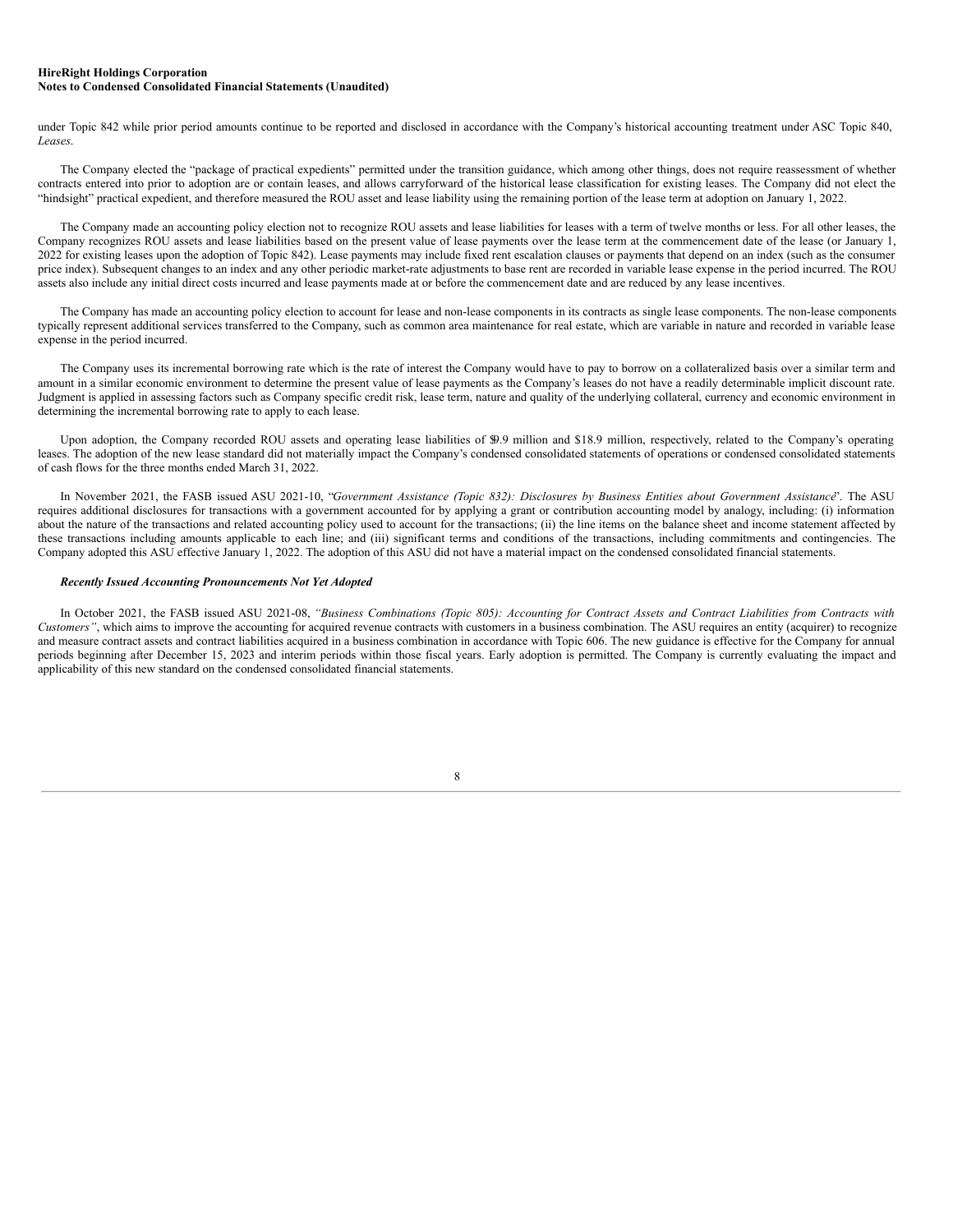#### **HireRight Holdings Corporation Notes to Condensed Consolidated Financial Statements (Unaudited)**

In January 2021, the FASB issued ASU 2021-01, *"Reference Rate Reform (Topic 848): Scope,*" which clarifies that certain optional expedients and exceptions in Topic 848 for contract modifications and hedge accounting apply to derivative instruments that are affected by the discounting transition. The amendments in this update are elective and apply to all entities that have derivative instruments that use various reference rates, including the London Interbank Offered Rate ("LIBOR") and other reference rates expected to be discontinued. The new guidance is effective immediately for all entities and amendments may be applied on a full retrospective basis as of any date from the beginning of an interim period that includes or is subsequent to March 12, 2020. The Company is currently evaluating the impact of this standard on the condensed consolidated financial statements.

In March 2020, the FASB issued ASU 2020-04, *"Reference Rate Reform (Topic 848)",* which provides temporary, optional practical expedients and exceptions to enable a smoother transition to the new reference rates which will replace LIBOR and other reference rates expected to be discontinued. The new guidance is effective at any time after March 12, 2020 but no later than December 31, 2022. The Company is currently evaluating the impact of this standard on the condensed consolidated financial statements.

In June 2016, the FASB issued ASU 2016-13, "Financial Instruments - Credit Losses (Topic 326): Measurement of Credit Losses on Financial Instruments", to provide financial statement users with more decision-useful information about the expected credit losses on financial instruments and other commitments to extend credit held by a reporting entity at each reporting date. In November 2019, the FASB issued ASU 2019-10, *"Financial Instruments—Credit Losses (Topic 326), Derivatives and Hedging (Topic 815), and Leases (Topic 842)"* , which delayed the effective date for this guidance until the fiscal year beginning after December 15, 2022 including interim periods within those fiscal years. Early adoption is permitted. The Company is currently evaluating the impact of ASU 2016-13 on the condensed consolidated financial statements.

## **3. Prepaid Expenses and Other Current Assets, and Other Non-Current Assets**

The components of prepaid expenses and other current assets were as follows:

|                                                       | March 31.<br>2022 |                | December 31,<br>2021 |
|-------------------------------------------------------|-------------------|----------------|----------------------|
|                                                       |                   | (in thousands) |                      |
| Prepaid software licenses, maintenance, and insurance | 8.774             |                | 11,668               |
| Other prepaid expenses and current assets             | 5.694             |                | 6.915                |
| Total prepaid expenses and other current assets       | 14.468            |                | 18.583               |

The components of other non-current assets were as follows:

|                                | March 31,<br>2022 | December 31,<br>2021 |
|--------------------------------|-------------------|----------------------|
|                                | (in thousands)    |                      |
| Contract implementation costs  | 17.489            | 17.242               |
| Other non-current assets       | 17.441            | 9,102                |
| Total other non-current assets | 34.930            | 26,344               |

See Note 14 — *Revenues* for further discussion on contract implementation assets and related amortization included in cost of services in the Company's condensed consolidated statements of operations.

## **4. Right-of-Use Assets and Lease Liabilities**

The Company determines if an arrangement is or contains a lease at inception, which is the date on which the terms of the contract are agreed, and if the arrangement creates enforceable rights and obligations. Under Topic 842,

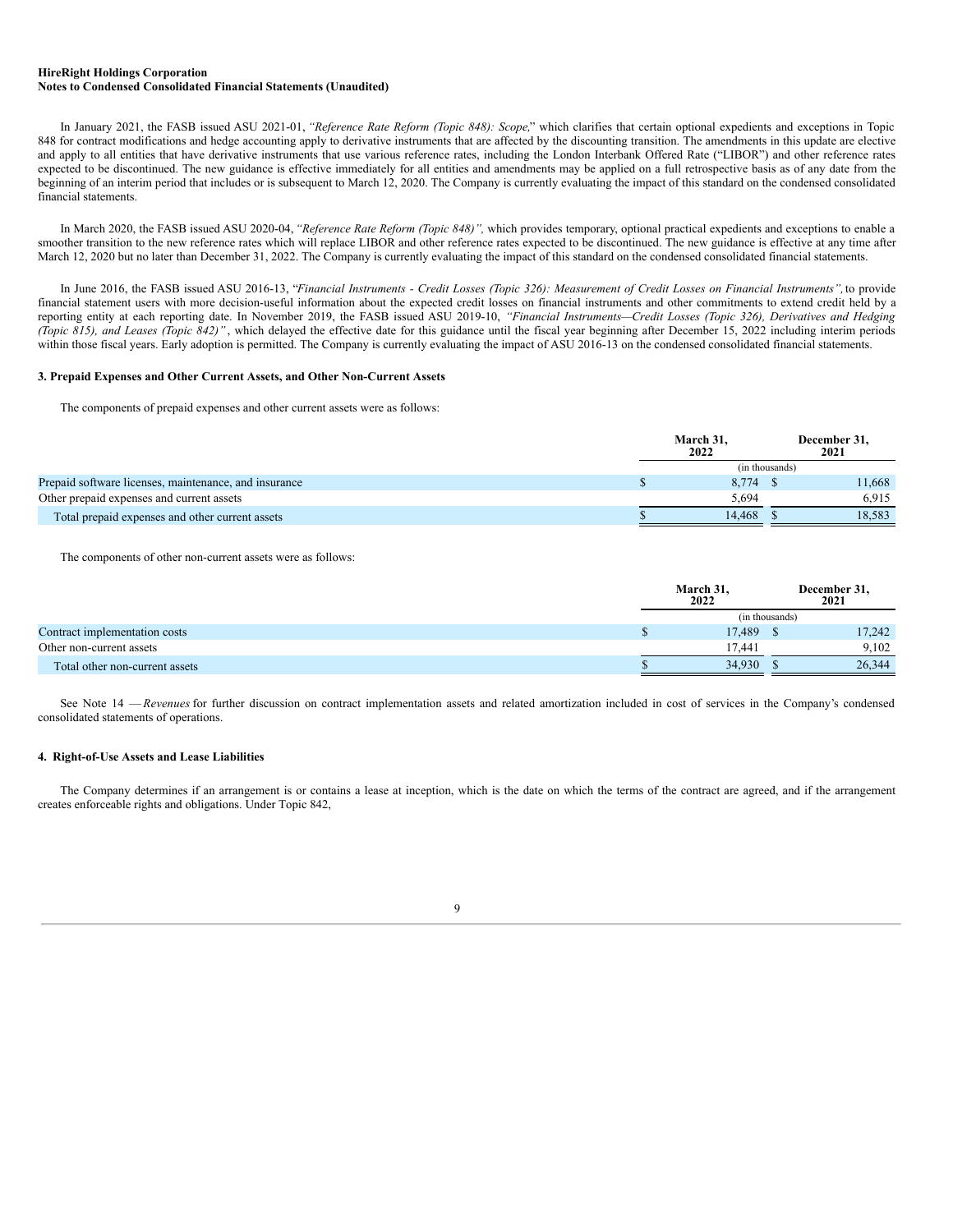## **Notes to Condensed Consolidated Financial Statements (Unaudited)**

a contract is or contains a lease when (i) explicitly or implicitly identified assets have been deployed in the contract and (ii) the customer obtains substantially all of the economic benefits from the use of that underlying asset and directs how and for what purpose the asset is used during the term of the contract. See Note 2 — *Recently Issued Accounting Pronouncements* for more information on the Company's accounting policies for leases.

The Company leases office facilities under operating lease agreements that have initial terms ranging from1 to 12 years. Some leases include one or more options to extend the term of the lease, generally at the Company's sole discretion, with renewal terms that can extend the lease term up to 5 years. In addition, certain leases give the Company, the lessor, or both parties the right to terminate. Options to extend a lease are included in the lease term when it is reasonably certain that the Company will exercise the option. Options to terminate a lease are excluded from the lease term when it is reasonably certain that the Company will not exercise the option. The Company's leases generally do not contain any material restrictive covenants or residual value guarantees.

The Company's operating leases were as follows:

|                                           | <b>March 31, 2022</b> |                |  |
|-------------------------------------------|-----------------------|----------------|--|
|                                           |                       | (in thousands) |  |
| Right-of-use assets, net                  |                       | 9.759          |  |
|                                           |                       |                |  |
| Current operating lease liabilities $(1)$ |                       | 4,936          |  |
| Operating lease liabilities, long-term    |                       | 13,633         |  |
| Total operating lease liabilities         |                       | 18,569         |  |

(1) Current lease liabilities are recorded in other current liabilities on the Company's condensed consolidated balance sheets.

The components of lease cost are recorded in selling, general, and administrative expenses for the three months ended March 31, 2022 and were as follows:

|                       | Three Months Ended March 31,<br>2022 |
|-----------------------|--------------------------------------|
|                       | (in thousands)                       |
| Operating lease cost  | 899                                  |
| Short-term lease cost | 168                                  |
| Variable lease cost   | 12                                   |
| Total lease cost      | .079                                 |

Operating lease cost is recognized on a straight-line basis over the lease term.

Supplemental cash flow information related to leases was as follows:

|                                                                              | Three Months Ended March 31,<br>2022 |
|------------------------------------------------------------------------------|--------------------------------------|
|                                                                              | (in thousands)                       |
| Cash paid for amounts included in measurement of operating lease liabilities | .301                                 |
| ROU assets obtained in exchange for operating lease liabilities              | 10.445                               |

The weighted-average remaining lease term and weighted-average discount rate for the Company's operating leases were as follows: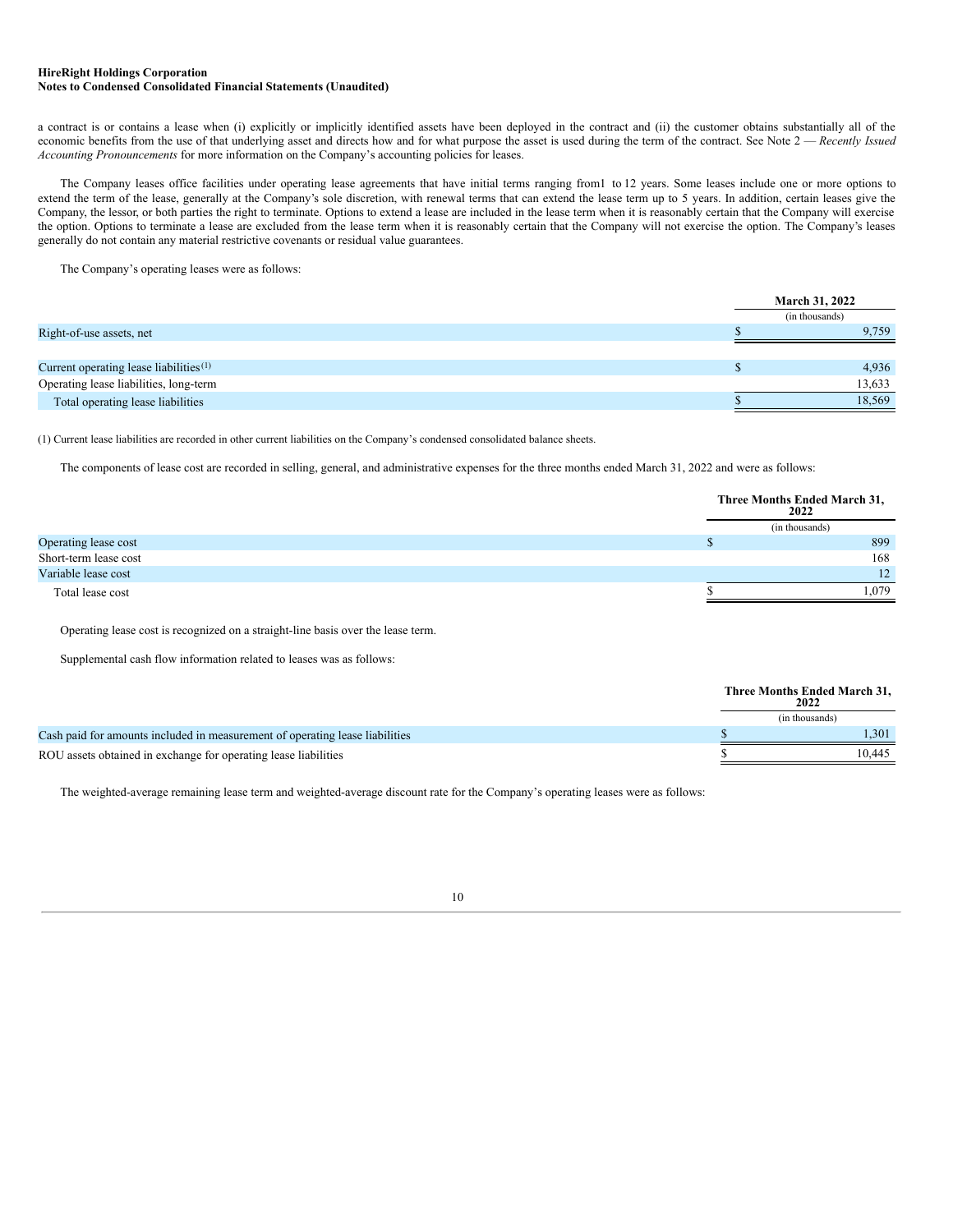**Notes to Condensed Consolidated Financial Statements (Unaudited)**

|                                       | <b>March 31, 2022</b> |
|---------------------------------------|-----------------------|
| Weighted-average remaining lease term | 4.6 years             |
| Weighted-average discount rate        | 4.6 $\%$              |

Maturities of the Company's operating lease liabilities were as follows:

|                                                        | March 31, 2022 |  |  |
|--------------------------------------------------------|----------------|--|--|
|                                                        | (in thousands) |  |  |
| 2022 (excluding the three months ended March 31, 2022) | 4,226          |  |  |
| 2023                                                   | 5,719          |  |  |
| 2024                                                   | 3,618          |  |  |
| 2025                                                   | 2,360          |  |  |
| 2026                                                   | 1,413          |  |  |
| Thereafter                                             | 3,392          |  |  |
| Total lease payments                                   | 20,728         |  |  |
| Less amount representing interest                      | (2,159)        |  |  |
| Total present value of lease liabilities               | 18,569         |  |  |

Future minimum lease payments for operating leases under ASC 840, the predecessor to Topic 842, were as follows:

|            | December 31, 2021 |  |  |
|------------|-------------------|--|--|
|            | (in thousands)    |  |  |
| 2022       | 6,757             |  |  |
| 2023       | 6,782             |  |  |
| 2024       | 4,030             |  |  |
| 2025       | 2,934             |  |  |
| 2026       | 2,190             |  |  |
| Thereafter | 4,117             |  |  |
| Total      | 26,810            |  |  |

#### *Cease-use Liabilities*

The Company periodically identifies opportunities for cost savings through office consolidations or by exit from certain underutilized facilities. Cease-use costs represent lease obligation charges and executory costs for exited facilities. The Company accounts for cease-use costs pursuant to guidance under ASC 420, *Costs Related to Exit or Disposal Activities*. Charges related to these cease-use costs are estimated based on the discounted future cash flows of rent expense and executory costs that the Company is obligated to pay under the lease agreements, partially offset by projected sublease income, which is calculated based on certain sublease assumptions. Cease-use costs were \$0.2 million during the three months ended March 31, 2022 and are included as a component of selling, general and administrative expenses in the condensed consolidated statements of operations. No cease-use costs were incurred during the three months ended March 31, 2021.

As a result of the exit from certain facilities, the Company recorded a cease-use liability. The cease-use liability of \$9.0 million was reclassified and treated as a reduction to the beginning ROU asset value recorded upon adoption of ASC 842, *Leases*, on January 1, 2022.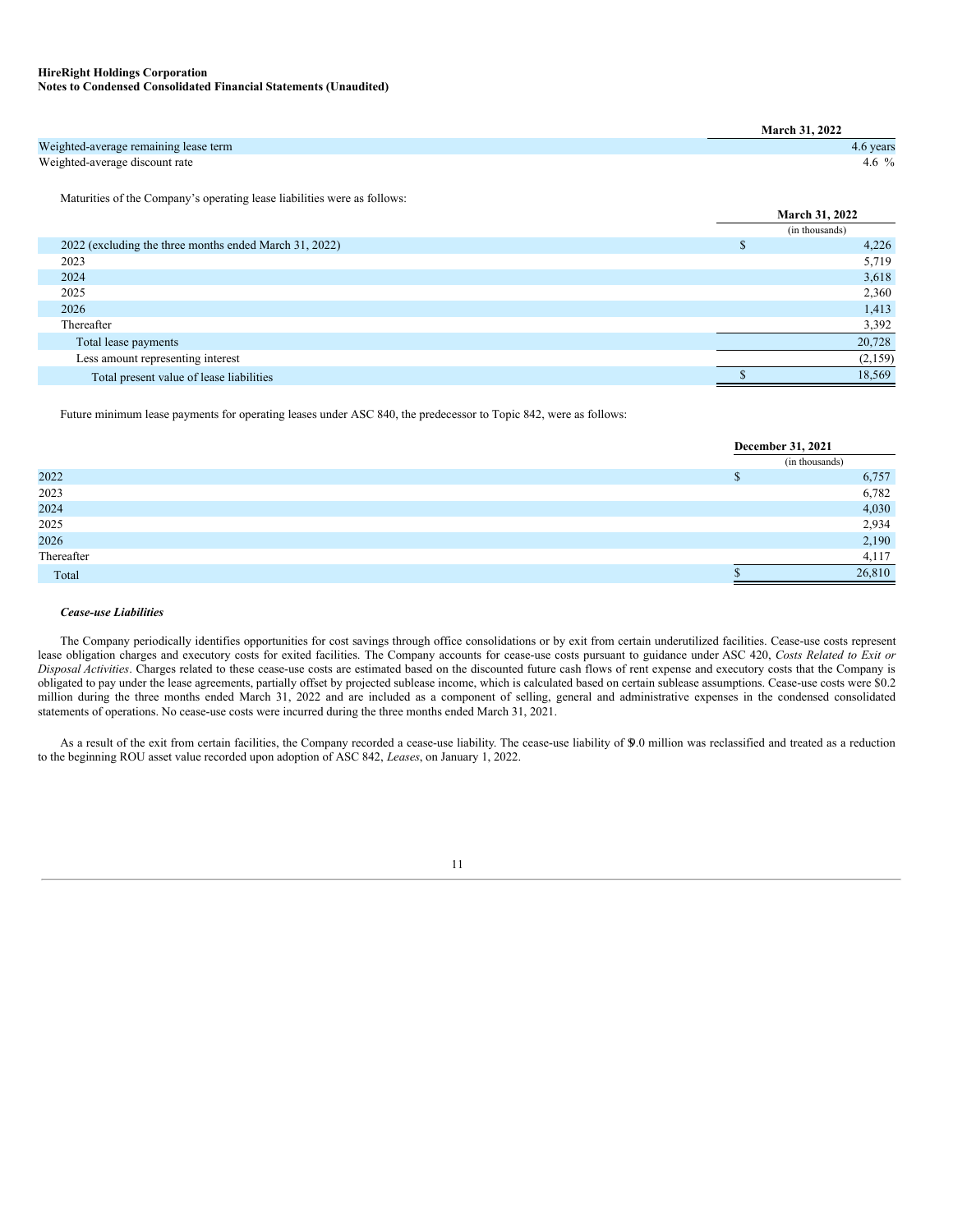**Notes to Condensed Consolidated Financial Statements (Unaudited)**

Cease-use costs are included in other non-current liabilities and accrued expenses and other current liabilities on the consolidated balance sheet as of March 31, 2022.The following table summarizes the activity for the liability for cease-use costs recognized for the periods presented:

|                                                              | <b>Cease-use Liability</b> |
|--------------------------------------------------------------|----------------------------|
|                                                              | (in thousands)             |
| <b>Balance at December 31, 2021</b>                          | 11,588                     |
| Cease-use costs                                              | 160                        |
| Reclassified as a reduction to the beginning ROU asset value | (9,001)                    |
| Accretion of liability                                       | (52)                       |
| Payments                                                     | (368)                      |
| Foreign currency translation                                 | (57)                       |
| <b>Balance at March 31, 2022</b>                             | 2,270                      |

## **5. Accrued Expenses and Other Current Liabilities**

The components of accrued expenses and other current liabilities were as follows:

|                                                      |                | March 31.<br>2022 |  | December 31,<br>2021 |
|------------------------------------------------------|----------------|-------------------|--|----------------------|
|                                                      | (in thousands) |                   |  |                      |
| Accrued data costs                                   |                | 46,834            |  | 34,632               |
| Accrued contract labor                               |                | 7,486             |  | 6,722                |
| Litigation settlements (Note 13)                     |                | 916               |  | 3,310                |
| Other $(1)$                                          |                | 33.145            |  | 30,630               |
| Total accrued expenses and other current liabilities |                | 88,381            |  | 75,294               |

(1) During the three months ended March 31, 2022, the Company paid \$3.9 million, which was previously held in escrow as of December 31, 2021, as unsecured creditors' funds pursuant to plans of liquidation and restructurings of predecessor entities.

# **6. Accrued Salaries and Payroll**

 $\mathcal{L}_\text{max}$ 

The components of accrued salaries and payroll were as follows:

|                                    | March 31,<br>2022 | December 31,<br>2021 |
|------------------------------------|-------------------|----------------------|
|                                    | (in thousands)    |                      |
| Wages, benefits and taxes          | $17,140$ \$       | 12,017               |
| Accrued bonus                      | 5.901             | 17.263               |
| Total accrued salaries and payroll | 23,041            | 29,280               |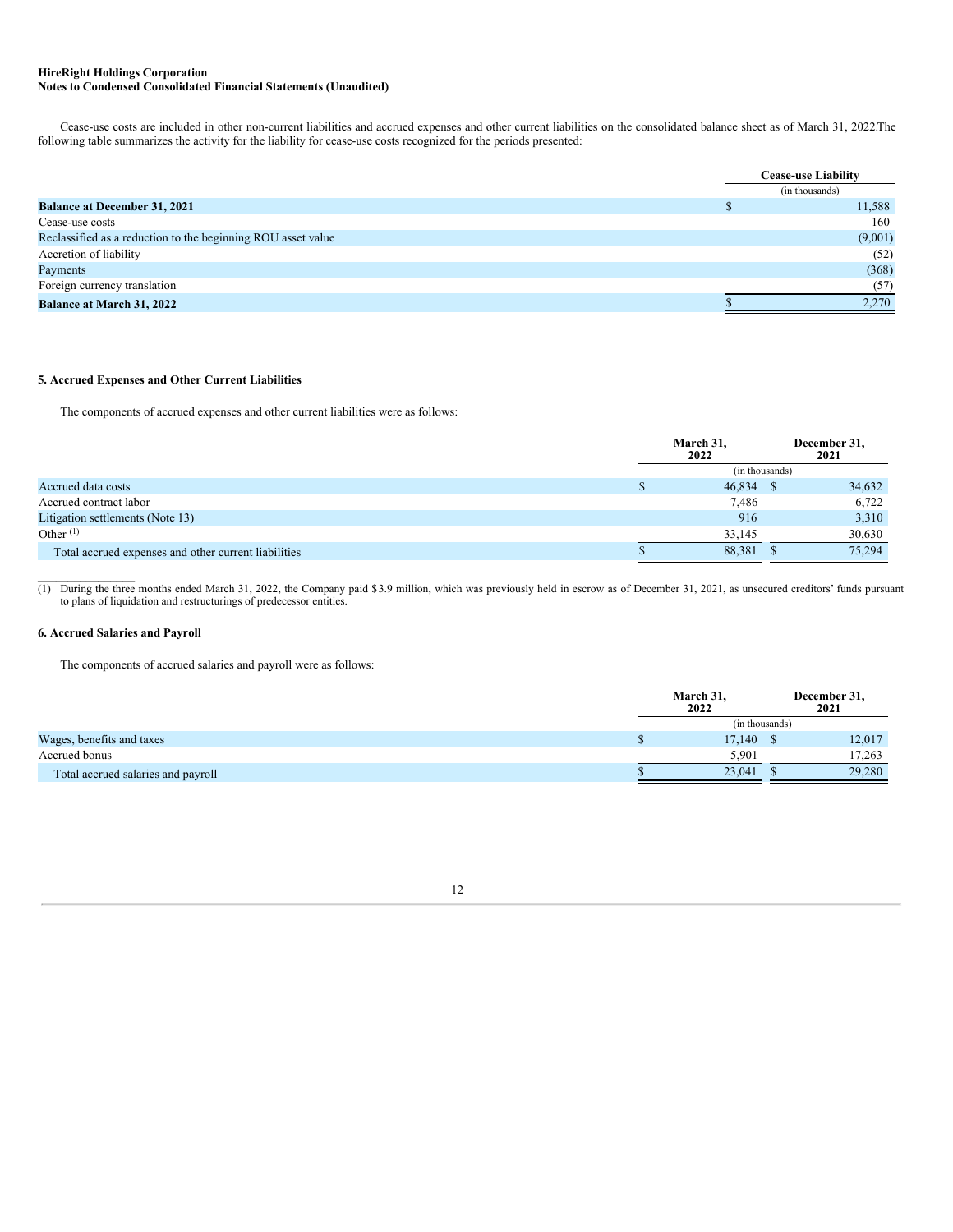**Notes to Condensed Consolidated Financial Statements (Unaudited)**

#### **7. Debt**

The components of debt were as follows:

|                                         | March 31,<br>2022        |                | December 31,<br>2021 |
|-----------------------------------------|--------------------------|----------------|----------------------|
|                                         |                          | (in thousands) |                      |
| First Lien Term Loan Facility           | 705,775 \$               |                | 707,863              |
| <b>Revolving Credit Facility</b>        | $\overline{\phantom{a}}$ |                |                      |
| Total debt                              | 705,775                  |                | 707,863              |
| Less: Original issue discount           | (1,863)                  |                | (1,993)              |
| Less: Unamortized debt issuance costs   | (8,258)                  |                | (8, 837)             |
| Less: Current portion of long-term debt | (8,350)                  |                | (8,350)              |
| Long-term debt, less current portion    | 687.304                  |                | 688,683              |

On July 12, 2018, the Company entered into the following credit arrangements:

- a first lien senior secured term loan facility, in an aggregate principal amount of \$835.0 million, maturing on July 12, 2025 (the "First Lien Term Loan Facility");
- a first lien senior secured revolving credit facility, in an aggregate principal amount of up to \$100.0 million, including a \$40.0 million letter of credit sub-facility, maturing on July 12, 2023 (the "Revolving Credit Facility" and, together with the First Lien Term Loan Facility, the "First Lien Facilities").

## *First Lien Facilities*

The Company is required to make scheduled quarterly payments equal to0.25% of the aggregate initial outstanding principal amount of the First Lien Term Loan Facility, or approximately \$2.1 million per quarter, with the remaining balance payable at maturity. The Company may make voluntary prepayments on the First Lien Term Loan Facility at any time prior to maturity at par.

The Company is required to make prepayments on the First Lien Term Loan Facility with the net cash proceeds of certain asset sales, debt incurrences, casualty events and sale-leaseback transactions, subject to certain specified limitations, thresholds and reinvestment rights. Additionally, the Company is required to make annual prepayments on the outstanding First Lien Term Loan Facility with a percentage (subject to leverage-based reductions) of the Company's excess cash flow, as defined therein, if the excess cash flow exceeds a certain specified threshold. For the three months ended March 31, 2022 and 2021, the Company was not required to make a prepayment under the First Lien Term Loan Facility based on the Company's excess cash flow.

The First Lien Term Loan Facility has an interest rate calculated as, at the Company's option, either (a) LIBOR determined by reference to the costs of funds for Eurodollar deposits for the interest period relevant to such borrowing, adjusted for certain additional costs ("LIBOR Reference Rate") with a floor of 0.00% or (b) a base rate determined by reference to the highest of (i) the federal funds effective rate plus 0.50% per annum, (ii) the rate the Administrative Agent announces from time to time as its prime lending rate in New York City, and (iii) one-month adjusted LIBOR plus 1.00% per annum ("ABR"), in each case, plus the applicable margin of3.75% for LIBOR loans and 2.75% for ABR loans, and is payable on each interest payment date, at least quarterly, in arrears. The applicable margin for borrowings under the Revolving Credit Facility is 3.00% for LIBOR loans and 2.00% for ABR loans, in each case, subject to adjustment pursuant to a leverage-based pricing grid. As of March 31, 2022, the First Lien Term Loan Facility accrued interest at one-month LIBOR plus 3.75%, and the Revolving Credit Facility accrued interest at one-month LIBOR plus2.50% based upon the current pricing grid.

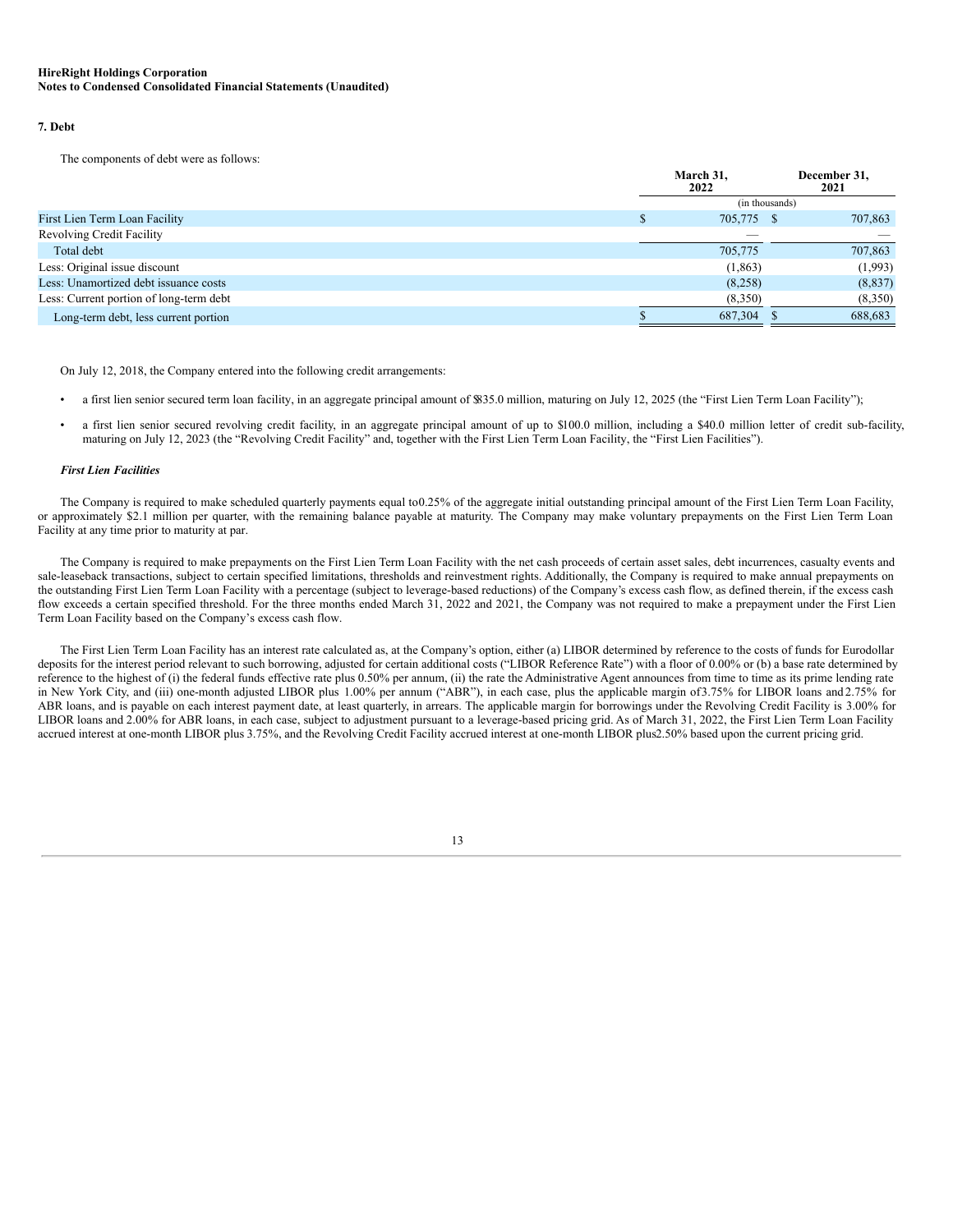## **Notes to Condensed Consolidated Financial Statements (Unaudited)**

The Company's obligations under the First Lien Facilities are guaranteed, jointly and severally, on a senior secured first-priority basis, by substantially all of the Company's domestic wholly-owned material subsidiaries, as defined in the agreement, and are secured by first-priority security interests in substantially all of the assets of the Company and its domestic wholly-owned material subsidiaries, subject to certain permitted liens and exceptions. Collateral includes all outstanding equity interests in whatever form of the borrower and each restricted subsidiary that is owned by any credit party.

As of March 31, 2022, the Company had \$98.7 million in available borrowing under the Revolving Credit Facility, after utilizing \$1.3 million for letters of credit. The Company is required to pay a quarterly fee of 0.50% on unutilized commitments under the Revolving Credit Facility, subject to adjustment pursuant to a leverage-based pricing grid. As of March 31, 2022 and December 31, 2021, the quarterly fee on unutilized commitments under the Revolving Credit Facility was 0.38% and 0.50%, respectively.

#### *Debt Covenants*

The First Lien Facilities contain certain covenants and restrictions that limit the Company's ability to, among other things: (a) incur additional debt or issue certain preferred equity interests; (b) create or permit the existence of certain liens; (c) make certain loans or investments (including acquisitions); (d) pay dividends on or make distributions in respect of the capital stock or make other restricted payments; (e) consolidate, merge, sell, or otherwise dispose of all or substantially all of the Company's assets; (f) sell assets; (g) enter into certain transactions with affiliates; (h) enter into sale-leaseback transactions; (i) restrict dividends from the Company's subsidiaries or restrict liens; (j) change the Company's fiscal year; and (k) modify the terms of certain debt agreements. In addition, the First Lien Facilities also provide for customary events of default. The Company was in compliance with the covenants under the First Lien Facilities for the three months ended March 31, 2022.

The Company is also subject to a springing financial maintenance covenant under the Revolving Credit Facility, which requires the Company to not exceed a specified first lien leverage ratio at the end of each fiscal quarter if the outstanding loans and letters of credit under the Revolving Credit Facility, subject to certain exceptions, exceed 35% of the total commitments under the Revolving Credit Facility at the end of such fiscal quarter. The Company was not subject to this covenant as of March 31, 2022 and December 31, 2021, as outstanding loans and letters of credit under the Revolving Credit Facility did not exceed 35% of the total commitments under the facility.

#### *Other*

Amortization of debt discount and debt issuance costs related to the First Lien Term Loan Facility are included in interest expense and were as follows:

|                                                    | <b>Three Months Ended</b><br>March 31. |      |
|----------------------------------------------------|----------------------------------------|------|
|                                                    | 2022                                   | 2021 |
|                                                    | (in thousands)                         |      |
| Debt discount amortization                         | 130                                    | 142  |
| Debt issuance costs amortization                   | 578                                    | 646  |
| Total debt discount and issuance cost amortization | 708                                    | 788  |

In addition, interest expense includes the amortization of debt issuance costs for the Revolving Credit Facility of \$0.1 million for the three months ended March 31, 2022 and 2021. Unamortized debt issuance costs for the Revolving Credit Facility are recorded in other non-current assets on the Company's condensed consolidated balance sheets. Interest expense for the three months ended March 31, 2021 includes \$4.1 million related to a second lien senior secured term loan facility which was repaid on November 3, 2021 using proceeds of the IPO.

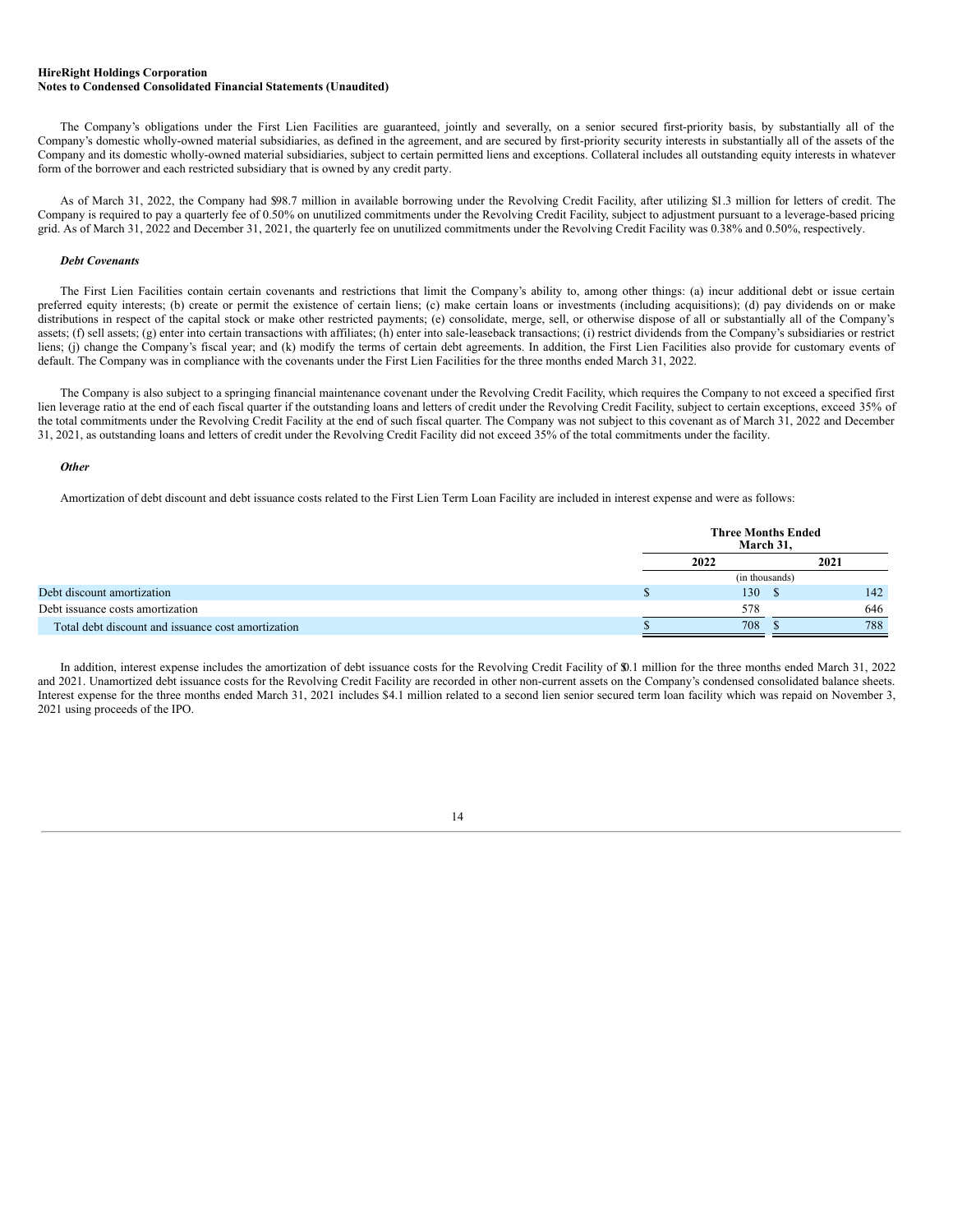# **Notes to Condensed Consolidated Financial Statements (Unaudited)**

The weighted average interest rate on outstanding borrowings as of March 31, 2022 and December 31, 2021 was3.9% and 4.5%, respectively.

#### **8. Fair Value Measurements**

The accounting standard for fair value measurements defines fair value, establishes a market-based framework or hierarchy for measuring fair value, and requires disclosures about fair value measurements. The standard is applicable whenever assets and liabilities are measured at fair value.

The fair value hierarchy established in the standard prioritizes the inputs used in valuation techniques into three levels as follows:

- Level 1 Quoted prices in active markets for identical assets and liabilities;
- Level 2 Quoted prices for similar assets and liabilities in active markets, quoted prices for identical or similar assets and liabilities in inactive markets, inputs other than quoted prices that are observable, and inputs derived from or corroborated by observable market data; or
- Level 3 Amounts derived from valuation models in which unobservable inputs reflect the reporting entity's own assumptions about the assumptions of market participants that would be used in pricing the asset or liability, such as discounted cash flow models or valuations.

## *Recurring Fair Value Measurements*

The carrying amounts of the Company's cash, cash equivalents, restricted cash, accounts receivable, and accounts payable approximate their fair value due to the shortterm maturity of these instruments.

The Company's outstanding debt instruments are recorded at their carrying values in the condensed consolidated balance sheets, which may differ from their respective fair values. The estimated fair value of the Company's debt, which is Level 2 of the fair value hierarchy, is based on quoted prices for similar instruments in active markets or identical instruments in markets that are not active.

The Company's derivative instruments, all of which the Company terminated during the quarter ended March 31, 2022, consisted of interest rate swap contracts which were Level 2 of the fair value hierarchy and reported in the condensed consolidated balance sheet as of December 31, 2021 as derivative liabilities current and derivative liabilities long-term. See Note 9 — *Derivative Instruments* for more information.

The fair value of the Company's First Lien Term Loan Facility is calculated based upon market price quotes obtained for the Company's debt agreements (Level 2 fair value inputs). The fair value of the Revolving Credit Facility approximates carrying value, based upon the short-term duration of the interest rate periods currently available to the Company. The estimated fair values were as follows:

|                                  | <b>March 31, 2022</b> |                |  |                          | <b>December 31, 2021</b> |                       |  |                          |
|----------------------------------|-----------------------|----------------|--|--------------------------|--------------------------|-----------------------|--|--------------------------|
|                                  |                       | Carrving Value |  | <b>Fair Value</b>        |                          | <b>Carrying Value</b> |  | <b>Fair Value</b>        |
|                                  | (in thousands)        |                |  |                          |                          |                       |  |                          |
| First Lien Term Loan Facility    |                       | 703,912 \$     |  | 696,873                  |                          | 705.870 \$            |  | 704,550                  |
| <b>Revolving Credit Facility</b> |                       |                |  | $\overline{\phantom{a}}$ |                          |                       |  | $\overline{\phantom{a}}$ |
| Total                            |                       | 703,912        |  | 696,873                  |                          | 705,870               |  | 704,550                  |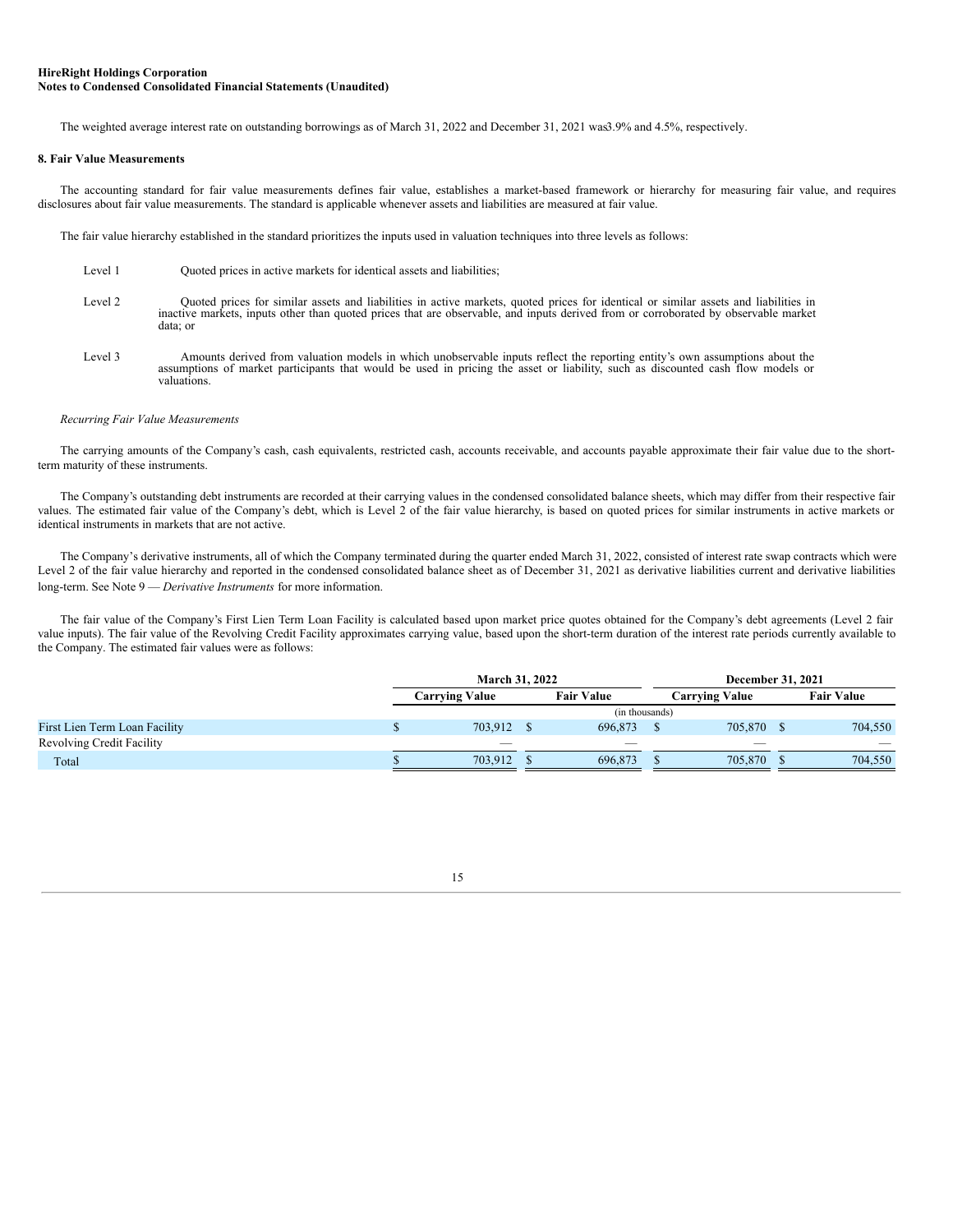**Notes to Condensed Consolidated Financial Statements (Unaudited)**

## **9. Derivative Instruments**

The Company entered into interest rate swap agreements with a total notional amount of \$700 million with an effective date of December 31, 2018 ("Interest Rate Swap Agreements"). The Interest Rate Swap Agreements were designed to provide predictability against changes in the interest rates on the Company's debt, as the Interest Rate Swap Agreements converted a portion of the variable interest rate on the Company's debt to a fixed rate. The Interest Rate Swap Agreements were originally scheduled to expire on December 31, 2023.

On September 26, 2019, the Company modified the terms of the Interest Rate Swap Agreements with the then existing counterparties to change the LIBOR reference period to one month. The notional amount and maturities of the Interest Rate Swap Agreements remained unchanged. The Company elected hedge accounting treatment at that time. To ensure the effectiveness of the Interest Rate Swap Agreements, the Company elected the one-month LIBOR rate option for its variable rate interest payments on term balances equal to or in excess of the applicable notional amount of the Interest Rate Swap Agreements as of each reset date. The reset dates and other critical terms on the term loans perfectly matched with the interest rate cap reset dates and other critical terms during the three months ended March 31, 2022 and 2021. At March 31, 2022 and December 31, 2021, the effective portion of the Interest Rate Swap Agreements was included on the condensed consolidated balance sheet in accumulated other comprehensive income.

For derivative instruments that qualify for hedge accounting treatment, the fair value is recognized on the Company's condensed consolidated balance sheets as derivative assets or liabilities with offsetting changes in fair value, to the extent effective, recognized in accumulated other comprehensive income until reclassified into earnings when the related transaction occurs. The portion of a cash flow hedge that does not offset the change in the fair value of the transaction being hedged, which is commonly referred to as the ineffective portion, is immediately recognized in earnings. Prior to termination discussed below, the Interest Rate Swap Agreements were determined to be effective hedging agreements.

Effective February 18, 2022, the Company terminated the Interest Rate Swap Agreements. In connection with the termination of the Interest Rate Swap Agreements, the Company made a payment of \$18.4 million to the swap counterparties. Following these terminations, \$21.5 million of unrealized gains related to the terminated Interest Rate Swap Agreements included in accumulated other comprehensive income will be reclassified to earnings as reductions to interest expense through December 31, 2023. From the date of termination through March 31, 2022, \$2.2 million has been reclassified to earnings as a reduction to interest expense, which is included in the table below.

The Company reclassified interest expense related to hedges of these transactions into earnings as follows:

|                                                                                                                  | <b>Three Months Ended</b><br>March 31. |       |
|------------------------------------------------------------------------------------------------------------------|----------------------------------------|-------|
|                                                                                                                  | 2022                                   | 2021  |
|                                                                                                                  | (in thousands)                         |       |
| Reclassification of the effective portion of the gain on the Interest Rate Swap Agreements into interest expense | $1.679$ \$                             | 4.811 |
| Reclassification of unrealized gains related to terminated Interest Rate Swap Agreements                         | (2,181)                                | -     |
| Total reclassification adjustments included in earnings                                                          | (502)                                  | 4.811 |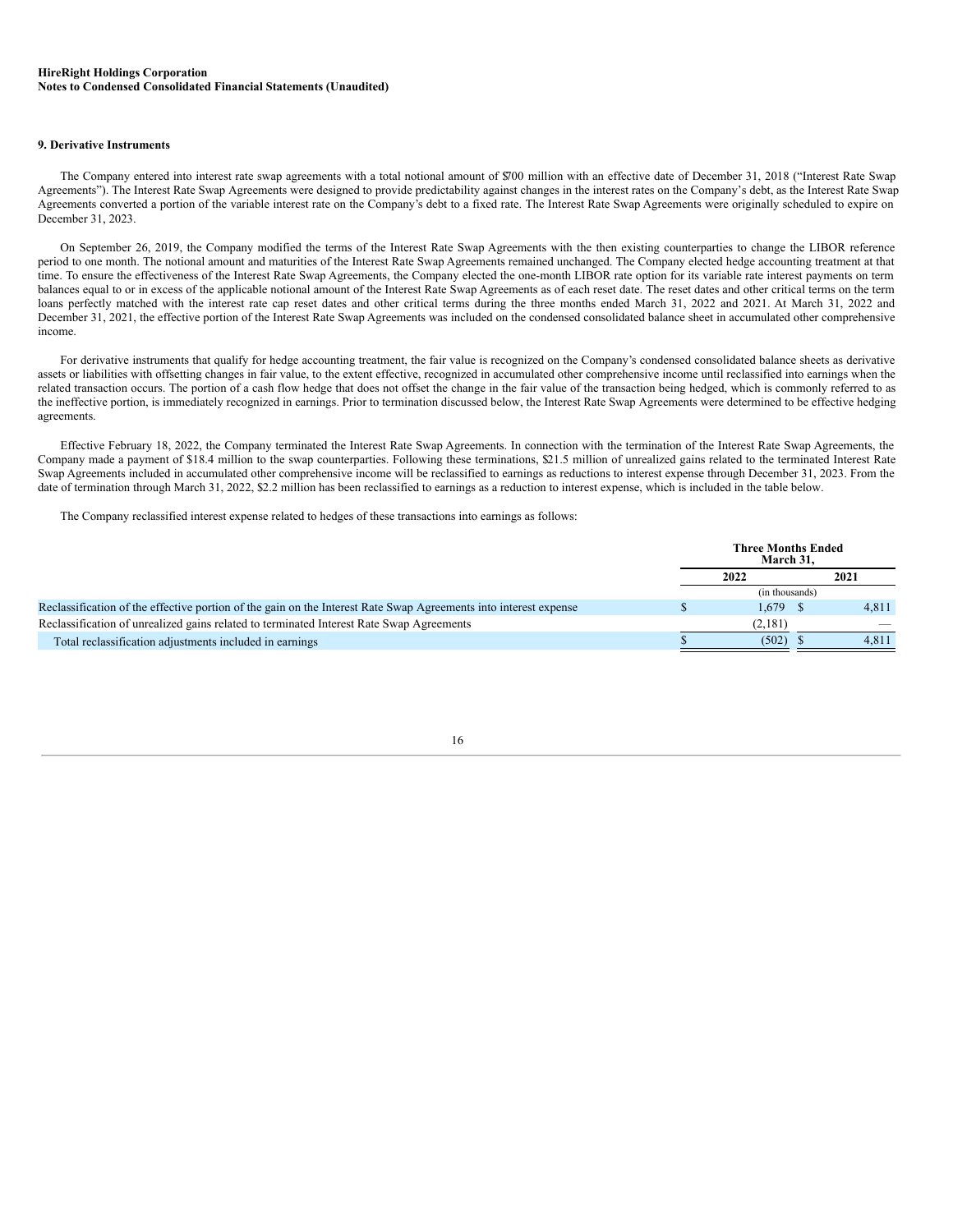The fair value of the Interest Rate Swap Agreements was as follows:

|                                          | December 31, 2021                                          |  |                                       |                |                                  |  |              |
|------------------------------------------|------------------------------------------------------------|--|---------------------------------------|----------------|----------------------------------|--|--------------|
|                                          | <b>Markets for Identical</b><br><b>Assets</b><br>(Level 1) |  | <b>Observable Inputs</b><br>(Level 2) |                | Unobservable Inputs<br>(Level 3) |  | <b>Total</b> |
|                                          |                                                            |  |                                       | (in thousands) |                                  |  |              |
| Derivative instruments, current          | $\hspace{0.1mm}-\hspace{0.1mm}$                            |  | 16,662                                |                | $\hspace{0.1mm}-\hspace{0.1mm}$  |  | 16,662       |
| Derivative instruments, long-term        | _                                                          |  | 11.444                                |                |                                  |  | 11,444       |
| Total liabilities measured at fair value | $\hspace{0.1mm}-\hspace{0.1mm}$                            |  | 28,106                                |                |                                  |  | 28,106       |

There were no amounts excluded from the measurement of hedge effectiveness at February 18, 2022, the date of termination, and December 31, 2021. See Note 10— *Accumulated Other Comprehensive Income (Loss)*for further information.

The results of derivative activities are recorded in cash flows from operating activities on the condensed consolidated statements of cash flows.

#### **10. Accumulated Other Comprehensive Income (Loss)**

Accumulated other comprehensive income (loss) consists primarily of unrealized changes in fair value of derivative instruments that qualified for hedge accounting prior to termination and cumulative foreign currency translation adjustments.

The components of accumulated other comprehensive income (loss) as of March 31, 2022 and December 31, 2021 were as follows:

|                                     | <b>Derivative</b><br>Instruments | Currency<br><b>Translation</b><br>Adiustment | Total          |        |
|-------------------------------------|----------------------------------|----------------------------------------------|----------------|--------|
|                                     |                                  |                                              | (in thousands) |        |
| <b>Balance at December 31, 2021</b> | 11.823                           |                                              | 797            | 12.620 |
| Other comprehensive income (loss)   | 7.479                            |                                              | (3.793)        | 3.686  |
| <b>Balance at March 31, 2022</b>    | 19.302                           |                                              | (2,996)        | 16,306 |

The Company terminated the Interest Rate Swap Agreements effective February 18, 2022. As of March 31, 2022, \$13.0 million of the remaining accumulated other comprehensive income related to hedge accounting is expected to be reclassified into earnings over the next 12 months.

# **11. Segments and Geographic Information**

The Company determines its operating segments based on how the chief operating decision maker ("CODM") manages the business, allocates resources, makes operating decisions and evaluates operating performance. The Company's Chief Executive Officer is the Company's CODM. The Company's operating segments may not be comparable to similar companies in similar industries. The Company has determined it operates in one reportable segment.

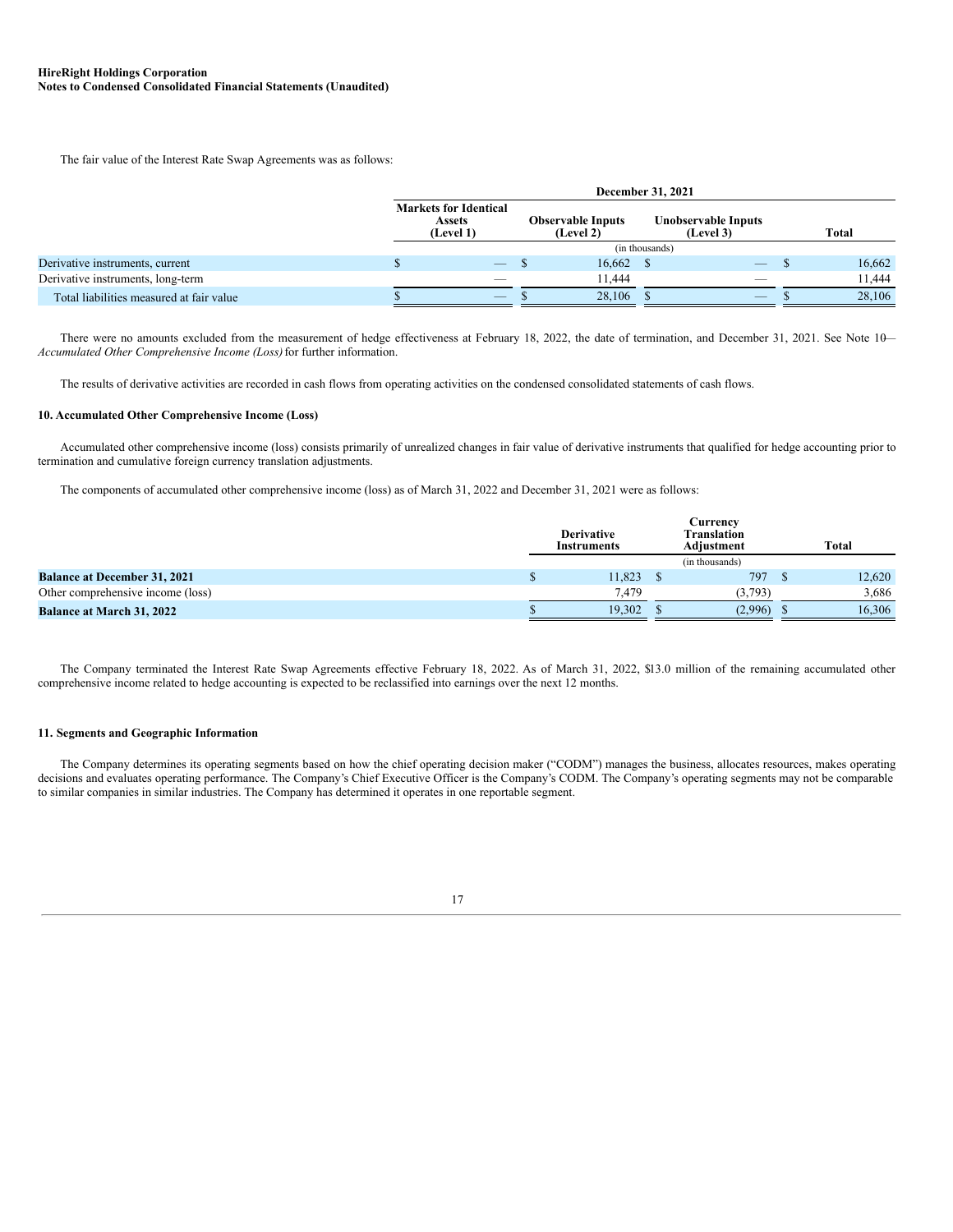# **Notes to Condensed Consolidated Financial Statements (Unaudited)**

Revenues are attributed to each geographic region based on the location of the HireRight entity that has contracted for the services that result in the revenues. The following table summarizes the Company's revenues by region:

|                      | <b>Three Months Ended</b><br>March 31, |              |  |         |         |  |
|----------------------|----------------------------------------|--------------|--|---------|---------|--|
|                      | 2021<br>2022                           |              |  |         |         |  |
|                      | (in thousands, except percent)         |              |  |         |         |  |
| Revenues             |                                        |              |  |         |         |  |
| <b>United States</b> | 183,377                                | $92.3\%$ \$  |  | 138,873 | 92.9%   |  |
| International        | 15,334                                 | $7.7\%$      |  | 10,684  | $7.1\%$ |  |
| Total revenues       | 198.711                                | $100.0\%$ \$ |  | 149.557 | 100.0%  |  |

The following table summarizes the Company's long-lived assets, which consist of property and equipment, net, and operating lease ROU assets, net, by geographic region:

|                         | March 31,<br>2022 | December 31,<br>2021 |        |  |
|-------------------------|-------------------|----------------------|--------|--|
|                         | (in thousands)    |                      |        |  |
| Long-lived assets:      |                   |                      |        |  |
| <b>United States</b>    | $12,619$ \$       |                      | 7,154  |  |
| International           | 7,561             |                      | 3,973  |  |
| Total long-lived assets | 20,180            |                      | 11,127 |  |

#### **12. Commitments and Contingent Liabilities**

#### *Indemnification*

In the ordinary course of business, the Company enters into agreements with customers, providers of services and data that the Company uses in its business operations, and other third parties pursuant to which the Company agrees to indemnify and defend them and their affiliates for losses resulting from claims of intellectual property infringement, damages to property or persons, business losses, and other costs and liabilities. Generally, these indemnity and defense obligations relate to claims and losses that result from the Company's acts or omissions, including actual or alleged process errors, inclusion of erroneous or impermissible information, or omission of includable information in background screening reports that the Company prepares. In addition, under some circumstances, the Company agrees to indemnify and defend contract counterparties against losses resulting from their own business operations, obligations, and acts or omissions, or the business operations, obligations, and acts or omissions of third parties. For example, its business interposes the Company between suppliers of information that the Company includes in its background screening reports and customers that use those reports; the Company generally agrees to indemnify and defend its customers against claims and losses that result from erroneous information provided by its suppliers, and also to indemnify and defend its suppliers against claims and losses that result from misuse of their information by its customers.

The Company's agreements with customers, suppliers, and other third parties typically include provisions limiting its liability to the counterparty, and the counterparty's liability to the Company. However, these limits often do not apply to indemnity obligations. The Company's rights to recover from one party for its acts or omissions may be capped below its obligation to another party for those same acts or omissions, and its obligation to provide indemnity and defense for its own acts or omissions in any particular situation may be uncapped.

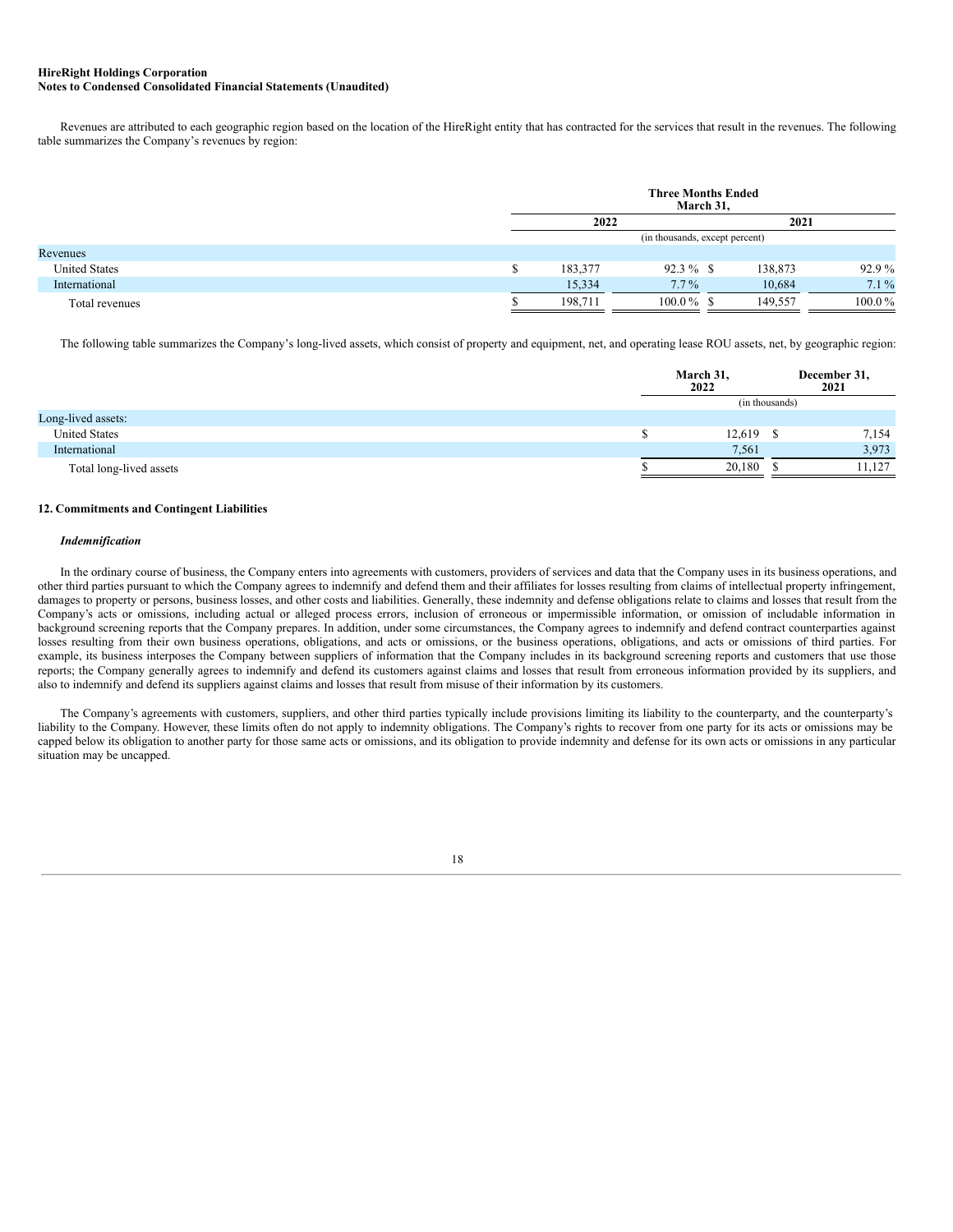## **Notes to Condensed Consolidated Financial Statements (Unaudited)**

The Company also entered into indemnification agreements prior to the Company's IPO with the members of its board of directors and executive officers that require the Company, among other things, to indemnify them against certain liabilities that may arise by reason of their status or service. In addition, customers of the Company may seek indemnity for negligent hiring claims that result from the Company's alleged failure to identify or report adverse background information about an individual.

As of December 31, 2021, the Company included \$1.4 million in accrued expenses and other current liabilities in the condensed consolidated balance sheets as a result of the Company agreeing to indemnify a customer from a negligent hiring claim. While the Company did not believe it had legal responsibility, the Company chose to indemnify the customer against the negligent hiring claim in the interests of customer relations and to limit risk. On January 11, 2022, the Company paid the \$1.4 million to the customer. The Company is not aware of any other pending demands to provide indemnity or defense under such agreements that would reasonably be expected to have a material adverse effect on its condensed consolidated financial statements.

#### **13. Legal Proceedings**

The Company is subject to claims, investigations, audits, and enforcement proceedings by private plaintiffs, third parties the Company does business with, and governmental and regulatory authorities charged with overseeing the enforcement of laws and regulations that govern the Company's business. In the U.S., most of these matters arise under the federal Fair Credit Reporting Act and various state and local laws focused on privacy and the conduct and content of background reports. These claims are typically brought by individuals alleging process errors, inclusion of erroneous or impermissible information, or failure to include appropriate information in background reports prepared about them by the Company. Proceedings related to the Company's U.S. operations may also be brought under the same laws by the Consumer Financial Protection Bureau or Federal Trade Commission, or by state authorities. Claims or proceedings may also arise under the European Union ("E.U.") and U.K. General Data Protection Regulations and other laws around the world addressing privacy and the use of background information such as criminal and credit histories, and may be brought by individuals about whom the Company has prepared background reports or by the Data Protection Authorities of E.U. member states and other governmental authorities. In addition, customers of the Company may seek indemnity for negligent hiring claims that result from the Company's alleged failure to identify or report adverse background information about an individual.

In addition to claims related to privacy and background checks, the Company is also subject to other claims and proceedings arising in the ordinary course of its business, including without limitation employment-related claims and claims for alleged taxes owed, infringement of intellectual property rights, and breach of contract.

The Company accrues for contingent liabilities if it is probable that a liability has been incurred and the amount is reasonably estimable. If a range of amounts can be reasonably estimated and no amount within the range is a better estimate than any other amount, then the minimum of the range is accrued. The Company does not record liabilities when the likelihood that the liability has been incurred is probable but the amount cannot be reasonably estimated or when the liability is believed to be only reasonably possible or remote.

Although the Company and its subsidiaries are subject to various claims and proceedings from time to time in the ordinary course of business, the Company and its subsidiaries are not party to any pending legal proceedings that the Company believes to be material.

On November 6, 2020 the Company reached a settlement related to24 lawsuits that had been filed in 2009 and 2010 against HireRight Solutions, Inc. ("Old HireRight"), which is the predecessor to the Company's subsidiary HireRight LLC, by approximately 1,400 individuals alleging violation of the California Investigative Consumer Reporting Agencies Act by Old HireRight and one of its customers (the "Customer") related to background reports that Old HireRight prepared for the Customer about those individuals.

Based upon the foregoing, the Company accrued \$12.1 million pursuant to the settlement agreement and potential separate individual settlements with plaintiffs who did not subscribe to the settlement agreement. On November 15, 2021, the Company paid \$11.2 million of the legal settlement accrual, and on March 31, 2022, paid

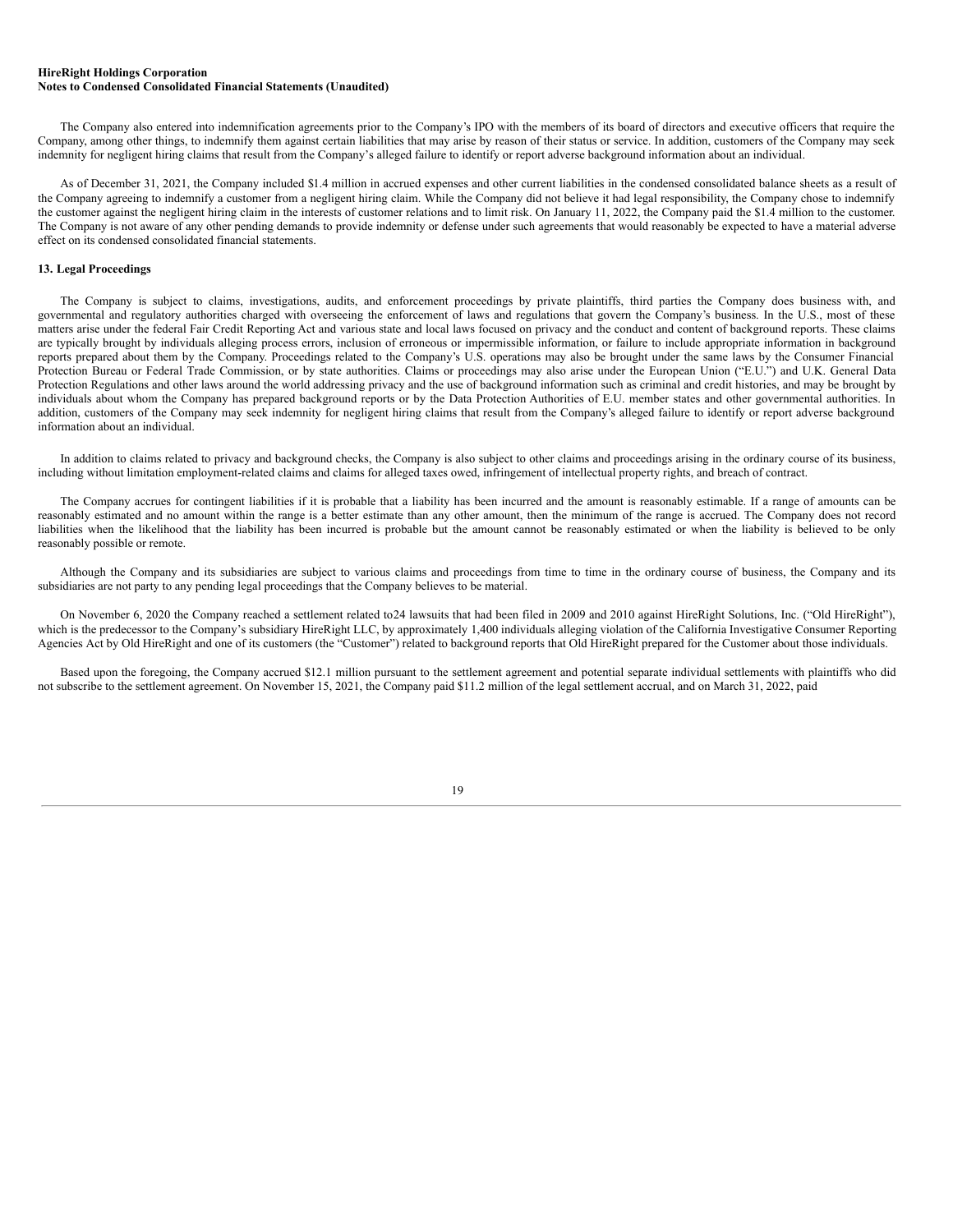# **Notes to Condensed Consolidated Financial Statements (Unaudited)**

the remaining balance of \$0.3 million related to the settlement agreement.No amounts are accrued at March 31, 2022.

While Old HireRight's insurer has denied coverage, the Company believes it has valid claims against the carrier and intends to pursue them. Any insurance recovery would defray the cost of the settlement to HireRight LLC, but at this time the Company is not able to assess the likelihood or amount of any potential insurance recovery.

#### **14. Revenues**

Revenues consist of service revenue and surcharge revenue. Service revenue consists of fees charged to customers for services provided by the Company. Surcharge revenue consists of fees charged to customers for obtaining data from federal, state and local jurisdictions, and certain commercial data providers required to fulfill the Company's performance obligations. These fees are generally charged to the Company's customers at cost. Revenue is recognized when the Company satisfies its obligation to complete the service and delivers the screening report to the customer.

Disaggregated revenues were as follows:

|                    | Three Months Ended March 31, |      |         |  |
|--------------------|------------------------------|------|---------|--|
|                    | 2021<br>2022                 |      |         |  |
|                    | (in thousands)               |      |         |  |
| <b>Revenues</b>    |                              |      |         |  |
| Service revenues   | 141,503                      | - \$ | 111,568 |  |
| Surcharge revenues | 57,208                       |      | 37,989  |  |
| Total revenues     | 198,711                      |      | 149,557 |  |

#### *Contract Implementation Costs*

Contract implementation costs represent incremental set up costs to fulfill contracts with customers, including, for example, salaries and wages incurred to onboard customers onto the Company's platform to enable the customers to request and access completed background screening reports. Contract implementation costs and the related amortization are recorded in other non-current assets on the Company's condensed consolidated balance sheets and in cost of services (exclusive of depreciation and amortization) in the Company's condensed consolidated statements of operations, respectively. Amortization of contract implementation costs included in cost of services (exclusive of depreciation and amortization) was \$1.1 million and \$0.9 million for the three months ended March 31, 2022 and 2021, respectively. See Note 3 —*Prepaid* Expenses and Other Current Assets, and Other Non-Current Assets for contract implementation costs included in the Company's condensed consolidated balance sheets.

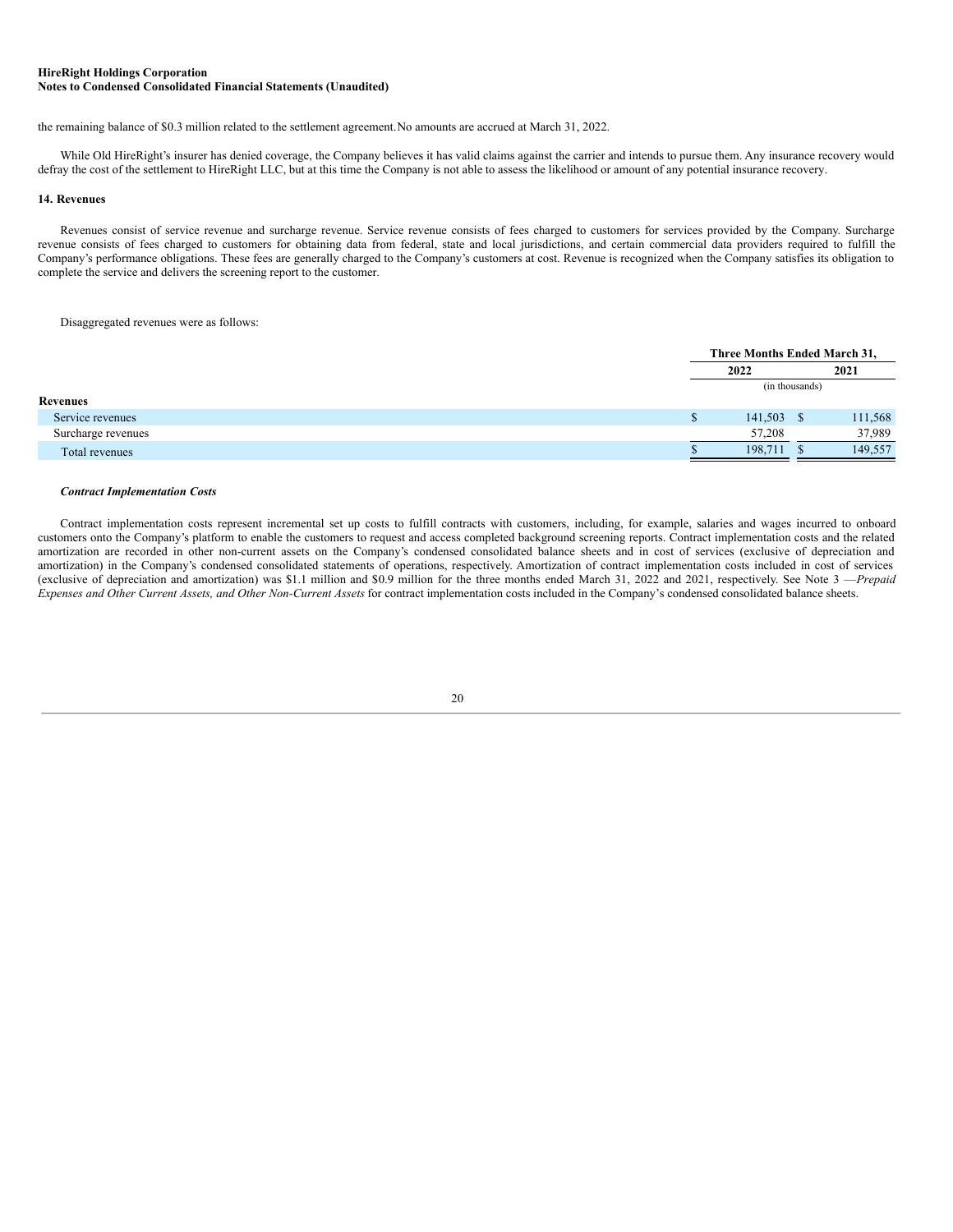**Notes to Condensed Consolidated Financial Statements (Unaudited)**

## **15. Income Taxes**

Income tax expense and effective tax rates were as follows:

|                                   | Three Months Ended March 31.              |  |           |  |
|-----------------------------------|-------------------------------------------|--|-----------|--|
|                                   | 2022                                      |  | 2021      |  |
|                                   | (in thousands, except effective tax rate) |  |           |  |
| Income (loss) before income taxes | 12.382                                    |  | (11, 407) |  |
| Income tax expense                | 818                                       |  | 572       |  |
| Effective tax rate                | $6.6\%$                                   |  | $5.0\%$   |  |

In general, with certain exceptions ASC 740-270, *Income Taxes,* requires the use of an estimated annual effective tax rate to compute the tax provision during an interim period. For the three months ended March 31, 2022, the Company has net income before income taxes and used an estimated annual effective tax rate to compute the income tax provision. However, due to operating losses for the three months ended March 31, 2021, the Company determined that it was unable to reliably estimate its annual effective tax rate. As such, for the three months ended March 31, 2021, the Company used a discrete-period effective tax rate, which reflected the actual tax attributable to year-to-date earnings and losses for the period.

Income tax expense for the three months ended March 31, 2022 and 2021 was \$0.8 million and \$0.6 million, respectively. The rate for the three months ended March 31, 2022 differs from the Federal statutory rate of 21% primarily due to valuation allowances, state taxes, and U.S. tax on foreign operations. The rate for the three months ended March 31, 2021 differs from the Federal statutory rate of 21% primarily due to valuation allowances and state taxes. The effective tax rate for the three months ended March 31, 2022 was 6.6% compared to 5.0% for the three months ended March 31, 2021. The change in the effective tax rate was primarily driven by higher state tax expense due to the increase in pre-tax income.

Realization of the Company's deferred tax assets is dependent upon future earnings, if any. The timing and amount of future earnings are uncertain. Because of the Company's lack of U.S. earnings history, the Company's net U.S. deferred tax assets have been fully offset by a valuation allowance, excluding a portion of its deferred tax liabilities for tax deductible goodwill.

# **16. Stock-Based Compensation**

# *Equity Incentive Plans*

On October 22, 2018, the Company implemented the HireRight GIS Group Holdings LLC Equity Incentive Plan (the "Equity Plan") providing for the issuance of up to 4,573,463 of its Class A Units ("Units") pursuant to awards made under the Equity Plan to members of the board of managers, officers and employees as determined by the Company's compensation committee. Following the adoption of the Omnibus Incentive Plan (as defined below), the Company did not grant further awards under the Equity Plan. However, any outstanding awards granted under the Equity Plan remain subject to the Equity Plan and applicable award agreement. In connection with the Corporate Conversion, each option to purchase units of HireRight GIS Group Holdings LLC was converted into an option to purchase shares of common stock of HireRight Holdings Corporation.

On October 18, 2021, the Company's stockholders adopted the Company's 2021 Omnibus Incentive Plan (the "Omnibus Incentive Plan"), which became effective on October 28, 2021. The Omnibus Incentive Plan provides for the grant of awards of non-qualified stock options, incentive (qualified) stock options, stock appreciation rights, restricted stock awards, restricted stock units ("RSU"), other stock-based awards, other cash-based awards or any

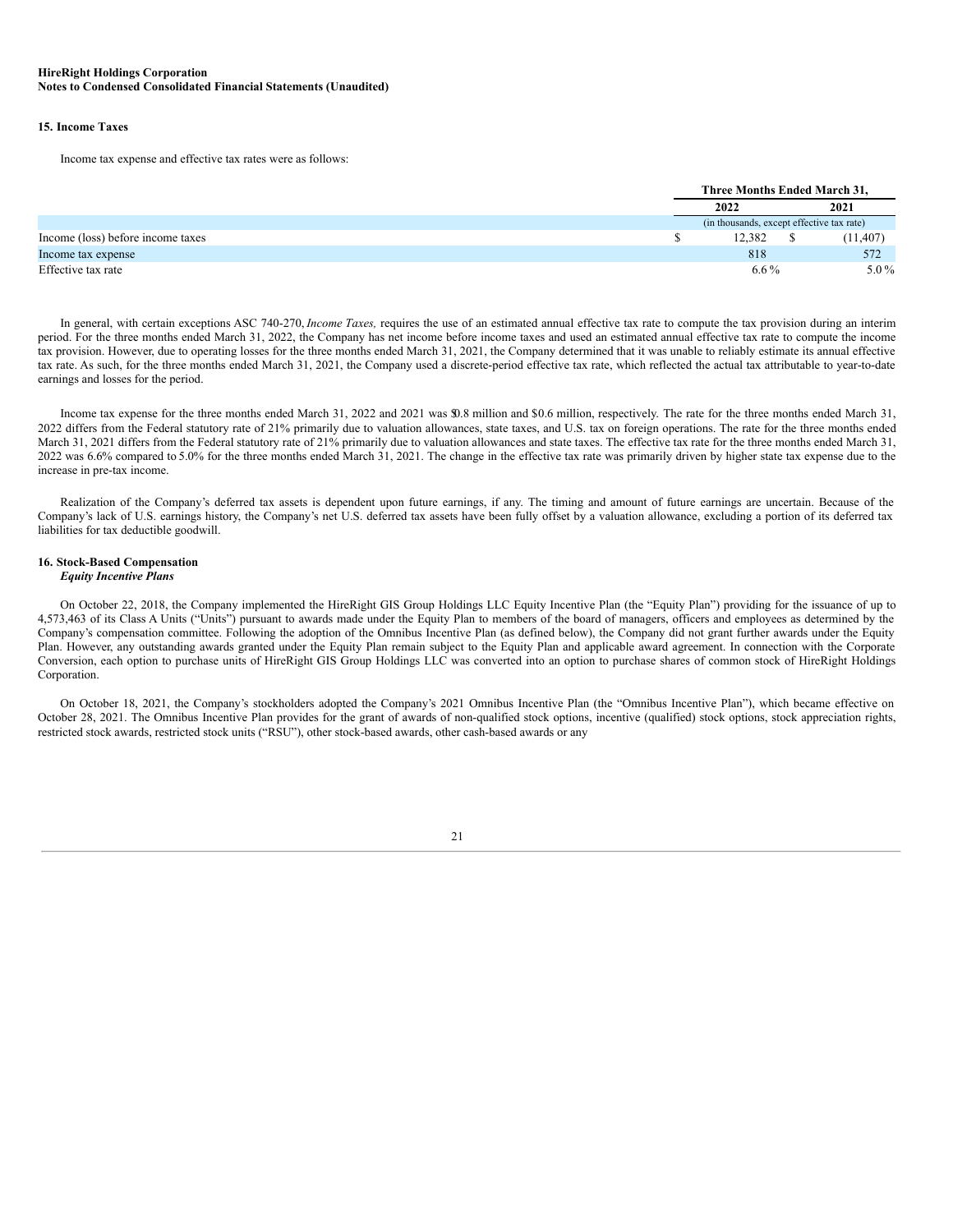## **Notes to Condensed Consolidated Financial Statements (Unaudited)**

combination of the foregoing to eligible employees, consultants, directors, and officers. At March 31, 2022, 6,801,842 shares were available for issuance under the Omnibus Incentive Plan.

## *Equity Plan Awards (Pre-IPO)*

The stock option awards issued prior to the Company's IPO pursuant to the Equity Plan vest based either upon continued service ("Time-Vesting Options"), or upon attainment of specified levels of cash-on-cash return to the Company's pre-IPO investors as a multiple of invested capital ("MOIC") on their investments in the Company ("Performance-Vesting Options"). On March 19, 2022, the compensation committee of the Company's Board of Directors approved a modification of outstanding Performance-Vesting Options to vest based solely on continued service rather than MOIC attainment. Under the modified vesting terms, the Performance-Vesting Options would vest quarterly starting March 31, 2022 and ending December 31, 2024.

Included in selling, general and administrative expenses and cost of services (exclusive of depreciation and amortization) is stock-based compensation expense of \$2.6 million and \$0.2 million, respectively, for the three months ended March 31, 2022. Included in selling, general and administrative expenses is stock-based compensation expense of \$0.8 million for the three months ended March 31, 2021.

## *Stock Options under the Equity Plan*

For Time-Vesting Options and Performance-Vesting Options outstanding and unvested as of March 31, 2022, the Company will recognize future compensation expense of \$8.0 million over a weighted average remaining vesting period of 2.52 years.

#### *Stock Options under the Omnibus Incentive Plan*

The Company granted 1,001,650 options during the three months ended March 31, 2022 under the Omnibus Incentive Plan, with a weighted-average grant date fair value of \$5.08 calculated using the Black-Scholes option valuation model. For options under the Omnibus Incentive Plan outstanding and unvested as of March 31, 2022, the Company will recognize future compensation expense of \$14.9 million over a weighted average remaining vesting period of 3.21 years.

#### *Restricted Stock Units*

The Company granted 719,972 RSUs with a weighted-average grant date fair value of \$15.52 per share during the three months ended March 31, 2022 under the Omnibus Incentive Plan. For RSUs outstanding and unvested as of March 31, 2022, the Company will recognize future compensation expense of \$22.7 million over a weighted average remaining vesting period of 3.04 years.

## **17. Earnings Per Share**

Basic net income (loss) per share ("EPS") is computed by dividing net income (loss) by the weighted-average number of outstanding shares during the period.

The weighted average outstanding shares may include potentially dilutive options. Diluted net income (loss) per share includes the effects of potentially dilutive awards. For the three months ended March 31, 2022, and 2021 there were 8,039,980, and 3,876,951 potentially dilutive awards, respectively, which were excluded from the calculations of diluted EPS because including them would have had an anti-dilutive effect.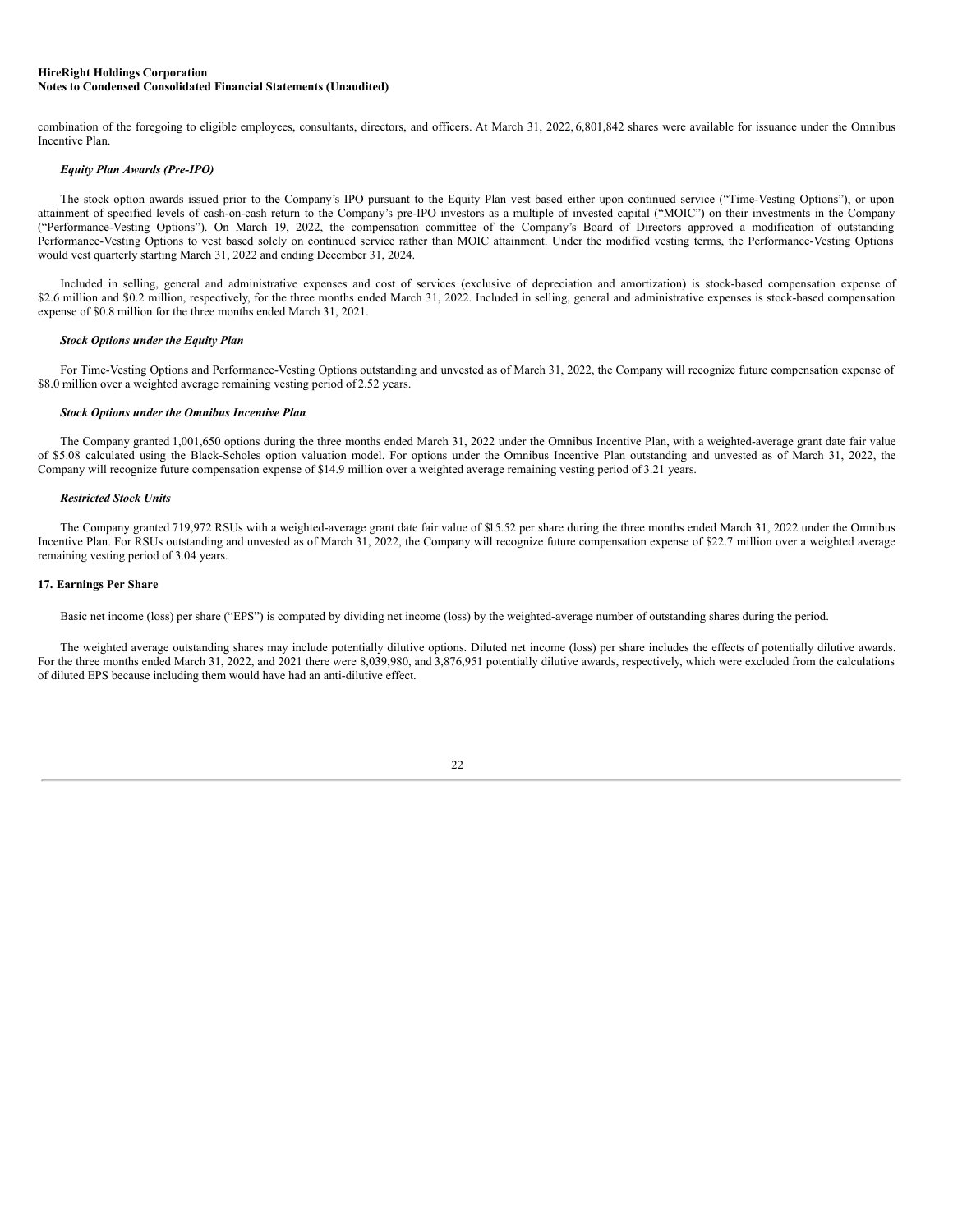**Notes to Condensed Consolidated Financial Statements (Unaudited)**

Basic and diluted EPS for the three months ended March 31, 2022 and 2021 were:

<span id="page-25-0"></span>

|                                               | Three Months Ended March 31,                    |            |    |            |
|-----------------------------------------------|-------------------------------------------------|------------|----|------------|
|                                               | 2022                                            |            |    | 2021       |
|                                               | (in thousands, except share and per share data) |            |    |            |
| Numerator:                                    |                                                 |            |    |            |
| Net income (loss)                             |                                                 | 11,564     | -S | (11, 979)  |
| Denominator:                                  |                                                 |            |    |            |
| Weighted average shares outstanding - basic   |                                                 | 79,392,937 |    | 57,168,291 |
| Effect of dilutive options                    |                                                 |            |    |            |
| Weighted average shares outstanding - diluted |                                                 | 79,392,937 |    | 57,168,291 |
|                                               |                                                 |            |    |            |
| Net income (loss) per share:                  |                                                 |            |    |            |
| <b>Basic</b>                                  |                                                 | 0.15       |    | (0.21)     |
| Diluted                                       |                                                 | 0.15       |    | (0.21)     |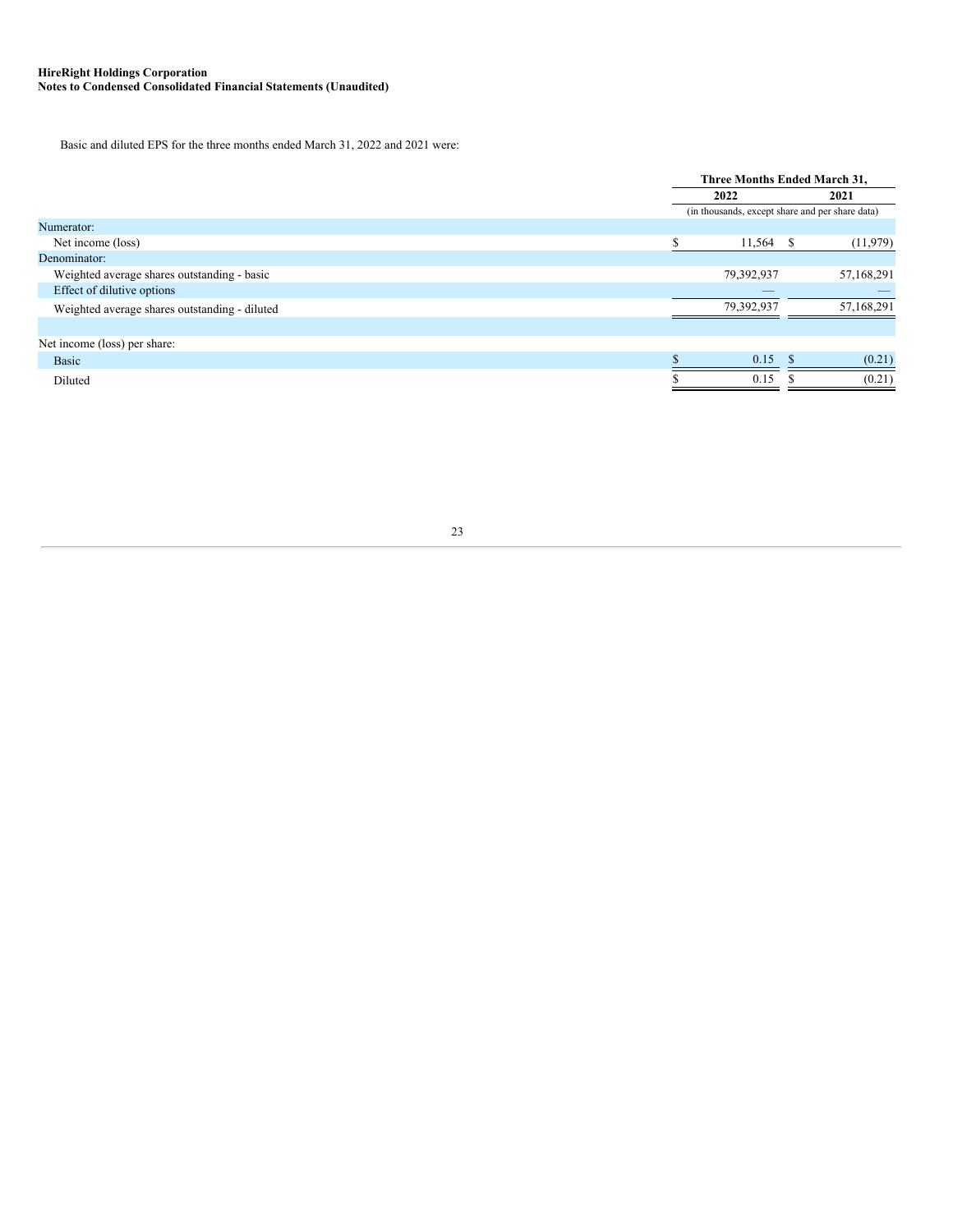## **Item 2. Management's Discussion and Analysis of Financial Condition and Results of Operations**

You should read the following discussion of the financial condition and results of operations together with our condensed consolidated financial statements included elsewhere in this Quarterly Report on Form 10-Q, as well as our audited consolidated financial statements as disclosed in the Company's Annual Report on Form 10-K for the fiscal year ended December 31, 2021, filed with the Securities and Exchange Commission (the "SEC") on March 21, 2022 (the "Annual Report"). The statements in the following discussion and analysis regarding expectations about our future performance, liquidity and capital resources and any other non-historical statements in this discussion and analysis are forward-looking statements. These forward-looking statements are subject to numerous risks and uncertainties, including, but not limited to, those *described immediately below under "Cautionary Note Regarding Forward-Looking Statements."*

#### **Cautionary Note Regarding Forward-Looking Statements**

This Quarterly Report on Form 10-Q and related statements by the Company contain forward-looking statements within the meaning of the federal securities laws. You can often identify forward-looking statements by the fact that they do not relate strictly to historical or current facts, or by their use of words such as "anticipate," "estimate," "expect," "project," "forecast," "plan," "intend," "believe," "seek," "could," "targets," "potential," "may," "will," "should," "can have," "likely," "continue," and other terms of similar meaning in connection with any discussion of the timing or nature of future operating or financial performance or other events. Forward-looking statements may include, but are not limited to, statements concerning our anticipated financial performance, including, without limitation, revenue, profitability, net income (loss), adjusted EBITDA, earnings per share, and cash flow; strategic objectives; investments in our business, including development of our technology and introduction of new offerings; sales growth and customer relationships; our competitive differentiation; our market share and leadership position in the industry; market conditions, trends, and opportunities; future operational performance; pending or threatened claims or regulatory proceedings; and factors that could affect these and other aspects of our business.

Forward-looking statements are not guarantees. They reflect our current expectations and projections with respect to future events and are based on assumptions and estimates and subject to known and unknown risks, uncertainties and other factors that may cause our actual results, performance or achievements to be materially different from expectations or results projected or implied by forward-looking statements.

Factors that could affect the outcome of the forward-looking statements include, among other things, the impacts, direct and indirect, of the COVID-19 pandemic on our business, our personnel and vendors, and the overall economy; our ability to maintain our professional reputation and brand name; our vulnerability to adverse economic conditions; the aggressive competition we face; our heavy reliance on information management systems, vendors, and information sources that may not perform as we expect; the significant risk of liability we face in the services we perform; the fact that data security, data privacy and data protection laws and other evolving regulations and crossborder data transfer restrictions may limit the use of our services and adversely affect our business; social, political, regulatory and legal risks in markets where we operate; the impact of foreign currency exchange rate fluctuations; unfavorable tax law changes and tax authority rulings; any impairment of our goodwill, other intangible assets and other long-lived assets; our ability to execute and integrate future acquisitions; our ability to access additional credit or other sources of financing; and the increased cybersecurity requirements, vulnerabilities, threats and more sophisticated and targeted cyber-related attacks that could pose a risk to our systems, networks, solutions, services and data. For more information on the business risks we face and factors that could affect the outcome of forward-looking statements, refer to our Annual Report on Form 10-K filed with the SEC on March 21, 2022, in particular the sections of that document entitled "Risk Factors," "Forward-Looking Statements," and "Management's Discussion and Analysis of Financial Condition and Results of Operations," and other filings we make from time to time with the SEC. We undertake no obligation to update publicly any forward-looking statements, whether as a result of new information, future events or otherwise.

Investors should read this Quarterly Report on Form 10-Q and the documents that we reference in this report and have filed or will file with the SEC completely and with the understanding that our actual future results may be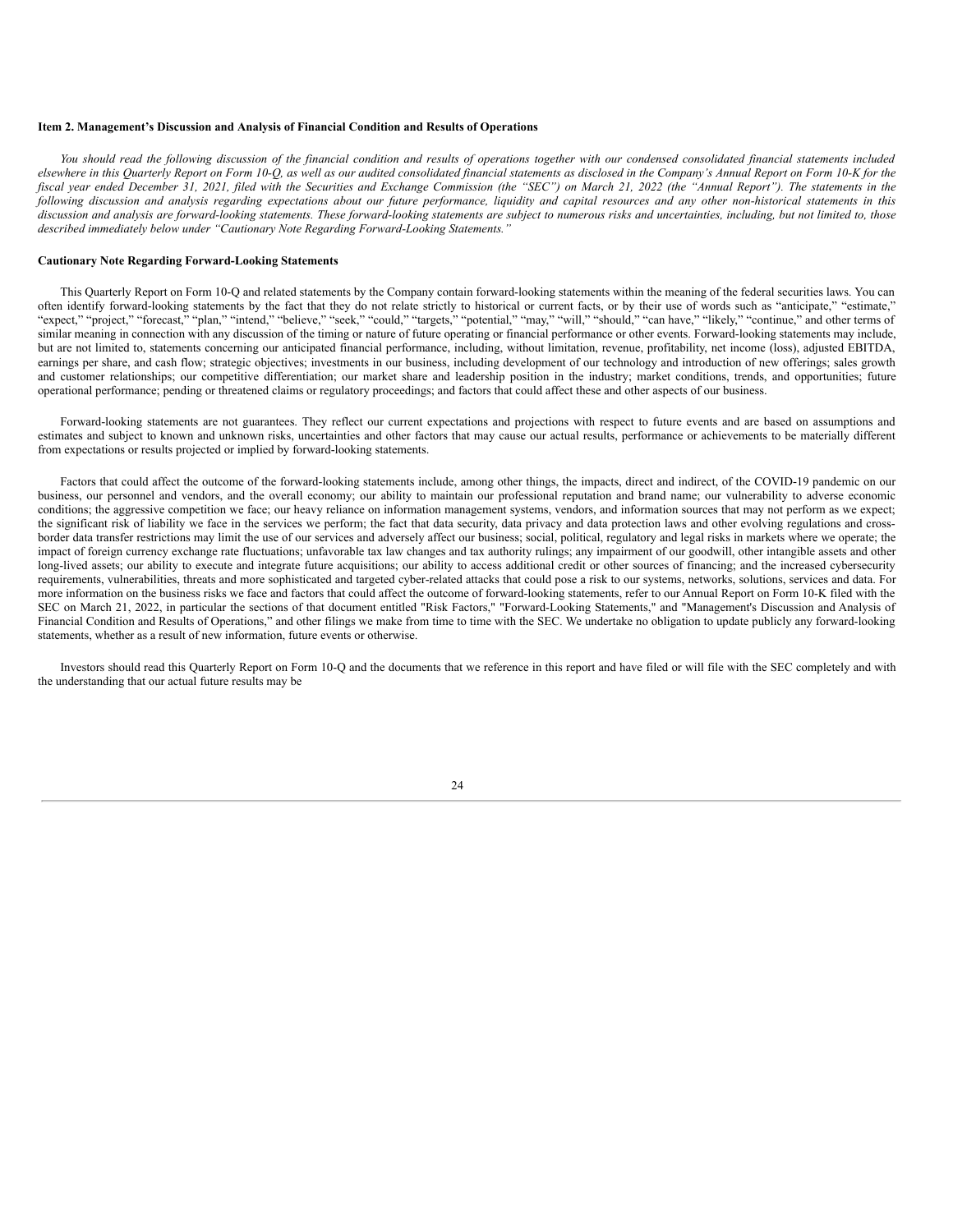materially different from what we expect. We qualify all of our forward-looking statements by these cautionary statements.

## **Business Overview**

HireRight is a leading global provider of technology-driven workforce risk management and compliance solutions. We provide comprehensive background screening, verification, identification, monitoring, and drug and health screening services for more than 40,000 customers across the globe. We offer our services via a unified global software and data platform that tightly integrates into our customers' human capital management ("HCM") systems enabling highly effective and efficient workflows for workforce hiring, onboarding, and monitoring. In 2021, we screened over 29 million job applicants, employees and contractors for our customers and processed over 110 million screens.

HireRight GIS Group Holdings LLC ("HGGH"), was formed in July 2018 in connection with the combination of two groups of companies: the HireRight Group and the General Information Services ("GIS") Group, each of which includes a number of wholly-owned subsidiaries that conduct the Company's business in the United States, as well as other countries. Since July 2018, the combined group of companies and their subsidiaries have operated as a unified operating company providing screening and compliance services, predominantly under the HireRight brand.

On October 15, 2021, HGGH converted into a Delaware corporation and changed its name to HireRight Holdings Corporation ("HireRight" or the "Company"). In conjunction with the conversion, all of HGGH's outstanding equity interests were converted into shares of common stock of HireRight Holdings Corporation. The foregoing conversion and related transactions are referred to herein as the "Corporate Conversion". The Corporate Conversion did not affect the assets and liabilities of HGGH, which became the assets and liabilities of HireRight Holdings Corporation.

## **Factors Affecting Our Results of Operations**

## *Economic Conditions*

Our business is impacted by the overall economic environment and total employment and hiring. The rapidly changing dynamics of the global workforce are creating increased complexity and regulatory scrutiny for employers, bolstering the importance of the solutions we deliver. We have recently benefited from key demand drivers, which increase the need for more flexible, comprehensive screening and hiring solutions in the current environment. Our customers are a diverse set of organizations, from large-scale multinational businesses to small and medium businesses across a broad range of industries, including transportation, healthcare, technology, financial services, business and consumer services, manufacturing, education, retail and not-for-profit. Hiring requirements and regulatory considerations can vary significantly across the different types of customers, geographies and industry sectors we serve, creating demand for the extensive institutional knowledge we have developed from our decades of experience.

Multiple shifts in social norms and labor force dynamics are currently underway, including increasingly mobile and globalized workforces and growing demand for remote working arrangements. The growth of the gig economy has been a major force driving increasing contributions from temporary, flexible and on-demand labor. Employment dynamics in the gig economy result in high rates of workforce churn and a distinctive, loosely associated labor force which generates new and increased demands for background screening and compliance services.

Background screening is also gaining broader adoption outside the U.S. Our international orders are growing, and we expect the trend to continue as we expand with our large multinational customer base. We are seeing growth in international markets driven by both large multinational companies as well as large local companies in Europe, Asia Pacific, India and Latin America.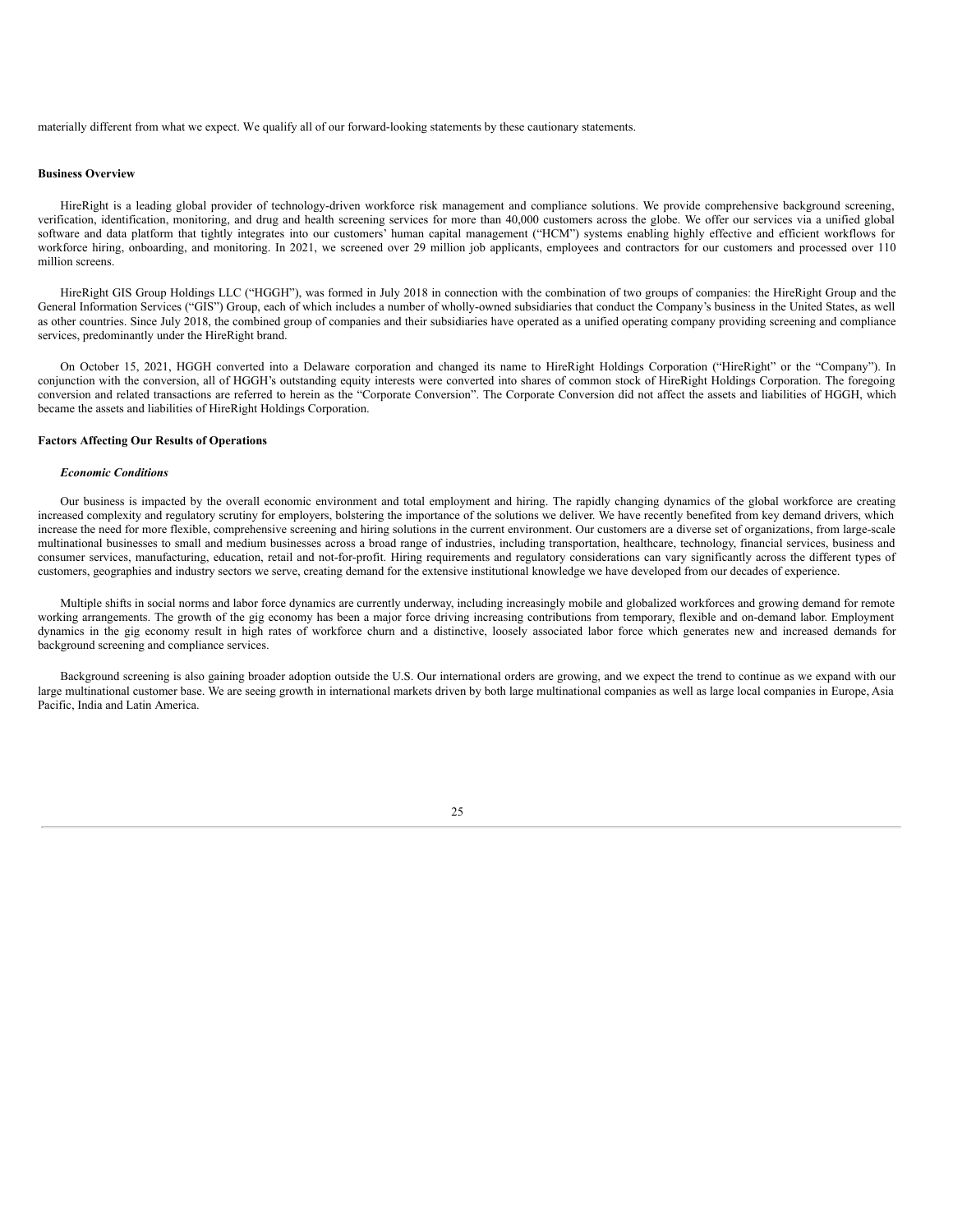## **Recent Developments**

Effective February 18, 2022, the Company terminated the Interest Rate Swap Agreements, as defined below, prior to their stated termination dates. In connection with the termination of the Interest Rate Swap Agreements, the Company made a payment of \$18.4 million to the swap counterparties. See *"Liquidity and Capital Resources — Interest Rate Swaps"* for additional information.

#### **Key Components of Our Results from Operations**

#### *Revenues*

The Company generates revenues from background screening and compliance services delivered in online reports. Our customers place orders for our services and reports either individually or through batch ordering. Each report is accounted for as a single order which is then typically consolidated and billed to our customers on a monthly basis. Approximately 29% of revenues for both the three months ended March 31, 2022 and 2021 were generated from the Company's top 50 customers, which consist of large U.S. and multinational companies across diversified industries such as transportation, healthcare, technology, financial services, business and consumer services, manufacturing, education, retail and not-for-profit. None of the Company's customers individually accounted for greater than 3% and 4% of revenue during the three months ended March 31, 2022 and 2021, respectively. Technology, healthcare, and financial services customers represent the largest contributors to revenue. Revenues for the three months ended March 31, 2022, from these customers increased 39% over the prior year period.

#### *Expenses*

Cost of services (excluding depreciation and amortization) consists of data acquisition costs, medical laboratory and collection fees, direct labor from operations, customer service and customer onboarding costs, as well as other direct costs incurred to fulfill our services. Approximately 80% of cost of services is variable in nature.

Selling, general and administrative expenses consist of personnel-related costs for sales, technology, administrative and corporate management employees in addition to costs for third-party technology, professional and consulting services, advertising and facilities expenses. Selling, general and administrative expenses also include amortization of capitalized implementation costs for cloud-based software.

Depreciation and amortization expenses consist of depreciation of property and equipment, as well as amortization of purchased and developed software and other intangible assets, principally resulting from the acquisition of GIS in 2018.

Other expenses consist of interest expense relating to our credit facilities and interest rate swap agreements, gains and losses on asset disposal, and foreign exchange gains and losses. The majority of our receivables and payables are denominated in U.S. dollars, however, we also earn revenue, pay expenses, own assets and incur liabilities in countries using currencies other than the U.S. dollar, including among others, the British pound, the Australian dollar, the Canadian dollar, the Euro, the Polish zloty, the Singapore dollar, the Mexican peso, Japanese yen, and the Indian rupee. Therefore, increases or decreases in the value of the U.S. dollar against other currencies could result in realized and unrealized gains and losses in foreign exchange. However, to the extent we earn revenue in currencies other than the U.S. dollar, we generally pay a corresponding amount of expenses in such currency and therefore the cumulative impact of these foreign exchange fluctuations is not deemed material to our financial performance.

Income tax expense consists of international, U.S. federal, state and local income taxes based on income in multiple jurisdictions for our subsidiaries.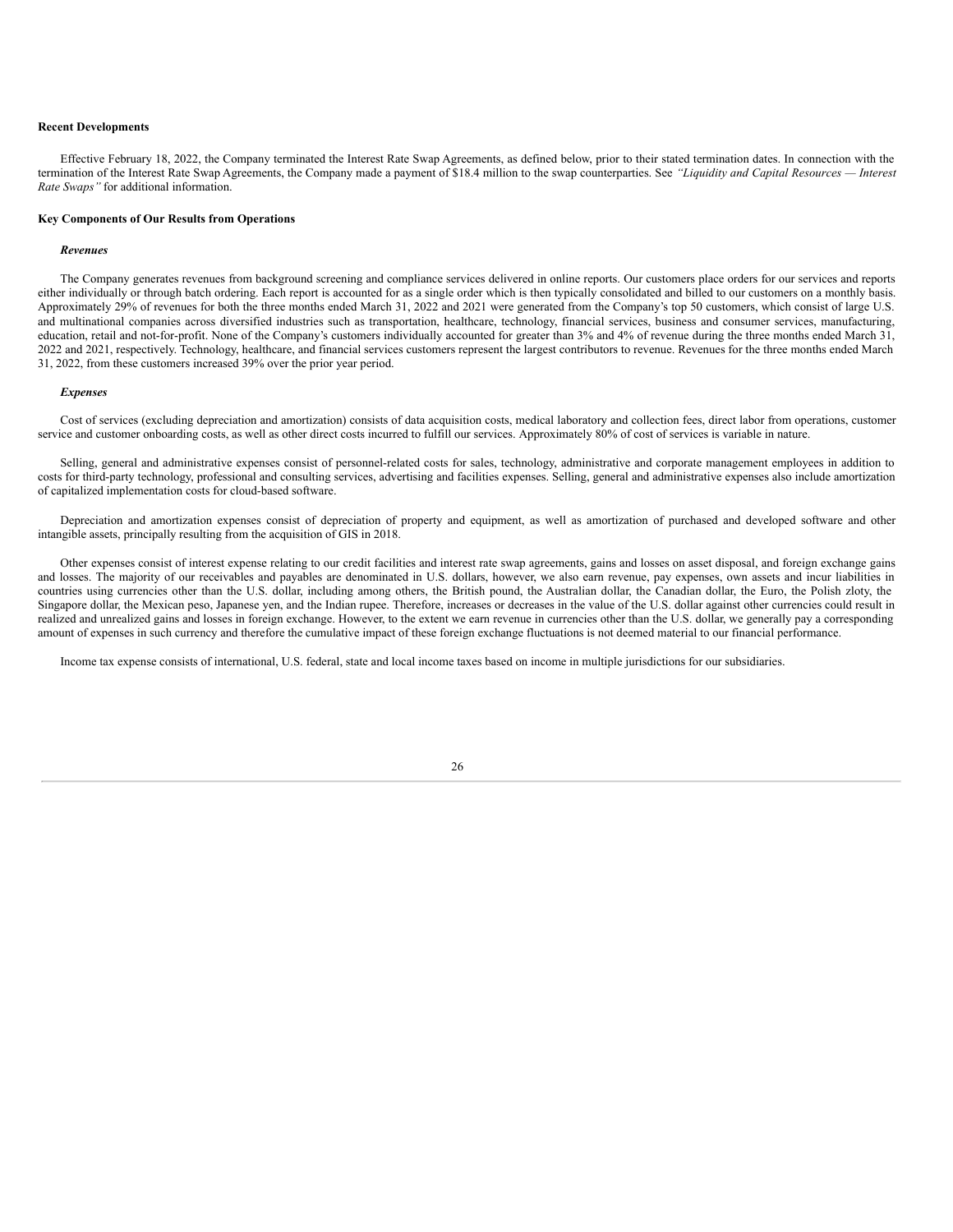## **Results of Operations**

## *Comparison of Results of Operations for the three months ended March 31, 2022 and 2021*

The following table presents operating results for the three months ended March 31, 2022 and 2021.

|                                                                     | Three Months Ended March 31, |                |                    |                |                    |  |
|---------------------------------------------------------------------|------------------------------|----------------|--------------------|----------------|--------------------|--|
|                                                                     |                              | 2022           |                    | 2021           |                    |  |
|                                                                     |                              | (in thousands) | $(\%$ of revenues) | (in thousands) | $(\%$ of revenues) |  |
| <b>Revenues</b>                                                     | \$                           | 198,711        | $100.0 \%$ \$      | 149,557        | 100.0%             |  |
|                                                                     |                              |                |                    |                |                    |  |
| <b>Expenses</b>                                                     |                              |                |                    |                |                    |  |
| Cost of services (exclusive of depreciation and amortization below) |                              | 112,403        | 56.6 %             | 86,187         | 57.6 %             |  |
| Selling, general and administrative                                 |                              | 48,267         | 24.3%              | 39,394         | 26.3%              |  |
| Depreciation and amortization                                       |                              | 18,061         | 9.1%               | 18,243         | 12.2%              |  |
| Total expenses                                                      |                              | 178,731        | 89.9%              | 143,824        | 96.2%              |  |
| Operating income                                                    |                              | 19,980         | 10.1%              | 5,733          | $3.8\%$            |  |
|                                                                     |                              |                |                    |                |                    |  |
| Other expenses                                                      |                              |                |                    |                |                    |  |
| Interest expense                                                    |                              | 7,557          | $3.8 \%$           | 17,949         | 12.0%              |  |
| Other expense (income), net                                         |                              | 41             | $-$ %              | (809)          | $(0.5)\%$          |  |
| Total other expenses, net                                           |                              | 7,598          | $3.8 \%$           | 17,140         | 11.5%              |  |
| Income (loss) before income taxes                                   |                              | 12,382         | 6.2 $%$            | (11, 407)      | $(7.6)\%$          |  |
| Income tax expense                                                  |                              | 818            | $0.4 \%$           | 572            | $0.4\%$            |  |
| Net income (loss)                                                   | S                            | 11,564         | 5.8 $%$ \$         | (11, 979)      | $(8.0)\%$          |  |

## *Revenues*

Total revenues increased \$49.2 million, or 32.9%, to \$198.7 million, for the three months ended March 31, 2022, compared to the three months ended March 31, 2021, primarily driven by higher order volume and higher average order values associated with existing customers and increasing sales to new customers. Revenues from international and United States regions increased by \$4.7 million, or 43.5%, and by \$44.5 million, or 32.0%, respectively, during the three months ended March 31, 2022, compared to the three months ended March 31, 2021.

#### *Cost of Services (exclusive of depreciation and amortization below)*

Cost of services increased \$26.2 million, or 30.4%, to \$112.4 million, for the three months ended March 31, 2022, compared to the three months ended March 31, 2021, primarily due to higher volumes. Cost of services as a percent of revenue decreased to 56.6% for the three months ended March 31, 2022, compared to 57.6% for the three months ended March 31, 2021.

#### *Selling, General and Administrative*

Selling, general and administrative expenses ("SG&A") increased \$8.9 million, or 22.5%, to \$48.3 million, for the three months ended March 31, 2022, compared to the three months ended March 31, 2021. SG&A as a percent of revenue for the three months ended March 31, 2022 declined to 24.3% from 26.3% for the three months ended March 31, 2021. The increase in SG&A is primarily due to increases in personnel costs of \$6.8 million, and increased public company costs of \$3.0 million. Increased public company costs included audit, accounting and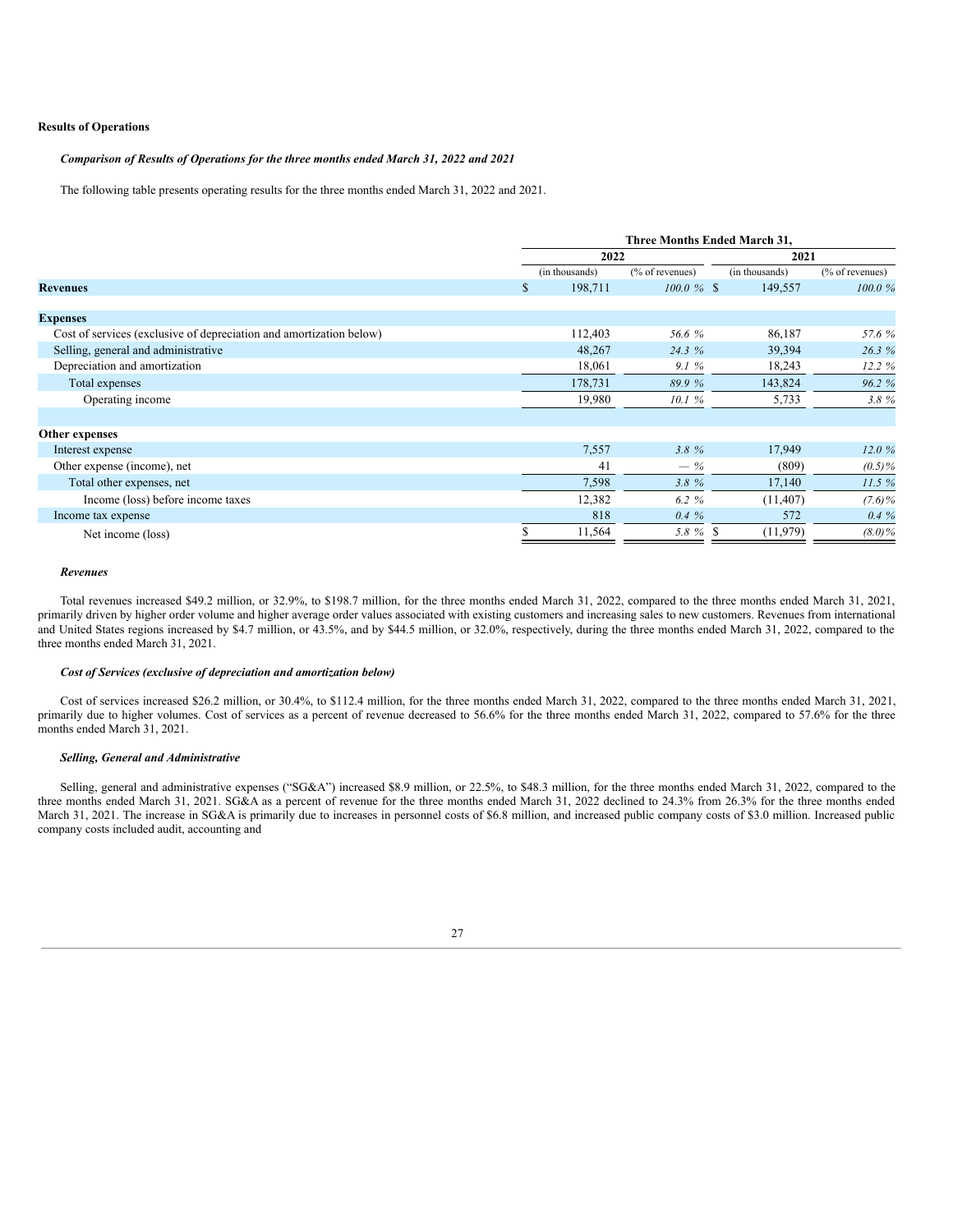legal fees as well as insurance premiums. Of the \$6.8 million increase in personnel costs, \$1.8 million was related to stock-based compensation and \$2.3 million was related to increased incentive compensation and fringe benefit programs. These increases were partially offset by decreases in facility expenses.

## *Interest Expense*

Interest expense decreased \$10.4 million, or 57.9%, to \$7.6 million, for the three months ended March 31, 2022, compared to the three months ended March 31, 2021. The decrease was primarily due to lower outstanding debt balances, due to reduction in outstanding indebtedness under our credit facilities as a result of voluntary principal prepayments using IPO proceeds during the fourth quarter of 2021 and scheduled principal repayments. Additionally, there was a \$2.2 million reclassification of unrealized gains related to the terminated Interest Rate Swap Agreements which reduced interest expense during the three months ended March 31, 2022.

#### *Income Tax Expense*

Income tax expense increased \$0.2 million, or 43.0%, for the three months ended March 31, 2022, compared to the three months ended March 31, 2021. The effective tax rate for the three months ended March 31, 2022, was 6.6% compared to 5.0% for the three months ended March 31, 2021. The change in the effective tax rate was primarily driven by higher state tax expense due to the increase in pre-tax income. The effective tax rate for the three months ended March 31, 2022, differs from the Federal statutory rate of 21% primarily due to valuation allowances, state taxes, and U.S. tax on foreign operations. The effective tax rate for the three months ended March 31, 2021, differs from the Federal statutory rate of 21% primarily due to valuation allowances and state taxes.

#### **Non-GAAP Financial Measures**

We believe that the presentation of our non-GAAP financial measures provides information useful to investors in assessing our financial condition and results of operations. These measures should not be considered an alternative to net income (loss) or any other measure of financial performance or liquidity presented in accordance with accounting principles generally accepted in the United States ("GAAP"). These measures have important limitations as analytical tools because they exclude some but not all items that affect the most directly comparable GAAP measures. Additionally, because they may be defined differently by other companies in our industry, our definitions may not be comparable to similarly titled measures of other companies, thereby diminishing their utility.

#### *Adjusted EBITDA*

Adjusted EBITDA represents, as applicable for the period, net income (loss) before provision for income taxes, interest expense and depreciation and amortization expense, stock-based compensation, realized and unrealized gain (loss) on foreign exchange, merger integration expenses, amortization of cloud-based software implementation costs, legal settlement costs deemed by management to be outside the normal course of business, and other items management believes are not representative of the Company's core operations. Adjusted EBITDA is a supplemental financial measure that management and external users of our financial statements, such as industry analysts, investors, lenders and rating agencies, may use to assess our:

- Operating performance as compared to other publicly traded companies without regard to capital structure or historical cost basis;
- Ability to generate cash flow;
- Ability to incur and service debt and fund capital expenditures; and
- The viability of acquisitions and other capital expenditure projects and the returns on investment of various investment opportunities.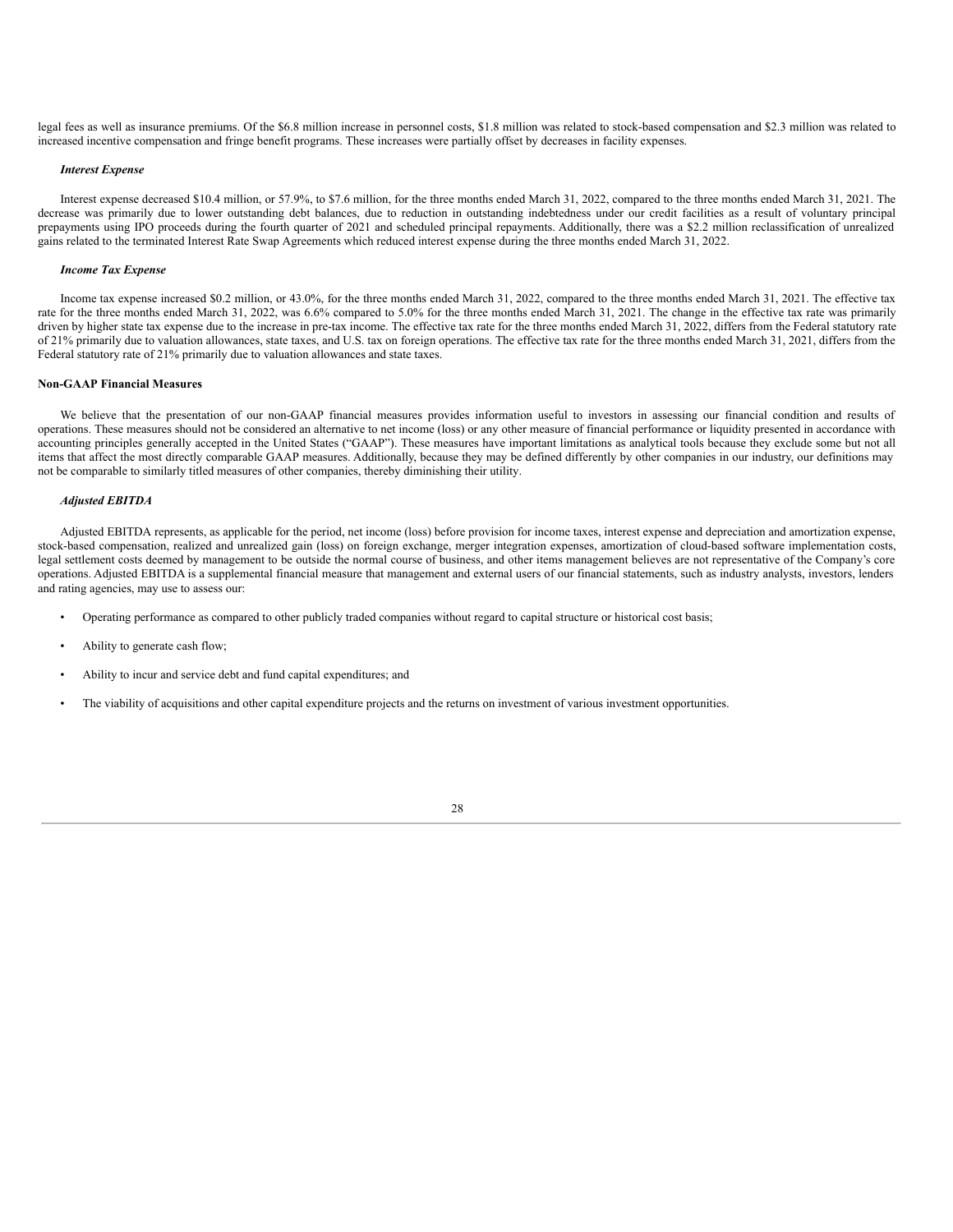The following table reconciles our non-GAAP financial measure of Adjusted EBITDA to net income (loss), our most directly comparable financial measures calculated and presented in accordance with GAAP, for the periods presented.

|                                                                          | <b>Three Months Ended</b><br>March 31, |             |                |           |
|--------------------------------------------------------------------------|----------------------------------------|-------------|----------------|-----------|
|                                                                          |                                        | 2022        |                | 2021      |
|                                                                          |                                        |             | (in thousands) |           |
| Net income (loss)                                                        | S.                                     | $11,564$ \$ |                | (11, 979) |
| Income tax expense                                                       |                                        | 818         |                | 572       |
| Interest expense                                                         |                                        | 7,557       |                | 17,949    |
| Depreciation and amortization                                            |                                        | 18,061      |                | 18,243    |
| <b>EBITDA</b>                                                            |                                        | 38,000      |                | 24,785    |
| Stock-based compensation                                                 |                                        | 2,794       |                | 823       |
| Realized and unrealized loss on foreign exchange                         |                                        | (79)        |                | (809)     |
| Merger integration expenses $(1)$                                        |                                        | 205         |                | 812       |
| Amortization of cloud-based software implementation costs <sup>(2)</sup> |                                        | 151         |                |           |
| Other items $(3)$                                                        |                                        | 655         |                | 1,246     |
| <b>Adjusted EBITDA</b>                                                   |                                        | 41,726      |                | 26,857    |

- Merger integration expenses consist primarily of information technology ("IT") related costs including personnel expenses, professional and service fees associated with the integration of customers and operations of GIS, which commenced in July 2018 and was substantially completed by the end of 2020. (1)
- Amortization of cloud-based software implementation costs consists of expense recognized in selling, general and administrative expenses for capitalized implementation costs for cloudbased IT systems. This expense is not included in depreciation and amortization above. (2)
- Other items include (i) costs of \$0.9 million associated with the implementation of a company-wide enterprise resource planning ("ERP") system during the three months ended March 31, 2022 and (ii) \$0.3 million related to loss on disposal of assets and exit costs associated with one of our short-term leased facilities during the three months ended March 31, 2022, partially offset by a reduction in previously accrued legal settlement expense of \$0.6 million due to a more favorable outcome than originally anticipated in a claim outside the ordinary course of business. Other items for the three months ended March 31, 2021 are related to the preparation of the Company's initial public offering during 2021. (3)

## *Adjusted Net Income and Adjusted Diluted Earnings Per Share*

In addition to Adjusted EBITDA, management believes that Adjusted Net Income is a strong indicator of our overall operating performance and is useful to our management and investors as a measure of comparative operating performance from period to period. We define Adjusted Net Income as net income (loss) adjusted for amortization of acquired intangible assets, stock-based compensation, realized and unrealized gain (loss) on foreign exchange, merger integration expenses, amortization of cloud-based software implementation costs, legal settlement costs deemed by management to be outside the normal course of business, and other items, to which we apply an adjusted effective tax rate. See the footnotes to the table below for a description of certain of these adjustments. We define Adjusted Diluted Earnings Per Share as Adjusted Net Income divided by adjusted weighted average number of shares outstanding (diluted) for the applicable period. We believe Adjusted Diluted Earnings Per Share is useful to investors and analysts because it enables them to better evaluate per share operating performance across reporting periods and to compare our performance to that of our peer companies.

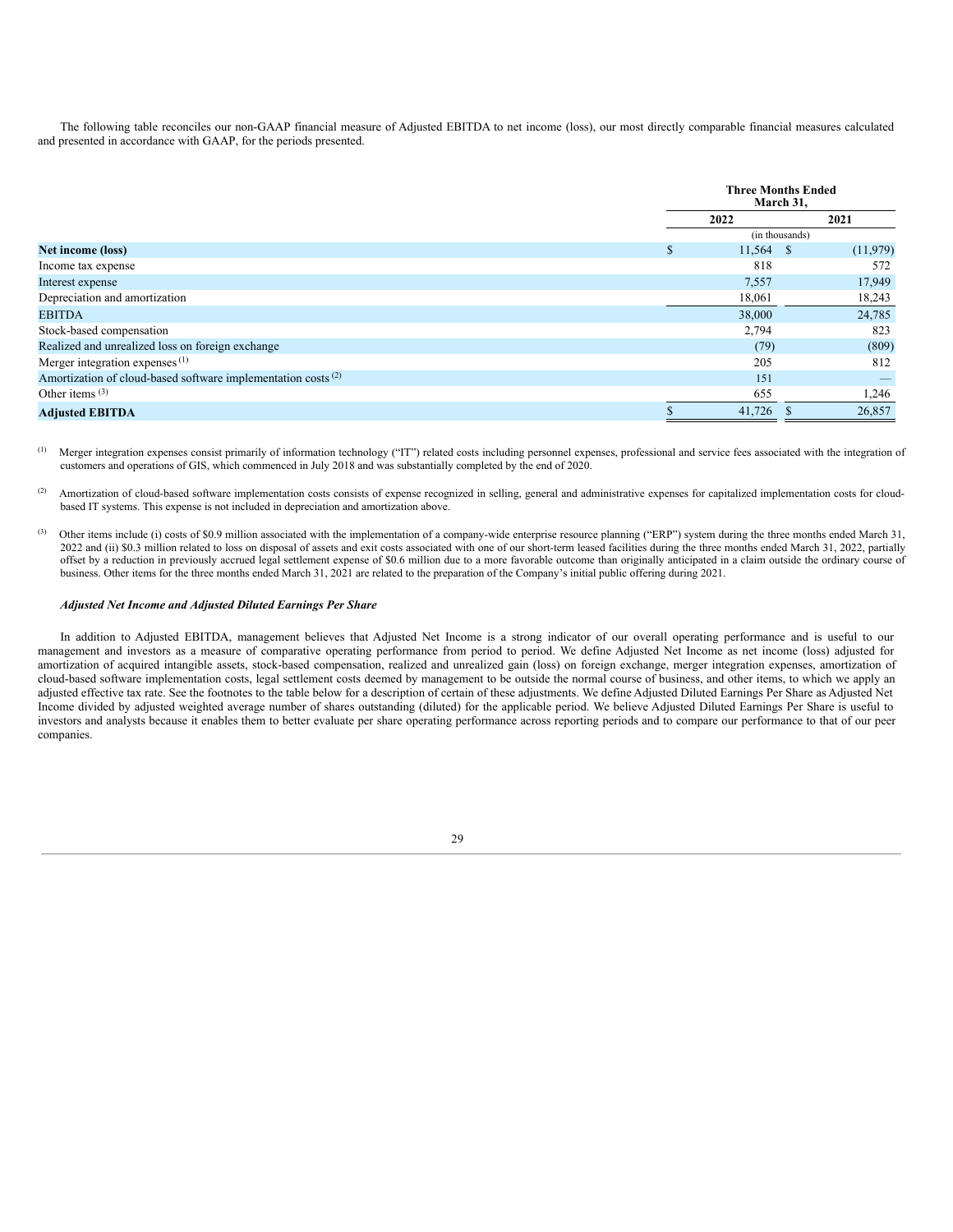The following table reconciles our non-GAAP financial measure of Adjusted Net Income to net income (loss), our most directly comparable financial measure calculated and presented in accordance with GAAP, for the periods presented:

|                                                                          |                              | <b>Three Months Ended</b><br>March 31, |  |  |
|--------------------------------------------------------------------------|------------------------------|----------------------------------------|--|--|
|                                                                          | 2022                         | 2021                                   |  |  |
|                                                                          |                              | (in thousands)                         |  |  |
| Net income (loss)                                                        | <sup>\$</sup><br>$11,564$ \$ | (11, 979)                              |  |  |
| Income tax expense                                                       | 818                          | 572                                    |  |  |
| Income (loss) before income taxes                                        | 12,382                       | (11, 407)                              |  |  |
| Amortization of acquired intangible assets                               | 15,505                       | 15,647                                 |  |  |
| Interest expense swap adjustments (1)                                    | (2,181)                      |                                        |  |  |
| Interest expense discounts <sup>(2)</sup>                                | 821                          | 1,035                                  |  |  |
| Stock-based compensation                                                 | 2,794                        | 823                                    |  |  |
| Realized and unrealized loss on foreign exchange                         | (79)                         | (809)                                  |  |  |
| Merger integration expenses $(3)$                                        | 205                          | 812                                    |  |  |
| Amortization of cloud-based software implementation costs <sup>(4)</sup> | 151                          |                                        |  |  |
| Other items $(5)$                                                        | 655                          | 1,246                                  |  |  |
| Adjusted income before income taxes                                      | 30,253                       | 7,347                                  |  |  |
| Adjusted income taxes (6)                                                | 439                          | 301                                    |  |  |
| <b>Adjusted Net Income</b>                                               | 29,814                       | 7,046                                  |  |  |

The following table sets forth the calculation of Adjusted Diluted Earnings Per Share for the periods presented:

|                                                                          |            | <b>Three Months Ended</b><br>March 31, |            |  |
|--------------------------------------------------------------------------|------------|----------------------------------------|------------|--|
|                                                                          | 2022       |                                        | 2021       |  |
|                                                                          |            |                                        |            |  |
| Diluted net income (loss) per share                                      | 0.15<br>S  | - S                                    | (0.21)     |  |
| Income tax expense                                                       | 0.01       |                                        | 0.01       |  |
| Amortization of acquired intangible assets                               | 0.19       |                                        | 0.28       |  |
| Interest expense swap adjustments <sup>(1)</sup>                         | (0.03)     |                                        |            |  |
| Interest expense discounts <sup>(2)</sup>                                | 0.01       |                                        | 0.02       |  |
| Stock-based compensation                                                 | 0.04       |                                        | 0.01       |  |
| Realized and unrealized loss on foreign exchange                         |            | _                                      | (0.01)     |  |
| Merger integration expenses $(3)$                                        |            |                                        | 0.01       |  |
| Amortization of cloud-based software implementation costs <sup>(4)</sup> |            |                                        |            |  |
| Other items $(5)$                                                        | 0.01       |                                        | 0.02       |  |
| Adjusted income taxes (6)                                                | (0.01)     |                                        | (0.01)     |  |
| <b>Adjusted Diluted Earnings Per Share</b>                               | 0.37       |                                        | 0.12       |  |
|                                                                          |            |                                        |            |  |
| Weighted average number of shares outstanding - diluted                  | 79,392,937 |                                        | 57,168,291 |  |

Interest expense swap adjustments consist of amortization of unrealized gains on the terminated Interest Rate Swap Agreements, which will be recognized through December 2023. (1)

Interest expense discounts consist of amortization of original issue discount and debt issuance costs. (2)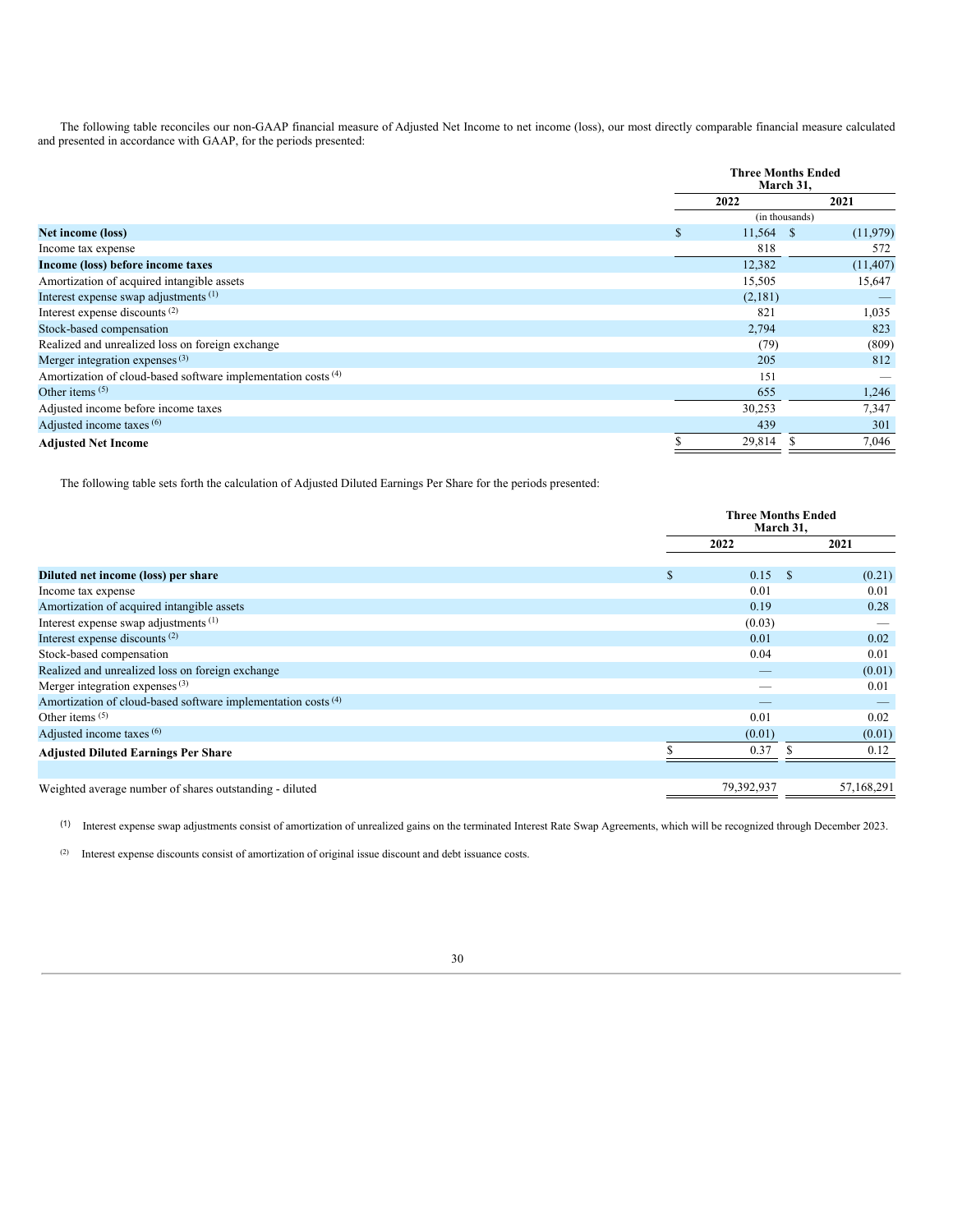- Merger integration expenses consist primarily of information technology ("IT") related costs including personnel expenses, professional and service fees associated with the integration of customers and operations of GIS, which commenced in July 2018 and was substantially completed by the end of 2020. (3)
- Amortization of cloud-based software implementation costs consists of expense recognized in selling, general and administrative expenses for capitalized implementation costs for cloud-based IT systems. This expense is not included in depreciation and amortization above. (4)
- Other items include (i) costs of \$0.9 million associated with the implementation of a company-wide ERP system during the three months ended March 31, 2022 and (ii) \$0.3 million related to loss on disposal of assets and exit costs associated with one of our short-term leased facilities during the three months ended March 31, 2022, partially offset by a reduction in previously accrued legal settlement expense of \$0.6 million due to a more favorable outcome than originally anticipated in a claim outside the ordinary course of business. Other items for the three months ended March 31, 2021 are related to the preparation of the Company's initial public offering during 2021. (5)
- An adjusted effective income tax rate has been determined for each period presented by applying the statutory income tax rate and the provision for deferred income taxes to the pretax adjustments, which was used to compute Adjusted Net Income for the periods presented. (6)

## **Liquidity and Capital Resources**

## *General*

Our primary sources of liquidity and capital resources are cash generated from our operating activities, cash on hand, and borrowings under our long-term debt arrangements. Income taxes have historically not been a significant use of funds but after the benefits of our net operating loss ("NOL") carryforwards are fully recognized, could become a material use of funds, depending on our future profitability and future tax rate. Additionally, as a result of the income tax receivable agreement (the "TRA") we entered into in connection with the IPO, we will be required to pay certain pre-IPO equityholders or their transferees 85% of the benefits, if any, that the Company and its subsidiaries realize, or are deemed to realize in income tax savings due to our utilization of the NOLs, for which the Company recognized an estimated total liability of \$210.6 million. Based on our current taxable income estimates, we expect to repay the majority of this obligation by the end of 2030. These payments will result in cash outflows of amounts we would otherwise have retained in the form of tax savings from the application of the NOLs.

Unrestricted cash and cash equivalents as of March 31, 2022 was \$87.6 million. As of March 31, 2022, cash held in foreign jurisdictions was approximately \$13.4 million and is primarily related to international operations.

Restricted cash as of March 31, 2022 consists of \$1.1 million held in escrow for the benefit of former investors in a subsidiary of the Company pursuant to the terms of its divestiture of a former affiliate in April 2018.

The Company did not have an outstanding balance under the Revolving Credit Facility and \$98.7 million of availability remained as of March 31, 2022.

As of March 31, 2022, the Company had purchase obligations of approximately \$60.1 million with various parties, of which approximately \$50.7 million is expected to be paid within one year. Our obligations as of March 31, 2022, have increased from \$21.7 million as of December 31, 2021, due to the extension of a service agreement with one of the Company's current vendors. These purchase commitments are associated with agreements that are enforceable and legally binding. They are primarily commitments to purchase data and other screening services in the ordinary course of business with varying expiration terms through 2023.

In addition to our regular investment in capital expenditures, we plan to invest approximately \$45 to \$50 million in a capital expenditure program through the end of fiscal year 2024 to continue to enhance our operating systems and technologies to improve operational efficiency. We expect that cash flow from operations and current cash balances, together with available borrowings under the Revolving Credit Facility, will be sufficient to meet operating requirements as well as the obligations under the TRA through the next twelve months. Although we

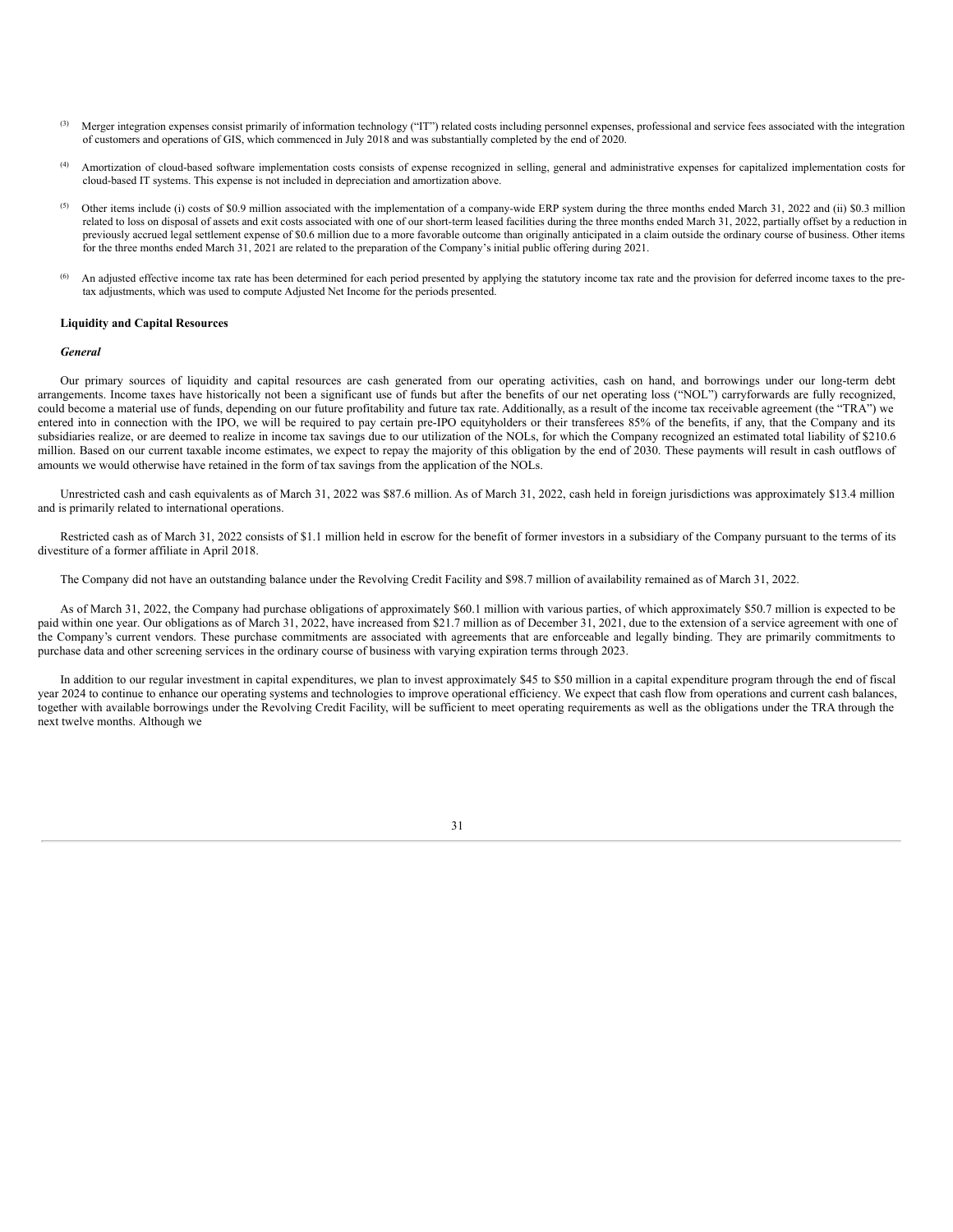believe we have adequate sources of liquidity over the long term, cash available from operations could be affected by any general economic downturn or any decline or adverse changes in our business such as a loss of customers, market and or competitive pressures, unanticipated liabilities, or other significant changes in business environment. Additional future financing may be necessary to fund our operations, and there can be no assurance that, if needed, we will be able to secure additional debt or equity financing on terms acceptable to us or at all.

#### *Debt*

The Company currently has two long-term debt arrangements as described below. Total principal outstanding on our debt was \$705.8 million as of March 31, 2022 and \$707.9 million as of December 31, 2021. Collateral includes all outstanding equity interests in whatever form of the borrower and each restricted subsidiary that is directly owned by any credit party. The First Lien Credit Agreement includes a financial maintenance covenant for the benefit of the revolving lenders thereunder, which requires us to maintain a maximum first lien leverage ratio as of the last day of any fiscal quarter on which greater than 35% of the revolving commitments are drawn (excluding for this purpose up to \$15.0 million of undrawn letters of credit). The Company was in compliance with the covenants under the First Lien Term Credit Agreement for the three months ended March 31, 2022.

At March 31, 2022, we had the following long-term debt arrangements:

- a first lien senior secured term loan facility, bearing interest payable monthly at a London Interbank Offered Rate ("LIBOR") variable rate (0.21% at March 31, 2022) + 3.75%, maturing on July 12, 2025 (the "First Lien Term Loan Facility").
- a first lien senior secured revolving credit facility, in an aggregate principal amount of up to \$100.0 million, including a \$40.0 million letter of credit sub-facility, bearing interest monthly at a LIBOR variable rate (0.21% at March 31, 2022) + 3.5% (subject to adjustment pursuant to a leverage-based pricing grid) and maturing on July 12, 2023 (the "Revolving Credit Facility"). As of March 31, 2022, the Revolving Credit Facility accrued interest at one-month LIBOR plus 2.5% based on the current leverage-based pricing grid. The Company had \$98.7 million in available borrowing capacity under the Revolving Credit Facility, after utilizing \$1.3 million for letters of credit as of March 31, 2022.

## *Cash Flow Analysis*

#### Comparison of Cash Flows for the three months ended March 31, 2022 versus the three months ended March 31, 2021.

The following table sets forth a summary of our condensed consolidated cash flows for the three months ended March 31, 2022 and 2021:

|                                                            | Three Months Ended March 31. |               |         |  |
|------------------------------------------------------------|------------------------------|---------------|---------|--|
|                                                            |                              | 2021          |         |  |
|                                                            | (in thousands)               |               |         |  |
| Net cash (used in) provided by operating activities        |                              | $(2,015)$ \$  | 3.192   |  |
| Net cash used in investing activities                      |                              | (4,529)       | (2,675) |  |
| Net cash used in financing activities                      |                              | (20.533)      | (2,088) |  |
| Net decrease in cash, cash equivalents and restricted cash |                              | $(27.077)$ \$ | (1,571) |  |

#### *Operating Activities*

Cash (used in) provided by operating activities reflects net income (loss) adjusted for certain non-cash items and changes in operating assets and liabilities. Cash used in operating activities was \$2.0 million for the three months ended March 31, 2022 compared to cash provided of \$3.2 million for the three months ended March 31, 2021. The

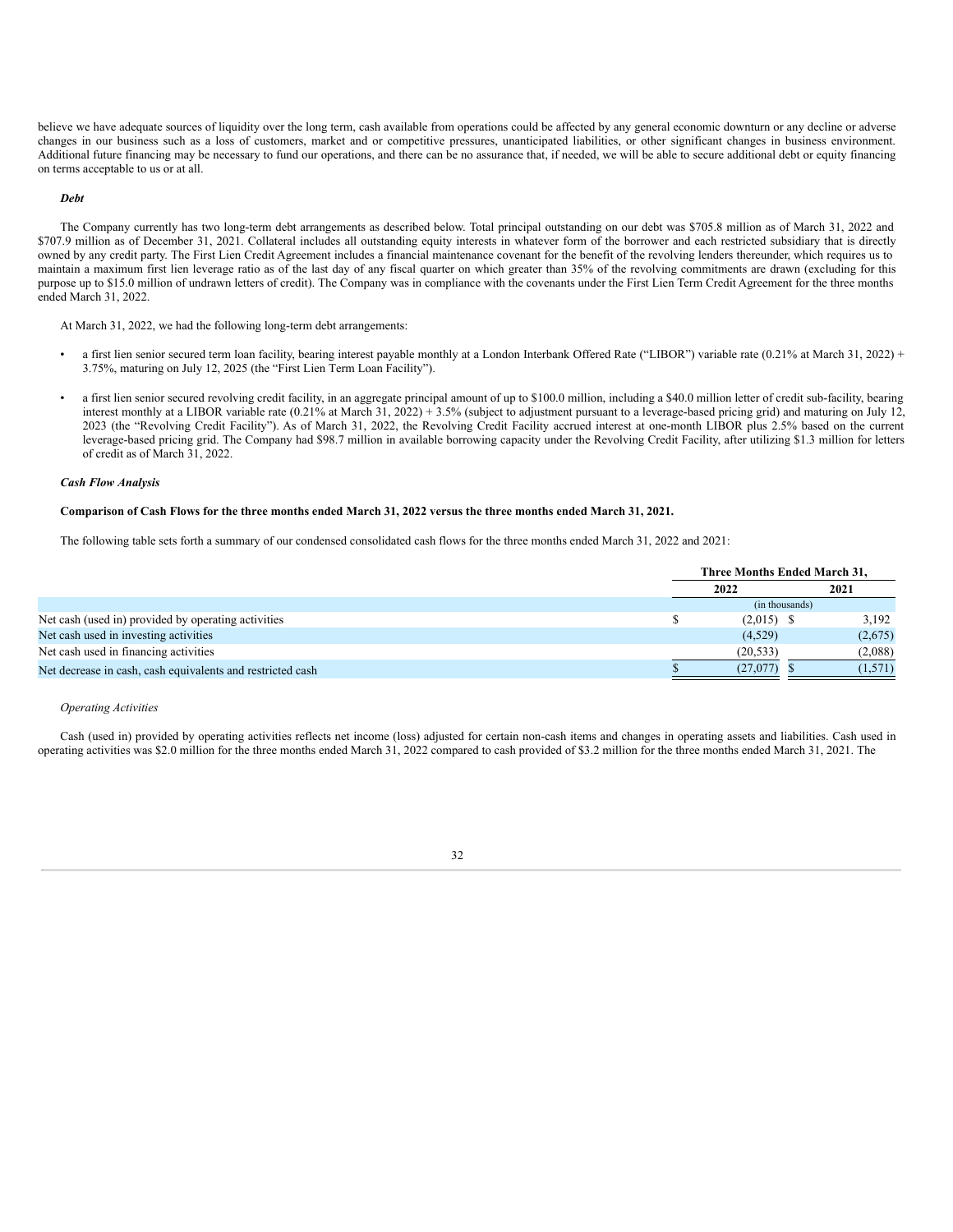decrease in cash flows provided by operating activities was due primarily to higher use of cash for working capital as well as our expenditures related to our platform modernization and automation efforts, partly offset by net income for the current quarter compared to a net loss for the prior year period.

#### *Investing Activities*

Cash used in investing activities was approximately \$4.5 million during the three months ended March 31, 2022, compared to approximately \$2.7 million during the three months ended March 31, 2021. The increase in cash used in investing activities was due primarily to increases in purchases of property and equipment and capitalized software development costs compared to the prior period.

## *Financing Activities*

Cash used in financing activities was approximately \$20.5 million for the three months ended March 31, 2022 compared to cash used in financing activities of approximately \$2.1 million during the three months ended March 31, 2021. The increase in cash used in financing activities was due primarily to the \$18.4 million payment related to the termination of the Interest Rate Swap Agreements, as defined below; net repayments on our debt facilities was \$2.1 million in the three months ended March 31, 2022 and in the three months ended March 31, 2021.

#### **Interest Rate Swaps**

The Company had entered into interest rate swap agreements with a total notional amount of \$700.0 million with an effective date of December 31, 2018 (the "Interest Rate Swap Agreements"). The Interest Rate Swap Agreements were designed to provide predictability against changes in the interest rates on the Company's debt, as the Interest Rate Swap Agreements converted a portion of the variable interest rate on the Company's debt to a fixed rate. The Interest Rate Swap Agreements were originally scheduled to expire on December 31, 2023.

On September 26, 2019, the Company modified the terms of the Interest Rate Swap Agreements with the then existing counterparties to change the LIBOR reference period to one month. The notional amount and maturities of the Interest Rate Swap Agreements remained unchanged. The Company elected hedge accounting treatment at that time. To ensure the effectiveness of the Interest Rate Swap Agreements, the Company elected the one-month LIBOR rate option for its variable rate interest payments on term balances equal to or in excess of the applicable notional amount of the Interest Rate Swap Agreement as of each reset date. The reset dates and other critical terms on the term loans perfectly matched with the interest rate cap reset dates and other critical terms during the three months ended March 31, 2022 and 2021. At March 31, 2022 and December 31, 2021, the effective portion of the Interest Rate Swap Agreements was included on the condensed consolidated balance sheets in accumulated other comprehensive income.

Effective February 18, 2022, the Company terminated the Interest Rate Swap Agreements. In connection with the termination of the Interest Rate Swap Agreements, the Company made a payment of \$18.4 million to the swap counterparties. Following these terminations, \$21.5 million of unrealized gains related to the terminated Interest Rate Swap Agreements included in accumulated other comprehensive income will be reclassified to earnings as reductions to interest expense through December 31, 2023.

#### **Off-Balance Sheet Arrangements**

As of March 31, 2022, we had no off-balance sheet arrangements as defined in Item 303(a)(4)(ii) of Regulation S-K.

#### <span id="page-35-0"></span>**Item 3. Quantitative and Qualitative Disclosures about Market Risk**

Market risk represents the risk of loss that may impact our financial position due to adverse changes in financial market prices and rates. Our market risk exposure is primarily a result of exposure due to potential interest rate risk,

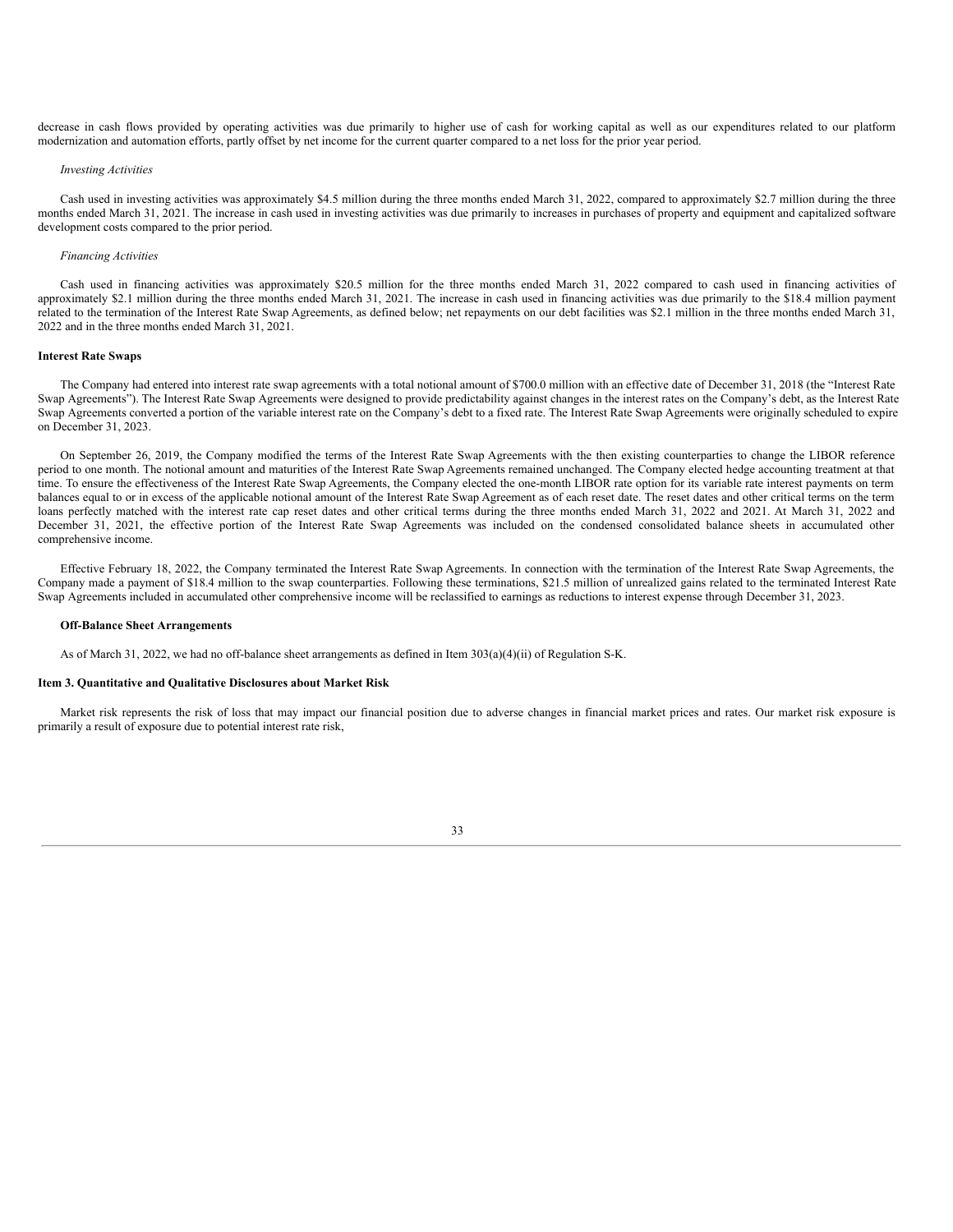potential foreign exchange risk and potential changes in inflation. We do not hold financial instruments for trading purposes.

#### **Interest Rate Risk**

We are exposed to changes in interest rates as a result of our financing activities used to fund business operations. Primary exposures include movements in LIBOR. The nature and amount of our long-term debt can be expected to vary as a result of future business requirements, market conditions and other factors. Rising interest rates could also limit our ability to refinance our debt when it matures or cause us to pay higher interest rates upon refinancing and increase interest expense on refinanced indebtedness.

As of March 31, 2022, the outstanding principal balance of \$705.8 million on the First Lien Term Loan Facility was subject to variable interest rates. Based upon a sensitivity analysis, a hypothetical 1% change in interest rates on our debt outstanding would change our annual interest expense by approximately \$7.1 million.

The last publication date of LIBOR rates against various currencies by the Financial Conduct Authority in the United Kingdom was December 31, 2021, with the publication of certain United States dollar rates being phased out after June 30, 2023. We have negotiated terms in consideration of this discontinuation and do not expect that the discontinuation of the LIBOR rate, including any legal or regulatory changes made in response to its future phase out, will have a material impact on our liquidity or results of operations.

#### **Foreign Exchange Risk**

The majority of our revenue is denominated in U.S. dollars; however, we do earn revenue, pay expenses, own assets and incur liabilities in countries using currencies other than the U.S. dollar, including primarily in the Euro, British pound, the Polish zloty, the Australian dollar, the Canadian dollar, the Singapore dollar, the Mexican Peso, Japanese yen, and the Indian rupee, among others. Because our consolidated financial statements are presented in U.S. dollars, we must translate revenue, income and expenses, as well as assets and liabilities, into U.S. dollars at exchange rates in effect during or at the end of each reporting period. Therefore, increases or decreases in the value of the U.S. dollar against other currencies will affect our statements of operations and the value of balance sheet items denominated in foreign currencies. We generally do not mitigate the risks associated with fluctuating exchange rates because we typically incur expenses and generate revenue in these currencies and the cumulative impact of these foreign exchange fluctuations are not deemed material to our financial performance.

#### **Inflation Risk**

Based on our analysis of the periods presented, we believe that inflation has not had a material effect on our operating results. However, recent growth in inflation may increase our operating costs. We also expect our labor costs to continue to increase as the growing competition for labor has a greater impact on our business. We continue to monitor the impact of inflation in order to minimize its effects through pricing strategies, productivity improvements and cost reductions. However, we may not be able to raise our pricing sufficiently to offset our increased costs, for competitive reasons or because some of our customer agreements fix the prices we may charge for some period of time and/or limit permissible price increases. There can be no assurance that future inflation will not have an adverse impact on our operating results and financial condition.

#### <span id="page-36-0"></span>**Item 4. Controls and Procedures**

## **(a) Evaluation of Disclosure Controls and Procedures**

Our management, including our Chief Executive Officer and Chief Financial Officer, evaluated the effectiveness of the design and operation of our disclosure controls and procedures (as defined in Rule 13a-15(e) of the Securities Exchange Act of 1934, as amended) as of March 31, 2022. Based on the evaluation of the design and operation of our disclosure controls and procedures, our Chief Executive Officer and Chief Financial Officer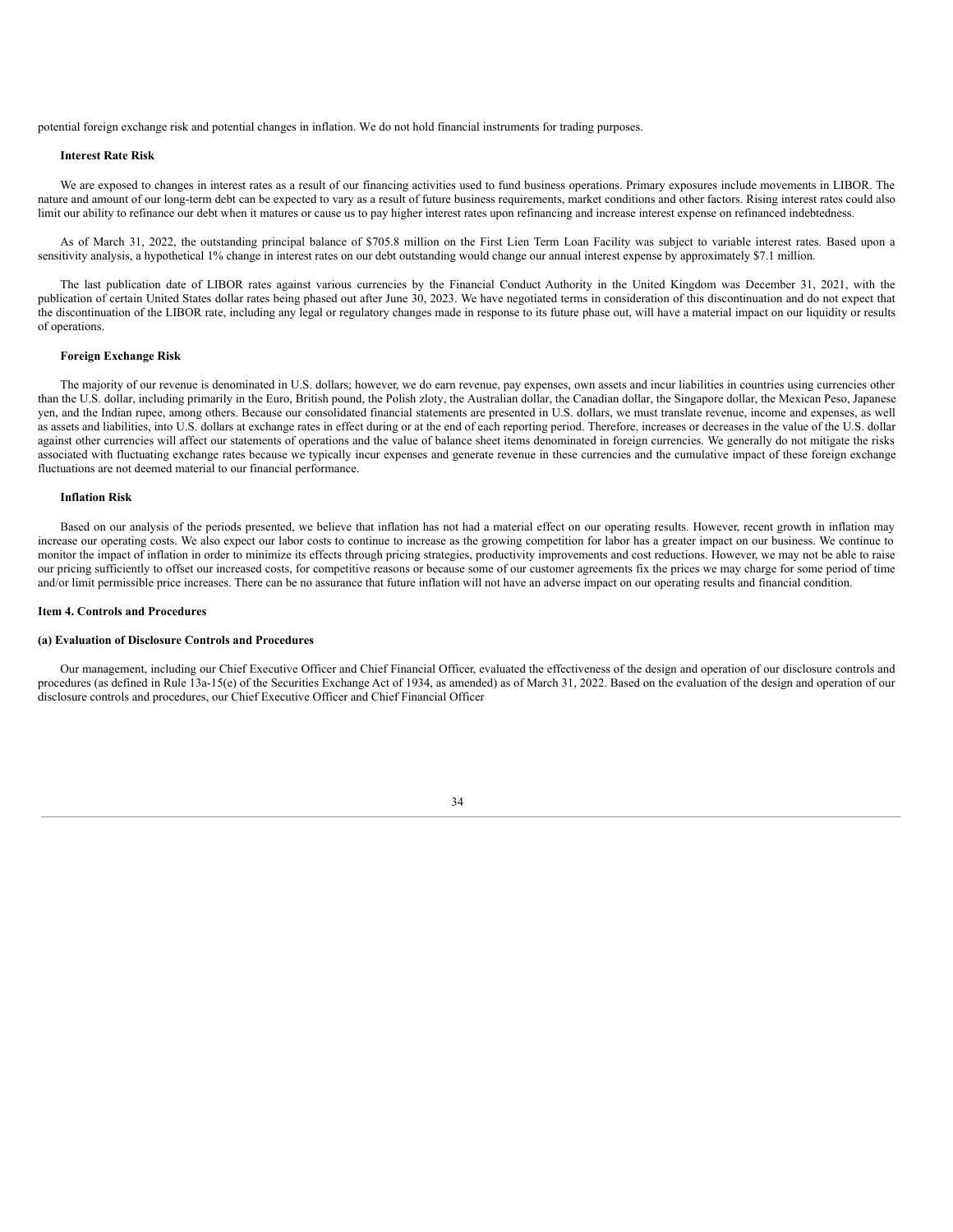concluded that our disclosure controls and procedures were not effective at the reasonable assurance level as of March 31, 2022 due to the material weaknesses in our internal control over financial reporting as described below.

#### **(b) Material weaknesses in internal control over financial reporting**

In preparing our financial statements, management of the Company identified material weaknesses in our internal control over financial reporting as of December 31, 2020. These material weaknesses continued to exist as of March 31, 2022. A material weakness is a deficiency, or a combination of deficiencies, in internal control over financial reporting such that there is a reasonable possibility that a material misstatement of our annual or interim financial statements will not be prevented or detected on a timely basis. The material weaknesses we identified were as follows:

- We did not design and maintain an effective control environment commensurate with our financial reporting requirements. Specifically, we lacked a sufficient number of professionals with an appropriate level of accounting knowledge, training and experience to appropriately analyze, record and disclose accounting matters timely and accurately. This material weakness further contributed to the material weaknesses described below.
- We did not design and maintain sufficient formal accounting policies, procedures and controls to achieve complete, accurate and timely financial accounting, reporting and disclosures, including controls over the preparation and review of journal entries and account reconciliations. Additionally, the Company did not design and maintain sufficient controls to assess the reliability of reports and spreadsheets used in controls.

These material weaknesses did not result in a material misstatement to the consolidated financial statements included herein, however, they did result in adjustments to substantially all accounts and disclosures for the year ended December 31, 2020 and prior. Additionally, these material weaknesses resulted in immaterial adjustments to goodwill, prepaid expenses, accrued expenses and other current liabilities, and selling, general and administrative expenses for the quarters ended March 31, 2021, June 30, 2021 and September 30, 2021. Furthermore, these material weaknesses could result in a misstatement of substantially all of our financial statement accounts and disclosures that would result in a material misstatement to the annual or interim consolidated financial statements that would not be prevented or detected.

We did not design and maintain effective controls over certain information technology ("IT") general controls for information systems that are relevant to the preparation of the financial statements. Specifically, we did not design and maintain: (i) program change management controls for certain financial systems to ensure that information technology program and data changes affecting financial IT applications and underlying accounting records are identified, tested, authorized and implemented appropriately, (ii) user access controls to ensure appropriate segregation of duties and that adequately restrict user and privileged access to financial applications, programs, and data to appropriate Company personnel and (iii) computer operations controls to ensure that data backups are authorized and monitored. These IT deficiencies did not result in a material misstatement to the financial statements, however, the deficiencies, when aggregated, could impact maintaining effective segregation of duties, as well as the effectiveness of IT-dependent controls (such as automated controls that address the risk of material misstatement to one or more assertions, along with the IT controls and underlying data that support the effectiveness of system-generated data and reports) that could result in misstatements potentially impacting all financial statement accounts and disclosures that would not be prevented or detected. Accordingly, management has determined these deficiencies in the aggregate constitute a material weakness.

#### **(c) Remediation plan for the previously identified material weaknesses**

We have implemented or are in the process of implementing measures designed to improve our internal control over financial reporting and remediate the control deficiencies that led to the material weaknesses. Specifically, we have undertaken the following remedial actions: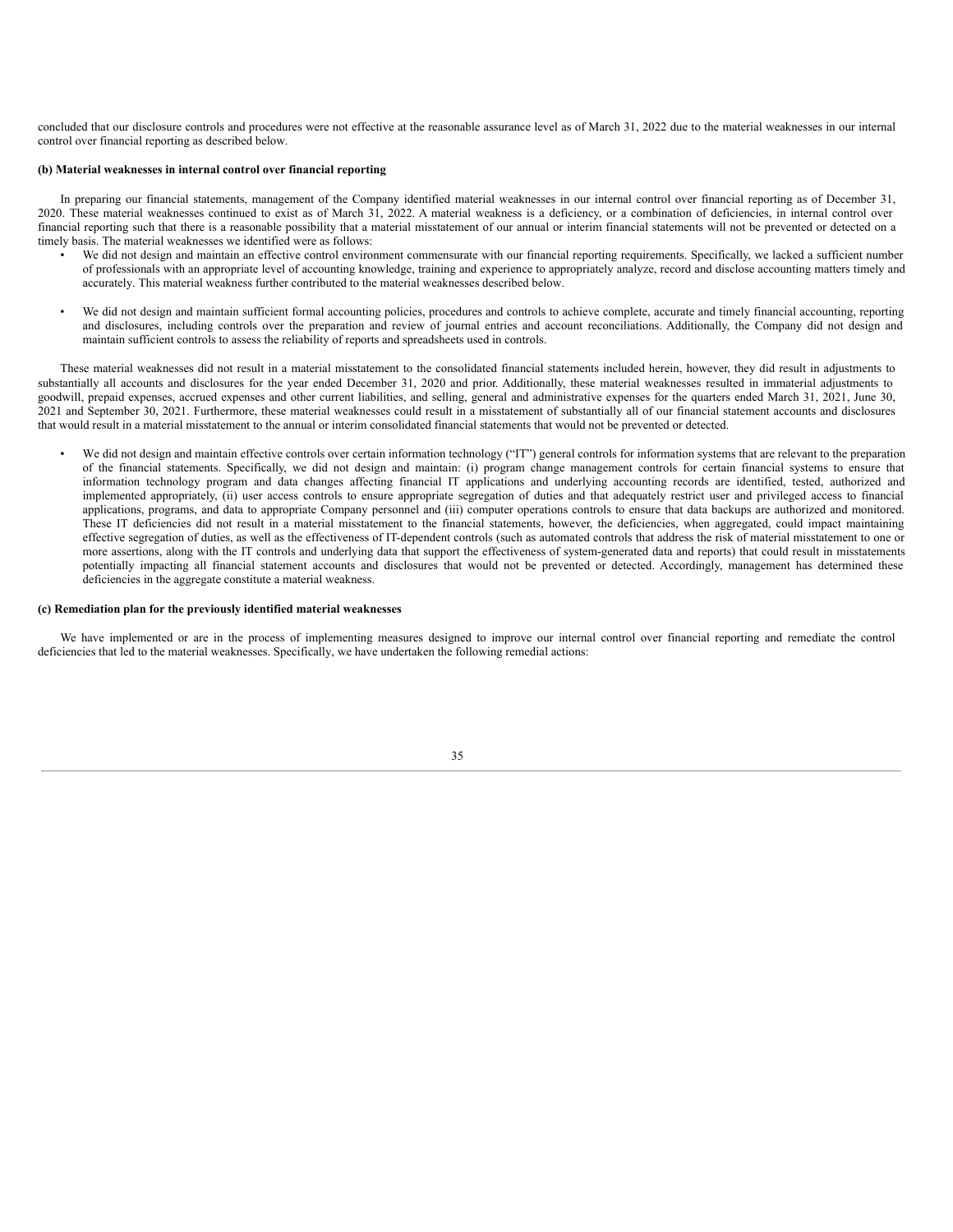- We have hired several additional accounting and finance personnel with the appropriate level of public accounting knowledge and experience.
- We have engaged a nationally recognized public accounting firm to assist us in creating comprehensive process narratives and Company policies and procedures.
- Our Internal Audit team, along with a third-party consultant, are assisting us to evaluate our current internal control over financial reporting ("ICFR") and make recommendations for findings noted. We have been enhancing our controls and documentation support as issues are identified.
- We are in the process of implementing new systems to assist us in processing transactions more efficiently and effectively, providing enhanced internal control and documentation support.
- We are working to design and implement controls related to user provisioning and maintenance to ensure access is restricted to appropriate personnel, and to enhance program change management, and computer operations.

While we believe that these efforts have improved and will continue to improve our internal control over financial reporting, remediation of the material weaknesses will require validation and testing of the design and operating effectiveness of internal controls over a sustained period of financial reporting cycles. Therefore, these material weaknesses have not been remediated as of March 31, 2022.

## **(d) Changes in Internal Control over Financial Reporting**

In the quarter ended March 31, 2022, we completed our implementation of a company-wide enterprise resource planning ("ERP") system. In connection with this ERP implementation, we updated our internal controls over financial reporting, as necessary, to accommodate modifications to our business processes and accounting procedures. Additionally, we have implemented new internal controls to ensure we adequately evaluated our contracts and properly assessed the impact of the new accounting standard related to leases on our financial statements as result of the adoption of Accounting Standard Codification ("ASC") *Leases* (*Topic 842*) on January 1, 2022.

<span id="page-38-0"></span>There have been no other changes in our internal control over financial reporting during the quarter ended March 31, 2022, as defined under Rule 13a-15(f) under the Exchange Act, that have materially affected, or are reasonably likely to materially affect, our internal control over financial reporting.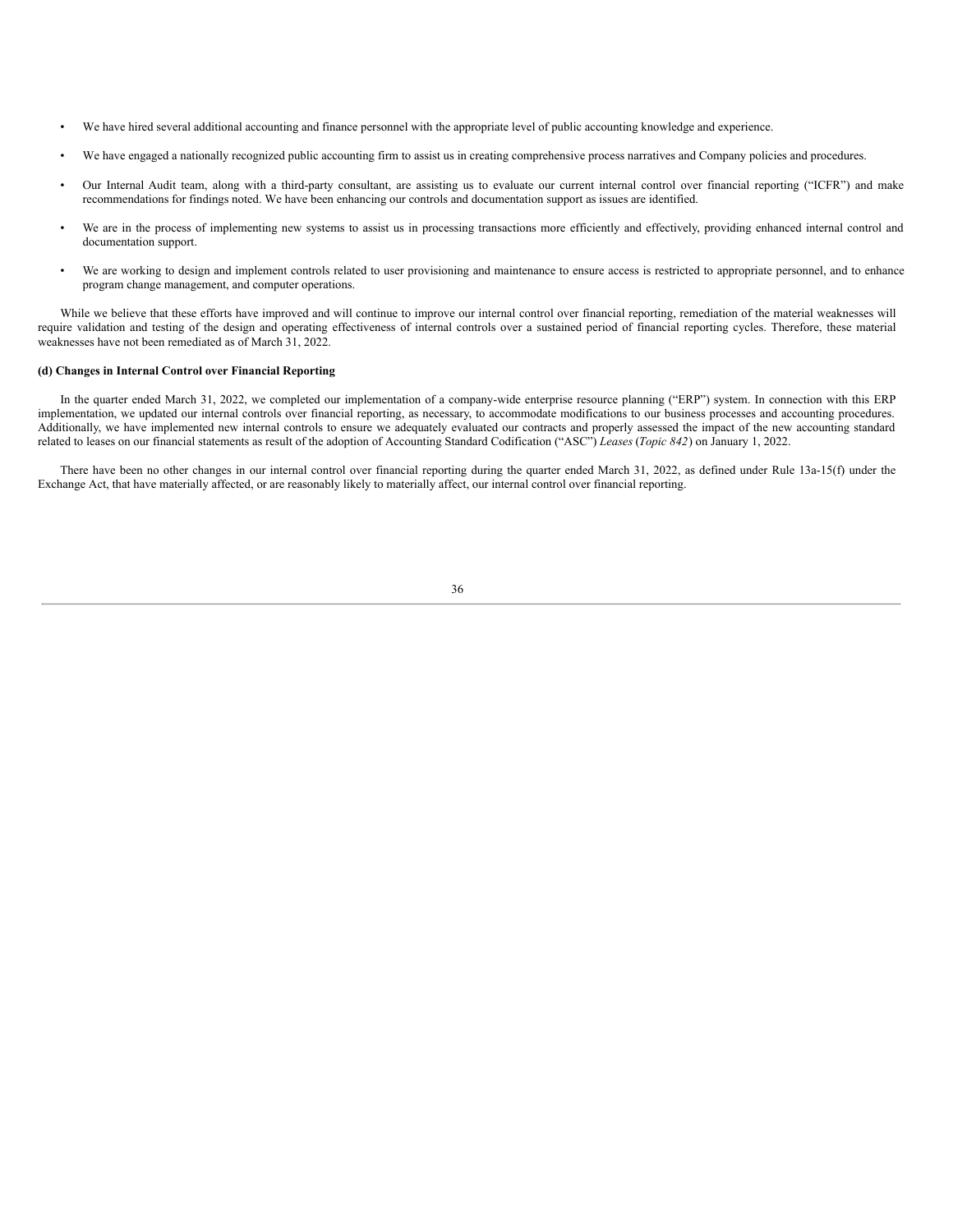## **PART II. OTHER INFORMATION**

#### <span id="page-39-0"></span>**Item 1. Legal Proceedings**

The Company is subject to claims, investigations, audits, and enforcement proceedings by private plaintiffs, third parties the Company does business with, and federal, state and foreign authorities charged with overseeing the enforcement of laws and regulations that govern the Company's business. In the U.S., most of these matters arise under the federal Fair Credit Reporting Act and various state and local laws focused on privacy and the conduct and content of background reports. In addition to claims related to privacy and background checks, the Company is also subject to other claims and proceedings arising in the ordinary course of its business, including without limitation employmentrelated claims and claims for alleged taxes owed, infringement of intellectual property rights, and breach of contract. The Company and its subsidiaries are not party to any pending legal proceedings that the Company believes to be material.

See "Part I, Item 1. Financial Statements (unaudited) - Note 13 - Legal Proceedings" of this Quarterly Report on Form 10-Q for additional information on legal proceedings.

## <span id="page-39-1"></span>**Item 1A. Risk Factors**

In addition to the other information contained in this Quarterly Report on Form 10-Q, you should carefully consider the risk factors discussed in Part I, Item 1A. Risk Factors in our Annual Report on Form 10-K for the year ended December 31, 2021. The risks discussed in our Annual Report on Form 10-K could materially affect our business, financial condition, and future results. The risks described in our Annual Report on Form 10-K may change over time, and additional risks and uncertainties that we are not aware of, or that we do not consider to be material, may emerge.

## <span id="page-39-2"></span>**Item 6. Exhibits**

<span id="page-39-3"></span>

| Exhibit Number | <b>Exhibit Description</b>                                                                                                                                                       |
|----------------|----------------------------------------------------------------------------------------------------------------------------------------------------------------------------------|
| 10.1           | Amendment to MOIC Options by and between Guy Abramo and HireRight Holdings Corporation, dated March 19, 2022                                                                     |
| 10.2           | Amendment to MOIC Options by and between Thomas Spaeth and HireRight Holdings Corporation, dated March 19, 2022                                                                  |
| 10.3           | Amendment to MOIC Options by and between Scott Collins and HireRight Holdings Corporation, dated March 19, 2022                                                                  |
| 31.1           | Certification of Principal Executive Officer pursuant to Exchange Act Rules $13(a)-14(a)$ and $15(d)-14(a)$ , as adopted                                                         |
| 31.2           | Certification of Principal Financial Officer pursuant to Exchange Act Rules 13(a)-14(a) and 15(d)-14(a), as adopted                                                              |
| 32.1           | Certification of Principal Executive Officer and Principal Financial Officer pursuant to 18 U.S.C. 1350, as adopted pursuant to Section 906<br>of the Sarbanes-Oxley Act of 2002 |

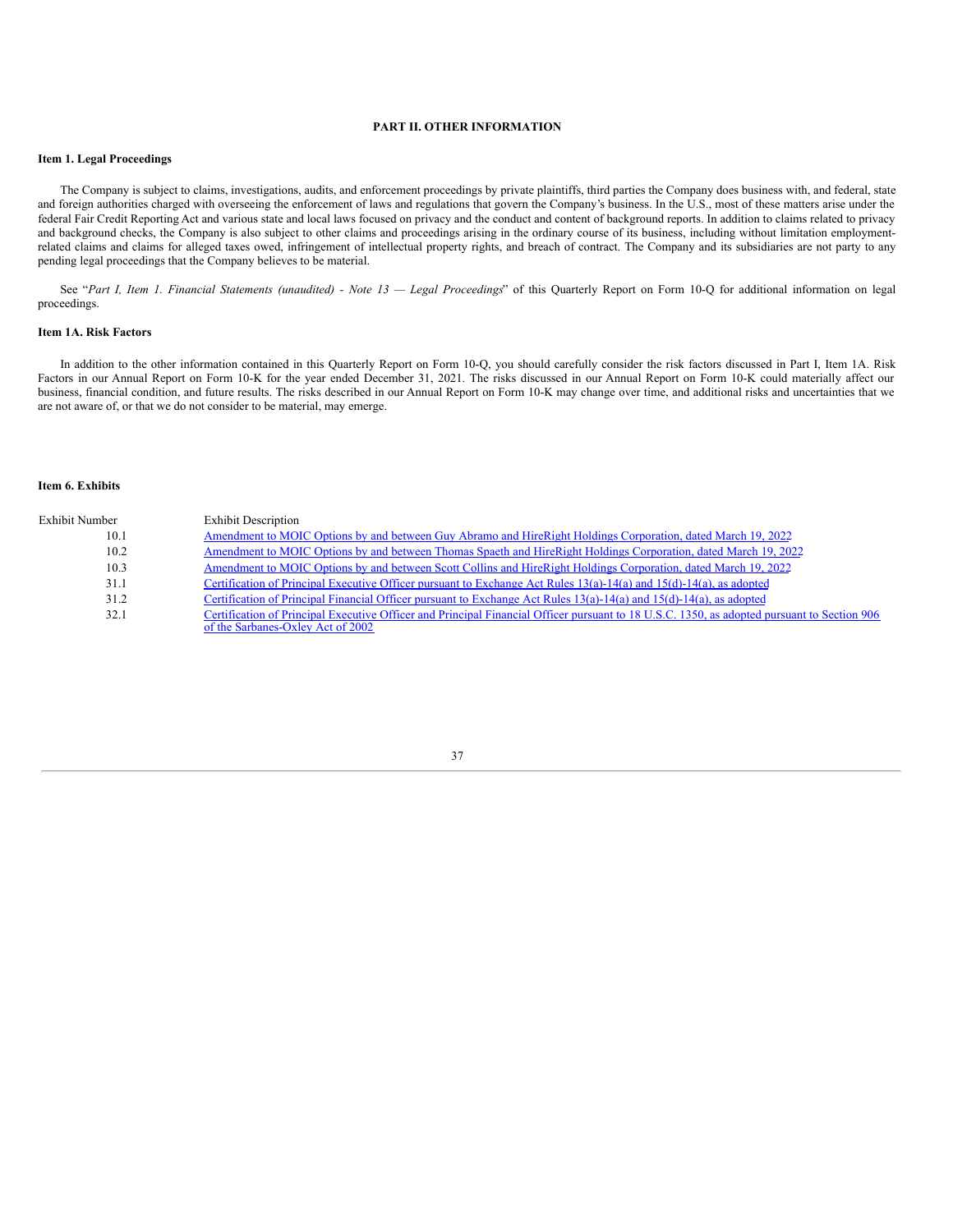# **SIGNATURES**

Pursuant to the requirements of the Securities Exchange Act of 1934, the registrant has duly caused this report to be signed on its behalf by the undersigned thereunto duly authorized.

# HireRight Holdings Corporation

Date: May 12, 2022

By: /s/ Thomas M. Spaeth Name: Thomas M. Spaeth Title: Chief Financial Officer (Principal Financial Officer)

Date: May 12, 2022

By: /s/ Laurie Blanton Name: Laurie Blanton Title: Chief Accounting Officer (Principal Accounting Officer)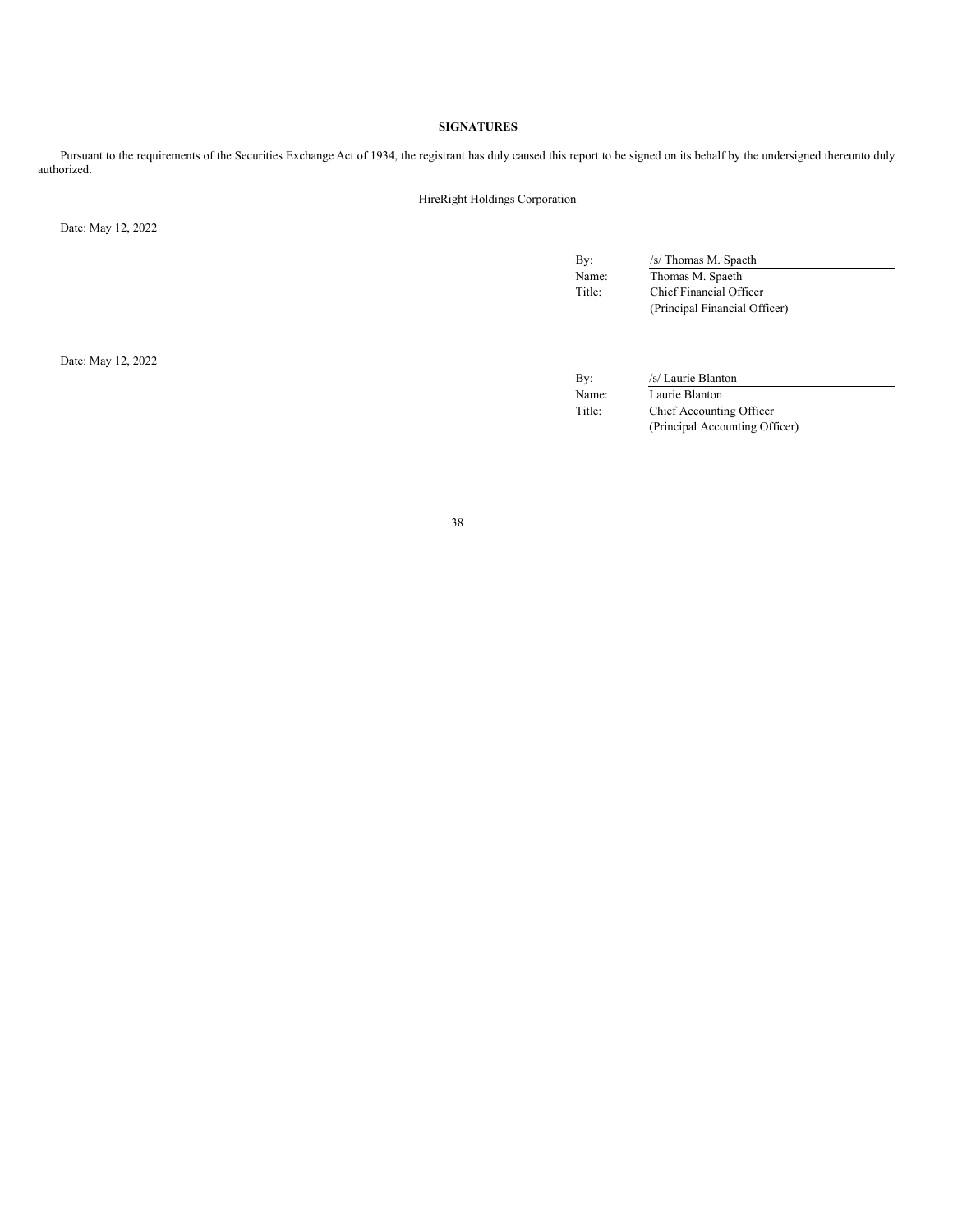## **Amendment to MOIC Options**

This Amendment to MOIC Options (this "**Amendment**") is entered into as of March 19, 2022 by and between HireRight Holdings Corporation (the "**Company**"), successor to HireRight GIS Group Holdings, LLC ("**HGGH**"), and Guy P. Abramo ("**Optionee**").

- A. The Company and Optionee are parties to two agreements, each styled Equity Incentive Plan Award Agreement dated December 3, 2018. Pursuant to the first of these agreements, referred to herein as the "**Mixed-Option Agreement**," HGGH issued to Optionee options to purchase up to 18,258,679 units of HGGH, vesting with respect to half of such underlying units based solely on continued service (the "**Time-Based Options**"), and vesting with respect to the other half of such underlying units on a scaled basis based upon attainment by the Company's private equity investors of a cash return of 1.75X to 2.5X on their investments in HGGH (the "**Scaled MOIC-Based Options**" ). Pursuant to the second of these agreements, referred to as the "**MOIC-Only Option Agreement**," HGGH issued to Optionee an option to purchase up to 4,564,670 units of HGGH, vesting in a single increment based entirely upon attainment by the Company's private equity investors of a cash return of 2.25X on their investments in HGGH (the "**MOIC-Only Options**" and together with the Time-Based Options and the Scaled MOIC-Based Options, the "**Options**").
- B. In October 2021, HGGH converted into the Company, and as a result of the Conversion the Options became options for shares of the Company's common stock. Subsequently the Company implemented a one-for-15.969236 reverse stock split, and as a result, (i) the Mixed Option Agreement currently covers 1,143,366 shares of the Company's common stock, split evenly between the Time-Based Options and the Scaled MOIC-Based Options; and (ii) the MOIC-Only Option Agreement currently covers 285,841 shares of the Company's common stock.
- C. The minimum level of cash return to the Company's original investors on their investments in HGGH required to commence vesting of the Scaled MOIC-Based Options or to vest the MOIC-Only Options has not been attained, and accordingly the Scaled MOIC-Based Options and the MOIC-Only Options remain entirely unvested.
- D. The Compensation Committee of the Company's Board of Directors deems it appropriate for purposes of motivation and retention of Optionee to amend the Scaled MOIC-Based Options and the MOIC-Only Options as set forth herein, and Optionee desires such amendment.

Therefore, in consideration of the foregoing, the Company and Optionee hereby agree as follows:

- 1. All references in the Mixed-Option Agreement to "Time-Based Options" are hereby modified to "Tranche 1 Options," and all references in the Mixed-Option Agreement to "Performance-Based Options" are hereby modified to "Tr Based Options" in Section 4(c) of the Mixed-Option Agreement is hereby modified to "Tranche 1 Options and Tranche 2 Options," and Section 4(c) is hereby modified to incorporate the definition of "Trigger Event" from Section 4(b).
- 2. The introductory portion of Section 4 of the Mixed Option Agreement preceding Section 4(a) thereof is hereby deleted in its entirety and replaced with the following:

4. Vesting. The Option shall initially be unvested. Subject to Section 4(c), fifty percent (50%) of the Option shall vest as set forth in Section 4(a) herein (the "Tranche 1 Options"), and the remaining fifty percent (50%) of the Option shall vest as set forth in Section 4(b) herein (the "Tranche 2 Options").

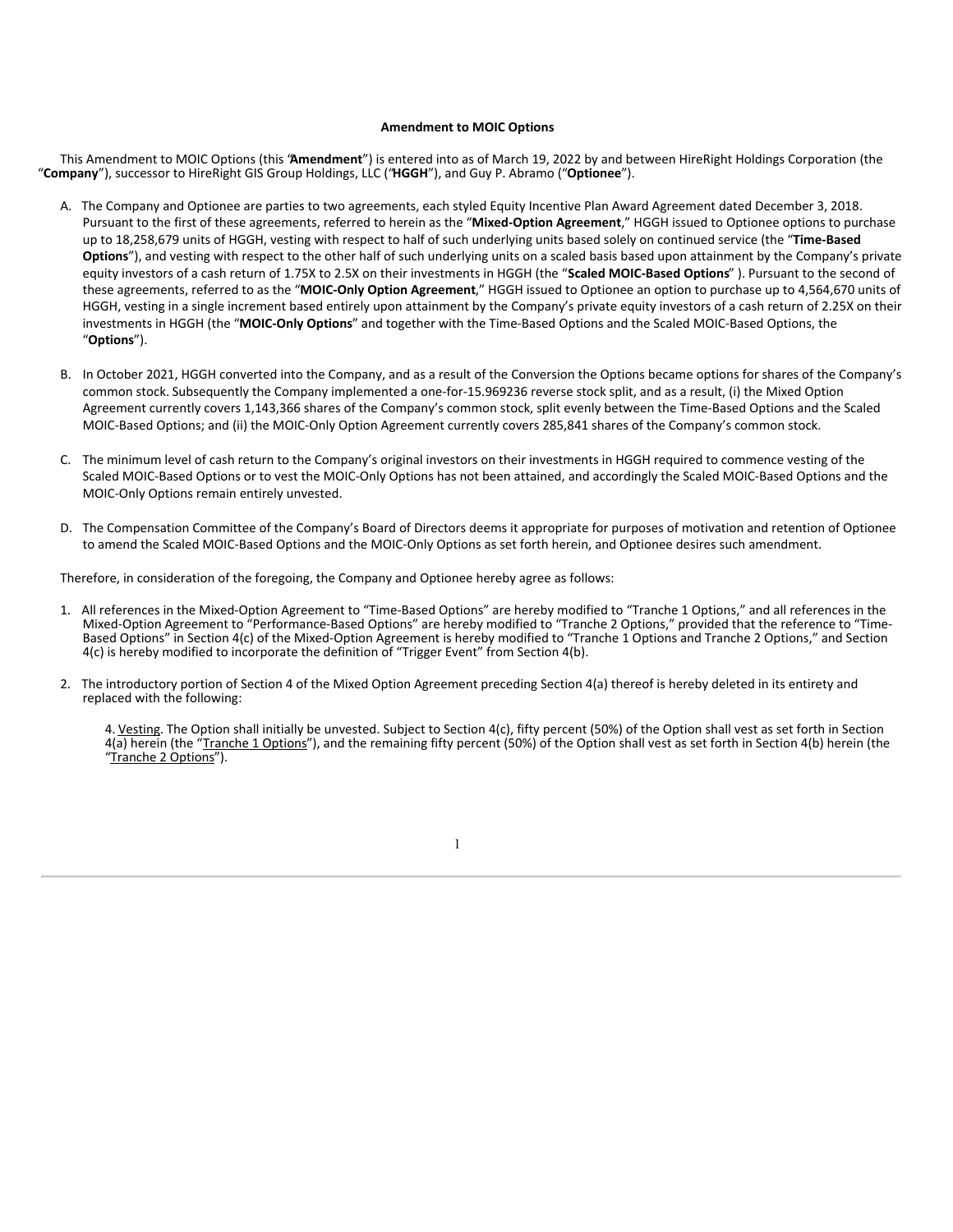- <span id="page-42-0"></span>3. Section 4(b) Performance-Based Options of the Mixed-Option Agreement is hereby deleted in its entirety and replaced with the following:
	- (b) Tranche 2 Options: The Tranche 2 Options shall become vested in 12 installments, as follows:

| <b>Vesting Date</b> | <b>Cumulative Vesting Percentage</b> |
|---------------------|--------------------------------------|
| March 31, 2022      | 8.33%                                |
| June 30, 2022       | 16.66%                               |
| September 30, 2022  | $25.0\%$                             |
| December 31, 2022   | 33.33%                               |
| March 31, 2023      | 41.66%                               |
| June 30, 2023       | 50.0%                                |
| September 30, 2023  | 58.33%                               |
| December 31, 2023   | 66.66%                               |
| March 31, 2024      | 75%                                  |
| June 30, 2024       | 83.33%                               |
| September 30, 2024  | 91.66%                               |
| December 31, 2024   | $100\%$                              |

provided that you remain continuously employed by or continue to provide services to the Company or one of its Subsidiaries from the Date of Grant through the applicable vesting date.

4. Section 4 Vesting of the MOIC-Only Option Agreement is hereby deleted in its entirety and replaced with the following:

4(a). Vesting. The Option shall initially be unvested and, subject to Section 4(b), shall become vested in 12 installments, as follows:

| <b>Vesting Date</b> | <b>Cumulative Vesting Percentage</b> |
|---------------------|--------------------------------------|
| March 31, 2022      | 8.33%                                |
| June 30, 2022       | 16.66%                               |
| September 30, 2022  | 25.0%                                |
| December 31, 2022   | 33.33%                               |
| March 31, 2023      | 41.66%                               |
| June 30, 2023       | 50.0%                                |
| September 30, 2023  | 58.33%                               |
| December 31, 2023   | 66.66%                               |
| March 31, 2024      | 75%                                  |
| June 30, 2024       | 83.33%                               |
| September 30, 2024  | 91.66%                               |
| December 31, 2024   | 100%                                 |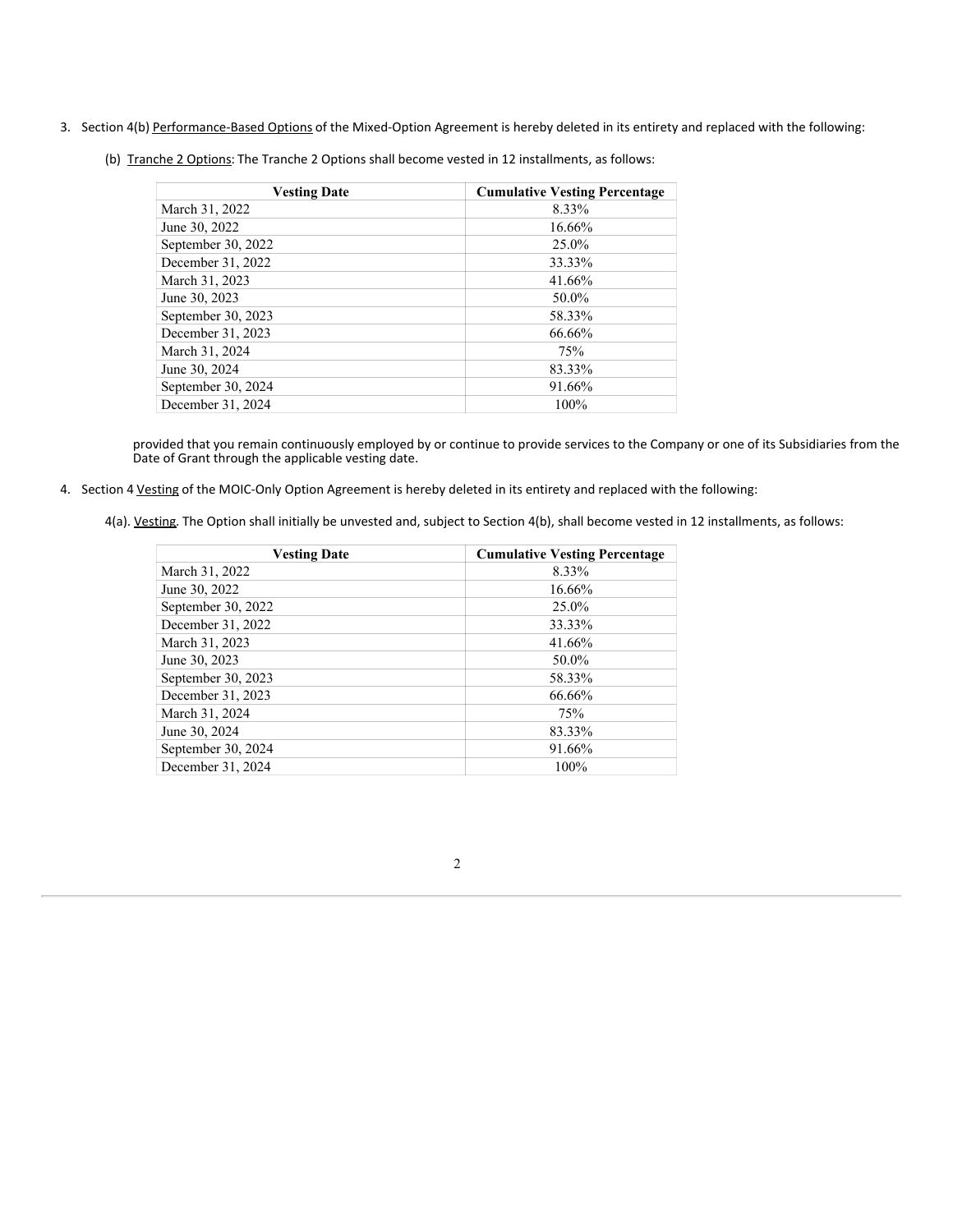provided that you remain continuously employed by or continue to provide services to the Company or one of its Subsidiaries from the Date of Grant through the applicable vesting date.

- 5. The text of Section 4(c) of the Mixed-Option Agreement is hereby added as Section 4(b) to the MOIC-Only Option Agreement, with references therein to "Tranche 1 Options and Tranche 2 Options" modified to "Options" for purposes of the MOIC-Only Option Agreement.
- 6. For purposes of the Optionee's severance entitlements, all of the Options will be considered to vest based upon the passage of time during continued employment without specific performance requirements.
- 7. Except as set forth in this Amendment, the Mixed-Option Agreement and the MOIC-Only Option Agreement shall continue in effect.

The Company and Optionee hereby agree to the foregoing Amendment.

# **HireRight Holdings Corporation**

By:\_\_\_\_\_\_\_\_\_\_\_\_\_\_\_\_\_\_\_\_\_\_\_\_\_\_\_\_  $Name:$ Title:\_\_\_\_\_\_\_\_\_\_\_\_\_\_\_\_\_\_\_\_\_\_\_\_\_\_

**Optionee**

\_\_\_\_\_\_\_\_\_\_\_\_\_\_\_\_\_\_\_\_\_\_\_\_\_\_\_\_\_\_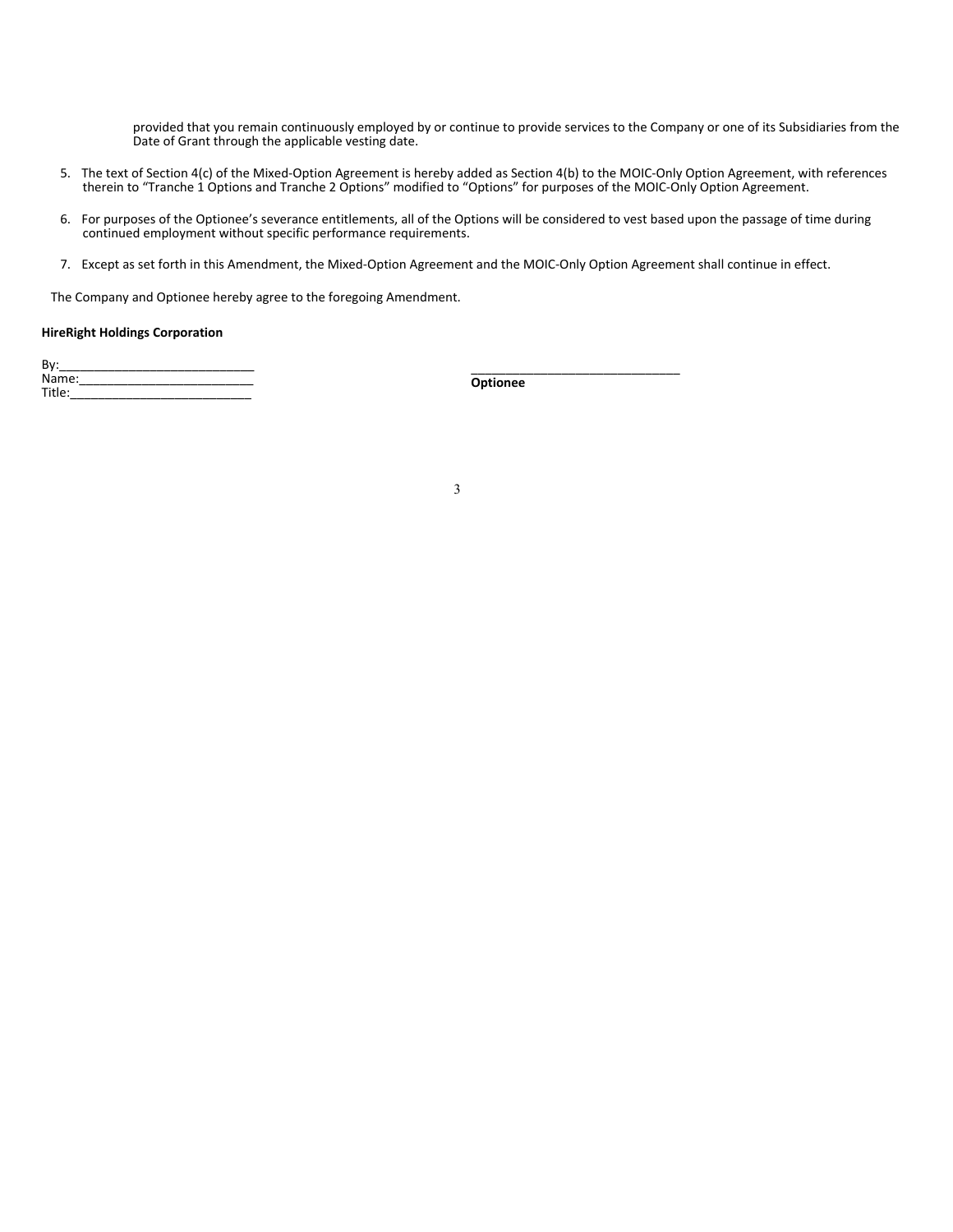## **Amendment to MOIC Options**

<span id="page-44-0"></span>This Amendment to MOIC Options (this "**Amendment**") is entered into as of March 19, 2022 by and between HireRight Holdings Corporation (the "**Company**"), successor to HireRight GIS Group Holdings, LLC ("**HGG**H"), and Tom Spaeth ("**Optionee**").

- A. The Company and Optionee are parties to that certain Equity Incentive Plan Award Agreement dated December 3, 2018 (the Option **Agreement**"), pursuant to which HGGH issued to Optionee options to purchase (i) up to 1,825,868units of HGGH with vesting based solely on continued service (the "**Time-Based Options**"), and (ii) up to 1,825,868 units of HGGH with vesting contingent upon attainment of certain specified levels of cash return to the Company's original investors on their investments in HGGH (the "**Performance-Based Options**" and together with the Time-Based Options, the "**Options**").
- B. In October 2021, HGGH converted into the Company, and as a result of the Conversion the Options became options for shares of the Company's common stock. Subsequently the Company implemented a one-for-15.969236 reverse stock split, and as a result, the Options currently cover 228,673 shares of the Company's common stock, split evenly between the Time-Based Options and the Performance-Based Options.
- C. The minimum level of cash return to the Company's original investors on their investments in HGGH required to commence vesting of the Performance-Based Options has not been attained, and accordingly the Performance-Based Options remain entirely unvested.
- D. The Compensation Committee of the Company's Board of Directors deems it appropriate for purposes of motivation and retention of Optionee to amend the Performance-Based Options as set forth herein, and Optionee desires such amendment.

Therefore, in consideration of the foregoing, the Company and Optionee hereby agree as follows:

- 1. All references in the Option Agreement to "Time-Based Options" are hereby modified to "Tranche 1 Options," and all references in the Option Agreement to "Performance-Based Options" are hereby modified to "Tranche 2 Options," provided that the reference to "Time-Based Options" in Section 4(c) is hereby modified to "Tranche 1 Options and Tranche 2 Options," and Section 4(c) is hereby modified to incorporate the definition of "Trigger Event" from Section 4(b).
- 2. The introductory portion of Section 4 of the Option Agreement preceding Section 4(a) is hereby deleted in its entirety and replaced with the following:

4. Vesting. The Option shall initially be unvested. Subject to Section 4(c), fifty percent (50%) of the Option shall vest as set forth in Section 4(a) herein (the "Tranche 1 Options"), and the remaining fifty percent (50%) of the Option shall vest as set forth in Section 4(b) herein (the "Tranche 2 Options").

3. Section 4(b) Performance-Based Options of the Option Agreement is hereby deleted in its entirety and replaced with the following:

(b) Tranche 2 Options: The Tranche 2 Options shall become vested in 12 installments, as follows: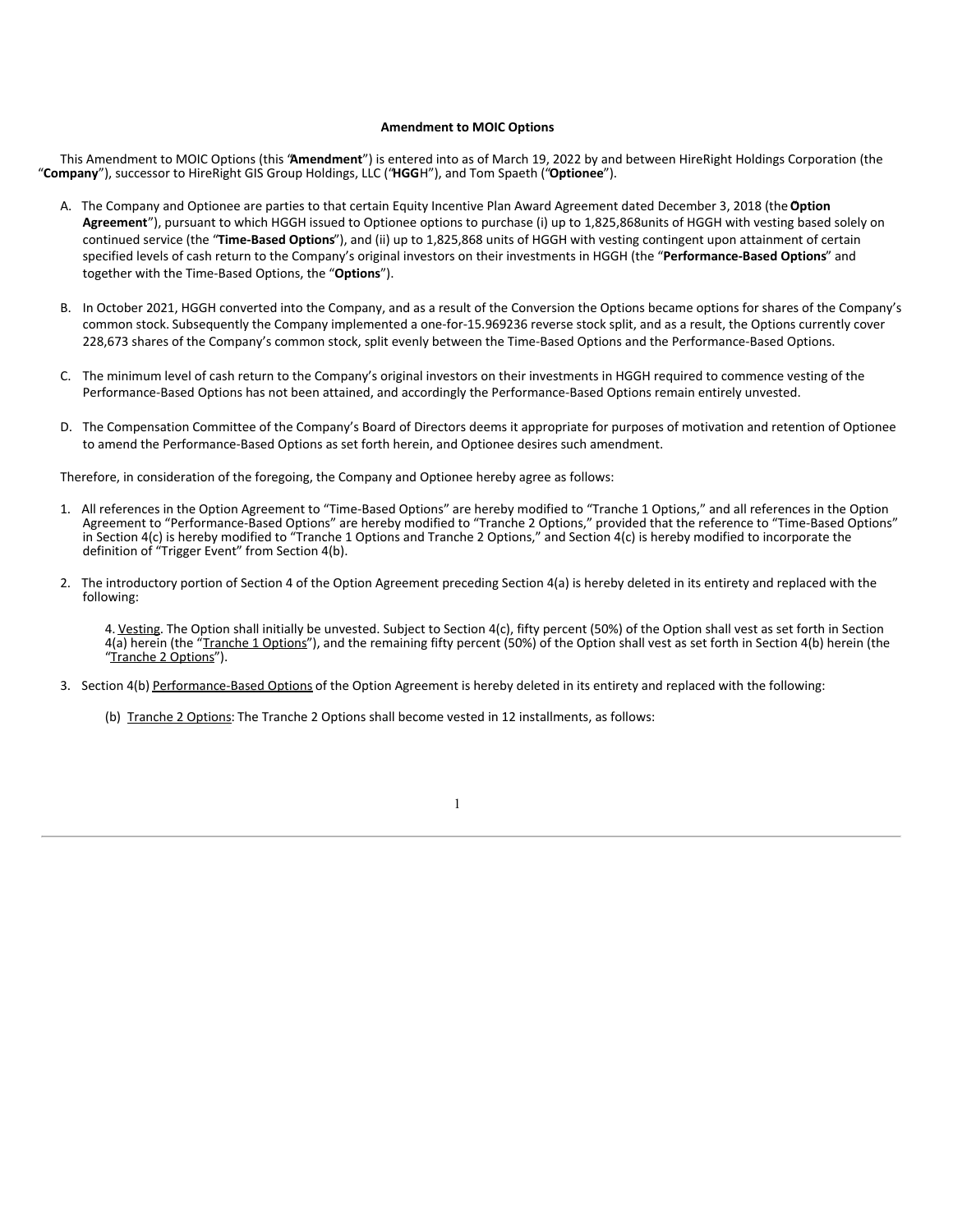| <b>Vesting Date</b> | <b>Cumulative Vesting Percentage</b> |
|---------------------|--------------------------------------|
| March 31, 2022      | 8.33%                                |
| June 30, 2022       | 16.66%                               |
| September 30, 2022  | $25.0\%$                             |
| December 31, 2022   | 33.33%                               |
| March 31, 2023      | 41.66%                               |
| June 30, 2023       | 50.0%                                |
| September 30, 2023  | 58.33%                               |
| December 31, 2023   | 66.66%                               |
| March 31, 2024      | 75%                                  |
| June 30, 2024       | 83.33%                               |
| September 30, 2024  | 91.66%                               |
| December 31, 2024   | 100%                                 |

provided that you remain continuously employed by or continue to provide services to the Company or one of its Subsidiaries from the Date of Grant through the applicable vesting date.

4. For purposes of the Optionee's severance entitlements, all of the Options will be considered to vest based upon the passage of time during continued employment without specific performance requirements.

5. Except as set forth in this Amendment, the Options will continue in effect according to the Option Agreement.

The Company and Optionee hereby agree to the foregoing Amendment.

# **HireRight Holdings Corporation**

By:\_\_\_\_\_\_\_\_\_\_\_\_\_\_\_\_\_\_\_\_\_\_\_\_\_\_\_\_

Name: Brian W. Copple Title: Secretary

\_\_\_\_\_\_\_\_\_\_\_\_\_\_\_\_\_\_\_\_\_\_\_\_\_\_\_\_\_\_ **Optionee**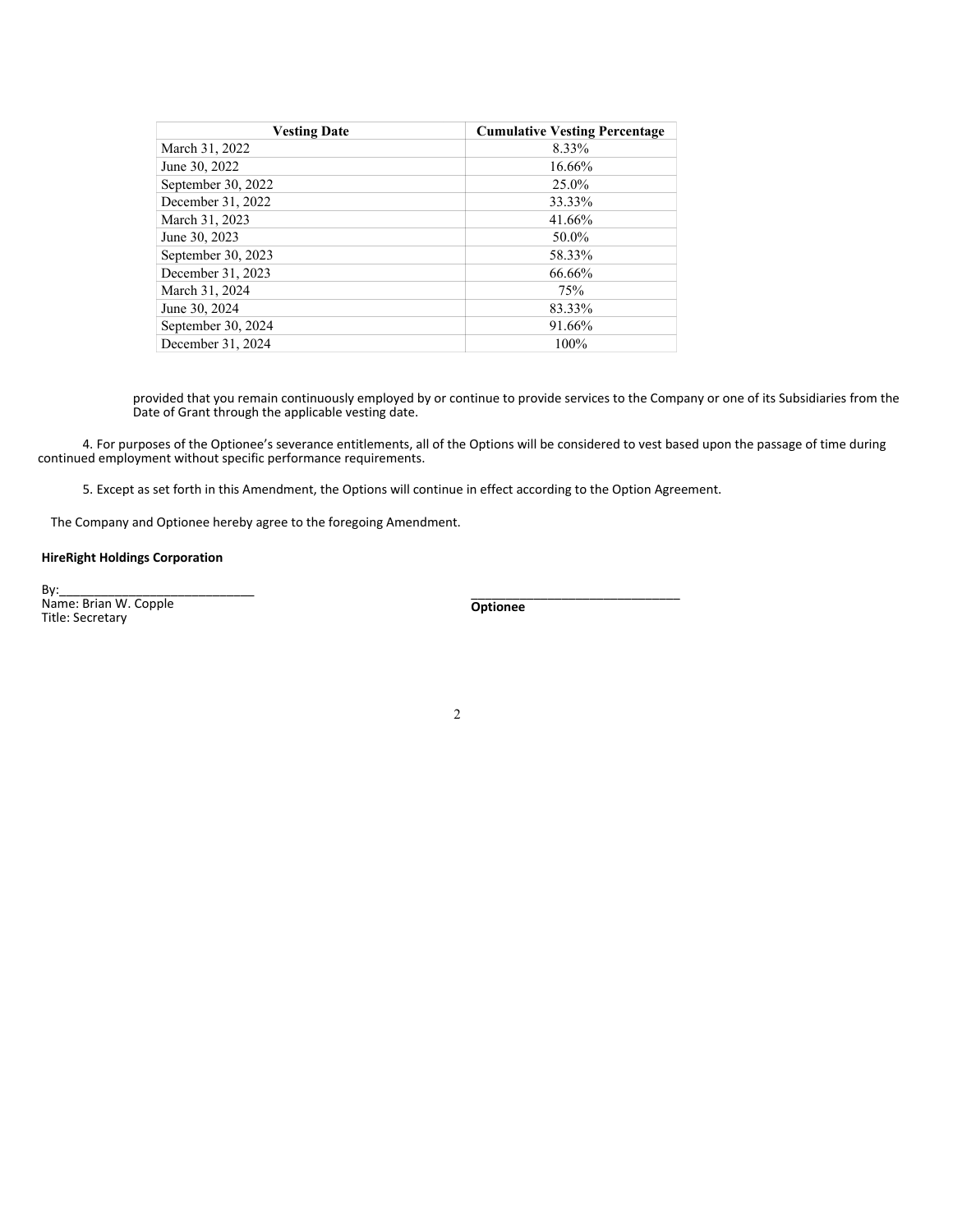## **Amendment to MOIC Options**

<span id="page-46-0"></span>This Amendment to MOIC Options (this "**Amendment**") is entered into as of March 19, 2022 by and between HireRight Holdings Corporation (the "**Company**"), successor to HireRight GIS Group Holdings, LLC ("**HGG**H"), and Scott Collins ("**Optionee**").

- A. The Company and Optionee are parties to that certain Equity Incentive Plan Award Agreement dated February 26, 2020 (the Option **Agreement**"), pursuant to which HGGH issued to Optionee options to purchase (i) up to 1,850,000 units of HGGH with vesting based solely on continued service (the "**Time-Based Options**"), and (ii) up to 1,850,000 units of HGGH with vesting contingent upon attainment of certain specified levels of cash return to the Company's original investors on their investments in HGGH (the "**Performance-Based Options**" and together with the Time-Based Options, the "**Options**").
- B. In October 2021, HGGH converted into the Company, and as a result of the Conversion the Options became options for shares of the Company's common stock. Subsequently the Company implemented a one-for-15.969236 reverse stock split, and as a result, the Options currently cover 231,695 shares of the Company's common stock, split evenly between the Time-Based Options and the Performance-Based Options.
- C. The minimum level of cash return to the Company's original investors on their investments in HGGH required to commence vesting of the Performance-Based Options has not been attained, and accordingly the Performance-Based Options remain entirely unvested.
- D. The Compensation Committee of the Company's Board of Directors deems it appropriate for purposes of motivation and retention of Optionee to amend the Performance-Based Options as set forth herein, and Optionee desires such amendment.

Therefore, in consideration of the foregoing, the Company and Optionee hereby agree as follows:

- 1. All references in the Option Agreement to "Time-Based Options" are hereby modified to "Tranche 1 Options," and all references in the Option Agreement to "Performance-Based Options" are hereby modified to "Tranche 2 Options."
- 2. The introductory portion of Section 4 of the Option Agreement preceding Section 4(a) is hereby deleted in its entirety and replaced with the following:

4. Vesting. The Option shall initially be unvested. Fifty percent (50%) of the Option shall vest as set forth in Section 4(a) herein (the "Tranche 1 Options"), and the remaining fifty percent (50%) of the Option shall vest as set forth in Section 4(b) herein (the Tranche 2 Options").

3. Section 4(b) Performance-Based Options of the Option Agreement is hereby deleted in its entirety and replaced with the following:

(b) Tranche 2 Options: The Tranche 2 Options shall become vested in 12 installments, as follows: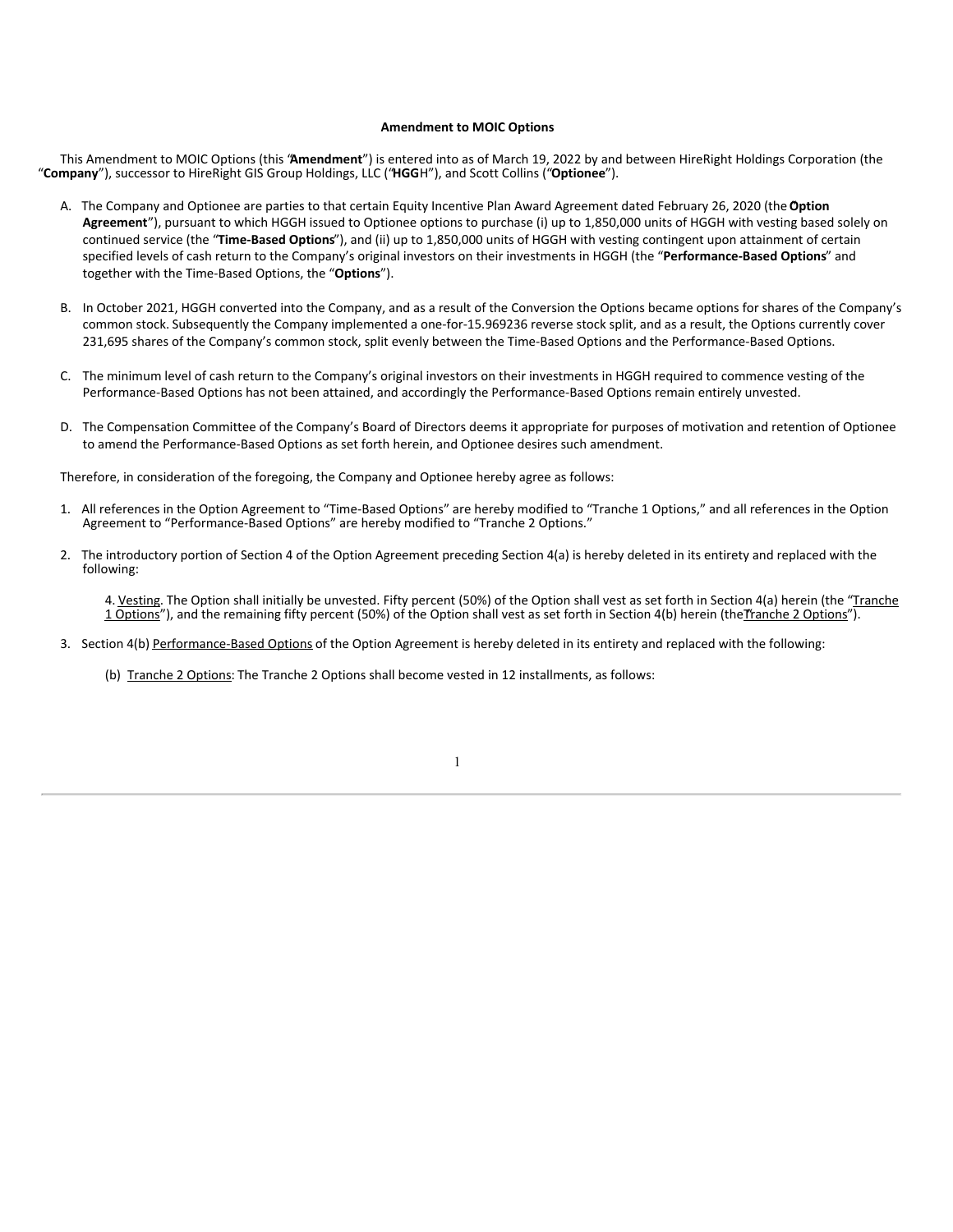| <b>Vesting Date</b> | <b>Cumulative Vesting Percentage</b> |
|---------------------|--------------------------------------|
| March 31, 2022      | 8.33%                                |
| June 30, 2022       | 16.66%                               |
| September 30, 2022  | $25.0\%$                             |
| December 31, 2022   | 33.33%                               |
| March 31, 2023      | 41.66%                               |
| June 30, 2023       | 50.0%                                |
| September 30, 2023  | 58.33%                               |
| December 31, 2023   | 66.66%                               |
| March 31, 2024      | 75%                                  |
| June 30, 2024       | 83.33%                               |
| September 30, 2024  | 91.66%                               |
| December 31, 2024   | 100%                                 |

provided that you remain continuously employed by or continue to provide services to the Company or one of its Subsidiaries from the Date of Grant through the applicable vesting date.

4. For purposes of the Optionee's severance entitlements, all of the Options will be considered to vest based upon the passage of time during continued employment without specific performance requirements.

5. Except as set forth in this Amendment, the Options will continue in effect according to the Option Agreement.

The Company and Optionee hereby agree to the foregoing Amendment.

# **HireRight Holdings Corporation**

By: \_\_\_\_\_\_\_\_\_\_\_\_\_\_\_\_\_\_\_\_\_\_\_\_\_\_\_\_ Name: Brian W. Copple Title: Secretary

\_\_\_\_\_\_\_\_\_\_\_\_\_\_\_\_\_\_\_\_\_\_\_\_\_\_\_\_\_\_ **Optionee**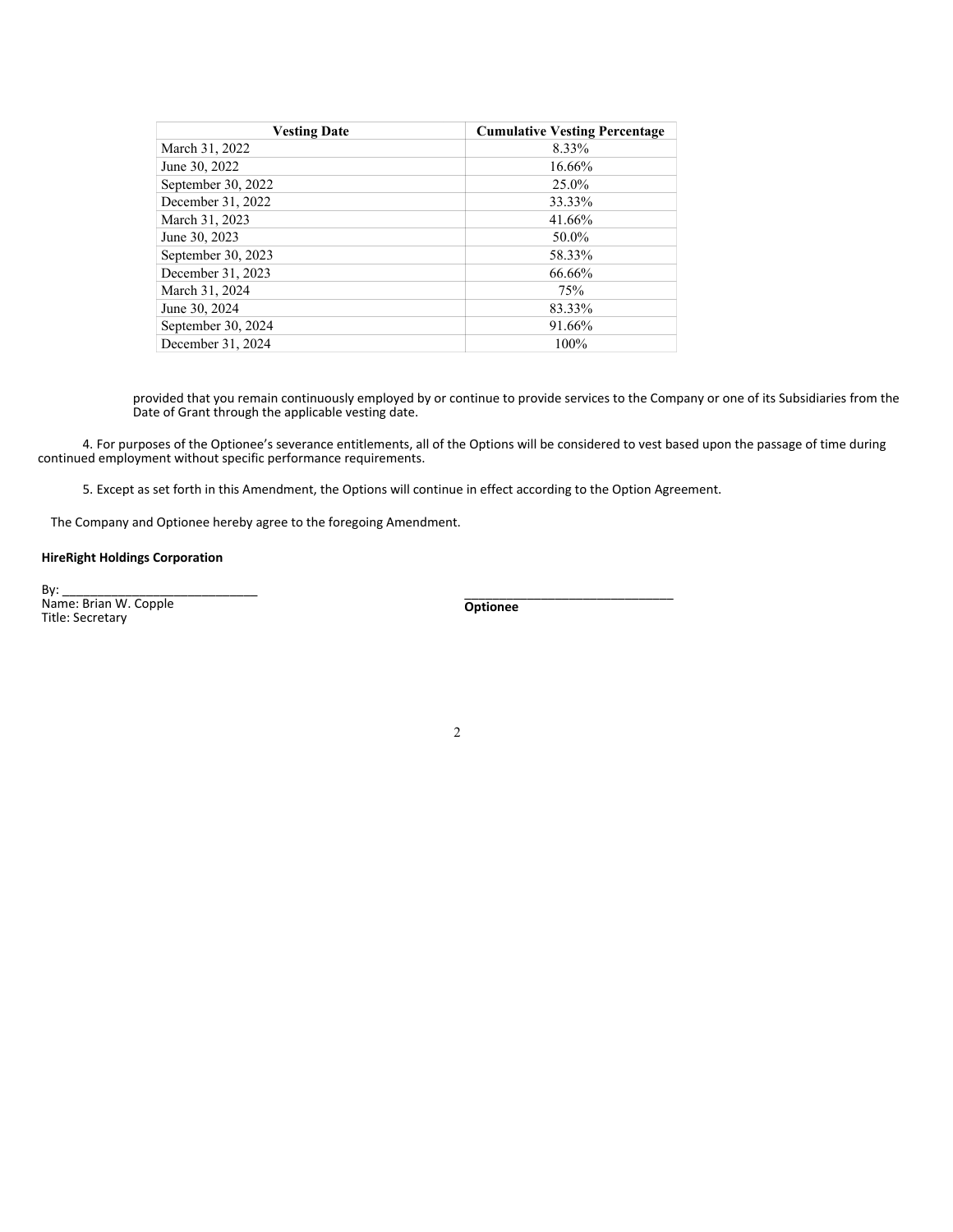## **Exhibit 31.1**

## **CERTIFICATION OF THE CHIEF EXECUTIVE OFFICER PURSUANT TO SECTION 302 OF THE SARBANES-OXLEY ACT OF 2002**

<span id="page-48-0"></span>I, Guy P. Abramo, certify that:

- 1. I have reviewed this Quarterly Report on Form 10-Q of HireRight Holdings Corporation;
- 2. Based on my knowledge, this report does not contain any untrue statement of a material fact or omit to state a material fact necessary to make the statements made, in light of the circumstances under which such statements were made, not misleading with respect to the period covered by this report;
- 3. Based on my knowledge, the financial statements, and other financial information included in this report, fairly present in all material respects the financial condition, results of operations and cash flows of the registrant as of, and for, the periods presented in this report;
- 4. The registrant's other certifying officer and I are responsible for establishing and maintaining disclosure controls and procedures (as defined in Exchange Act Rules 13a-15(e) and 15d-15(e)) for the registrant and have:
	- a. Designed such disclosure controls and procedures, or caused such disclosure controls and procedures to be designed under our supervision, to ensure that material information relating to the registrant, including its consolidated subsidiaries, is made known to us by others within those entities, particularly during the period in which this report is being prepared;
	- b. [Omitted];
	- c. Evaluated the effectiveness of the registrant's disclosure controls and procedures and presented in this report our conclusions about the effectiveness of the disclosure controls and procedures, as of the end of the period covered by this report based on such evaluation; and
	- Disclosed in this report any change in the registrant's internal control over financial reporting that occurred during the registrant's most recent fiscal quarter (the registrant's fourth fiscal quarter in the case of an annual report) that has materially affected, or is reasonably likely to materially affect, the registrant's internal control over financial reporting; and
- 5. The registrant's other certifying officer and I have disclosed, based on our most recent evaluation of internal control over financial reporting, to the registrant's auditors and the audit committee of the registrant's board of directors (or persons performing the equivalent functions):
	- a. All significant deficiencies and material weaknesses in the design or operation of internal control over financial reporting which are reasonably likely to adversely affect the registrant's ability to record, process, summarize and report financial information; and
	- b. Any fraud, whether or not material, that involves management or other employees who have a significant role in the registrant's internal control over financial reporting.

Date: May 12, 2022 By: /s/ Guy P. Abramo

Name: Guy P. Abramo Title: President and Chief Executive Officer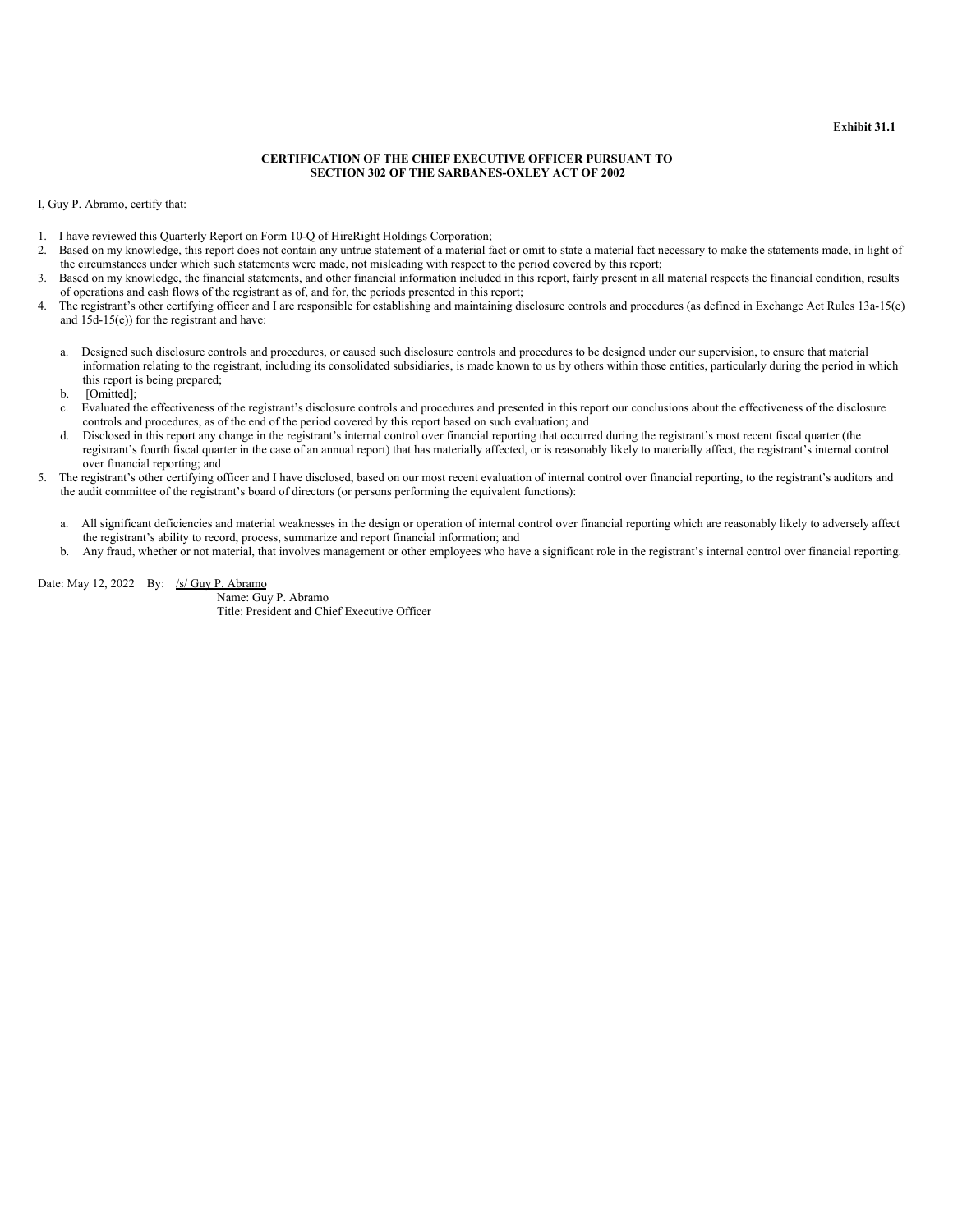## **CERTIFICATION OF THE CHIEF FINANCIAL OFFICER PURSUANT TO SECTION 302 OF THE SARBANES-OXLEY ACT OF 2002**

<span id="page-49-0"></span>I, Thomas M. Spaeth, certify that:

- 1. I have reviewed this Quarterly Report on Form 10-Q of HireRight Holdings Corporation;
- 2. Based on my knowledge, this report does not contain any untrue statement of a material fact or omit to state a material fact necessary to make the statements made, in light of the circumstances under which such statements were made, not misleading with respect to the period covered by this report;
- 3. Based on my knowledge, the financial statements, and other financial information included in this report, fairly present in all material respects the financial condition, results of operations and cash flows of the registrant as of, and for, the periods presented in this report;
- 4. The registrant's other certifying officer and I are responsible for establishing and maintaining disclosure controls and procedures (as defined in Exchange Act Rules 13a-15(e) and 15d-15(e)) for the registrant and have:
	- a. Designed such disclosure controls and procedures, or caused such disclosure controls and procedures to be designed under our supervision, to ensure that material information relating to the registrant, including its consolidated subsidiaries, is made known to us by others within those entities, particularly during the period in which this report is being prepared;
	- b. [Omitted];
	- c. Evaluated the effectiveness of the registrant's disclosure controls and procedures and presented in this report our conclusions about the effectiveness of the disclosure controls and procedures, as of the end of the period covered by this report based on such evaluation; and
	- Disclosed in this report any change in the registrant's internal control over financial reporting that occurred during the registrant's most recent fiscal quarter (the registrant's fourth fiscal quarter in the case of an annual report) that has materially affected, or is reasonably likely to materially affect, the registrant's internal control over financial reporting; and
- 5. The registrant's other certifying officer and I have disclosed, based on our most recent evaluation of internal control over financial reporting, to the registrant's auditors and the audit committee of the registrant's board of directors (or persons performing the equivalent functions):
	- a. All significant deficiencies and material weaknesses in the design or operation of internal control over financial reporting which are reasonably likely to adversely affect the registrant's ability to record, process, summarize and report financial information; and
	- b. Any fraud, whether or not material, that involves management or other employees who have a significant role in the registrant's internal control over financial reporting.

Date: May 12, 2022 By: /s/ Thomas M. Spaeth

Name: Thomas M. Spaeth Title: Chief Financial Officer **Exhibit 31.2**